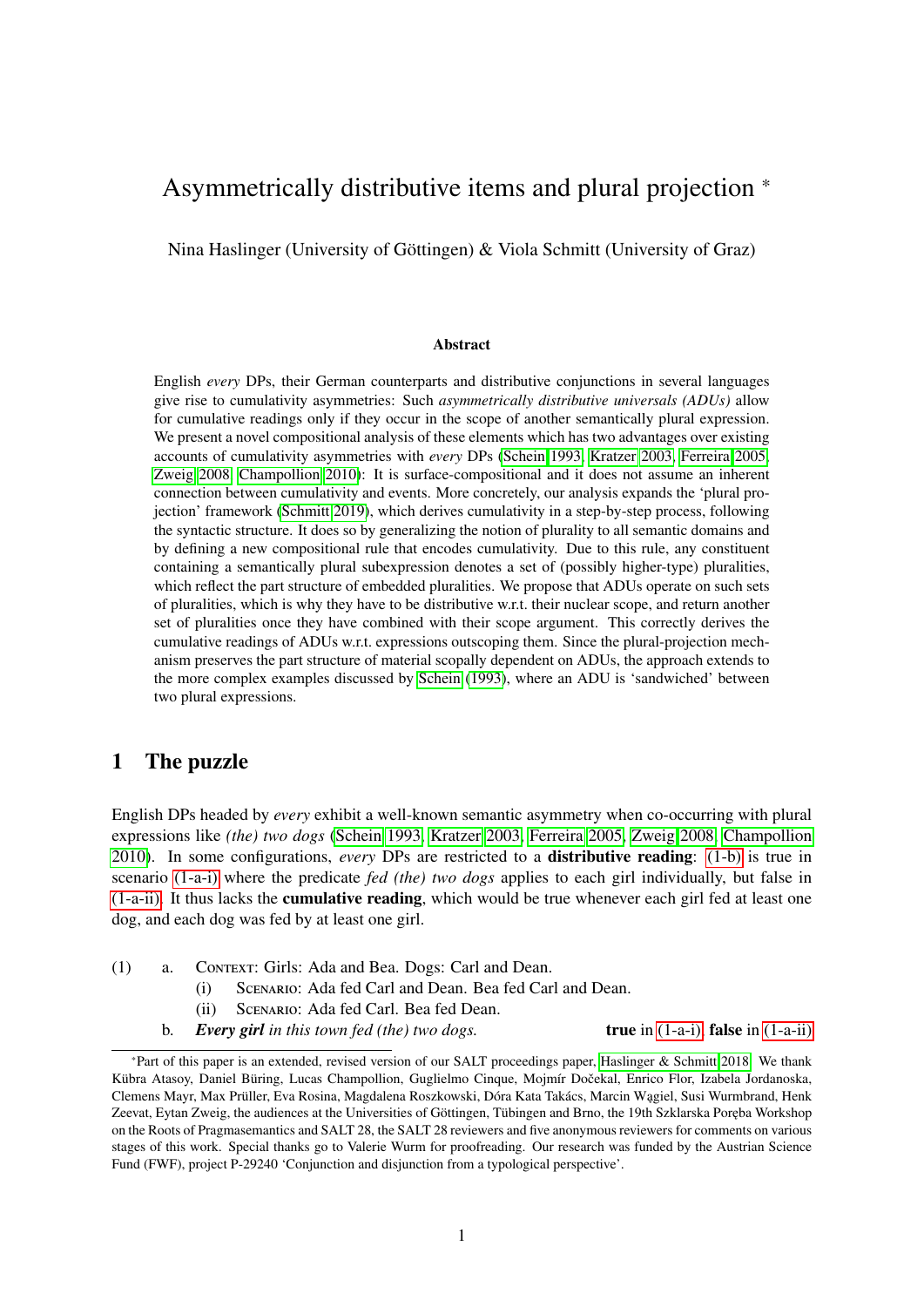But cumulative readings of *every* DPs are available if there is a semantically plural expression in a higher syntactic position: [\(2\)](#page-1-0) is true in the 'cumulative' scenario [\(1-a-ii\)](#page-0-2) and differs from [\(1-b\)](#page-0-0) only in that the *every* DP occurs in object position, while *(the) two girls* is the subject.

<span id="page-1-0"></span>(2) *(The) two girls fed every dog in this town.* true in [\(1-a-i\),](#page-0-1) true in [\(1-a-ii\)](#page-0-2)

This asymmetrical behavior of *every* DPs isn't shared by plural definites or indefinites: (3), where *(the) two girls* is the subject and thus in the same surface position as the *every* DP in [\(1-b\),](#page-0-0) is true in scenario [\(1-a-ii\)](#page-0-2) and hence has a cumulative reading.

<span id="page-1-3"></span>(3) *The two girls in this town fed (the) two dogs.* true in [\(1-a-i\),](#page-0-1) true in [\(1-a-ii\)](#page-0-2)

We now sketch the compositionality problem raised by such asymmetries and our solution to it.

## 1.1 Basic asymmetries

The contrast between [\(1-b\)](#page-0-0) and [\(2\)](#page-1-0) illustrates the defining property of what we call **asymmetrically dis**tributive universals (ADUs): They are limited to distributive readings relative to syntactically 'lower' plurals, but permit cumulative readings relative to syntactically 'higher' plurals.

The class of ADUs includes certain universal-quantifier DPs, like English *every* DPs or, for many speakers, their German correlates with *jed-* 'every'. It is a hitherto unnoticed fact that 'distributive conjunctions' (henceforth D-conjunctions) in German, Hungarian and Polish seem to exhibit the same asymmetry, suggesting that it reflects a cross-linguistic property of 'distributive' elements.

(4) exemplifies the asymmetry for the German D-conjunction pattern *sowohl A als auch B* 'A as well as B' (see § [4](#page-21-0) for the other languages). As with *every* DPs, the position of the ADU relative to the other plural affects the availability of a cumulative reading: (4-b), where the ADU subject is syntactically higher than the definite plural, is false in scenario [\(4-a\).](#page-1-1) (4-c), however, is true in the scenario and involves an ADU in object position, below the definite plural.

- <span id="page-1-4"></span><span id="page-1-1"></span>(4) German
	- a. 'Cumulative' scenario: Two skiing races took place. Ada and Bea were the only German participants. Ada competed in the downhill and won. Bea competed in the slalom and won.
	- b. *Heute haben sowohl die Ada als auch die Bea die zwei Rennen gewonnen!* today have **PRT** the Ada PRT also the Bea the two races won 'Today, both Ada and Bea won the two races.' false in [\(4-a\)](#page-1-1)
	- c. *Heute haben die zwei Deutschen sowohl die Abfahrt als auch den Slalom gewonnen!* today have the two Germans PRT the downhill PRT also the slalom won 'Today, the two Germans won both the downhill and the slalom.' true in [\(4-a\)](#page-1-1)

<span id="page-1-6"></span><span id="page-1-5"></span><span id="page-1-2"></span>The interpretative difference just observed could reflect a structural asymmetry, as implicitly assumed above, or a thematic asymmetry. In the latter case (see [Kratzer 2003\)](#page-35-1), the availability of cumulative readings would depend on the thematic roles of the ADU and the other plural expressions. Following [Champollion](#page-34-1) [\(2010\)](#page-34-1), we take the view that the asymmetry is structural and reflects scope, viewed as c-command at LF. (But see § [3.5](#page-19-0) for more discussion.) This is supported by German sentences like (5-b), which permit the cumulative reading. In (5-b), the ADU is an agent, just like in [\(1-b\).](#page-0-0) But unlike in [\(1-b\),](#page-0-0) it occurs in the scope of the matrix subject, which is also a plural expression.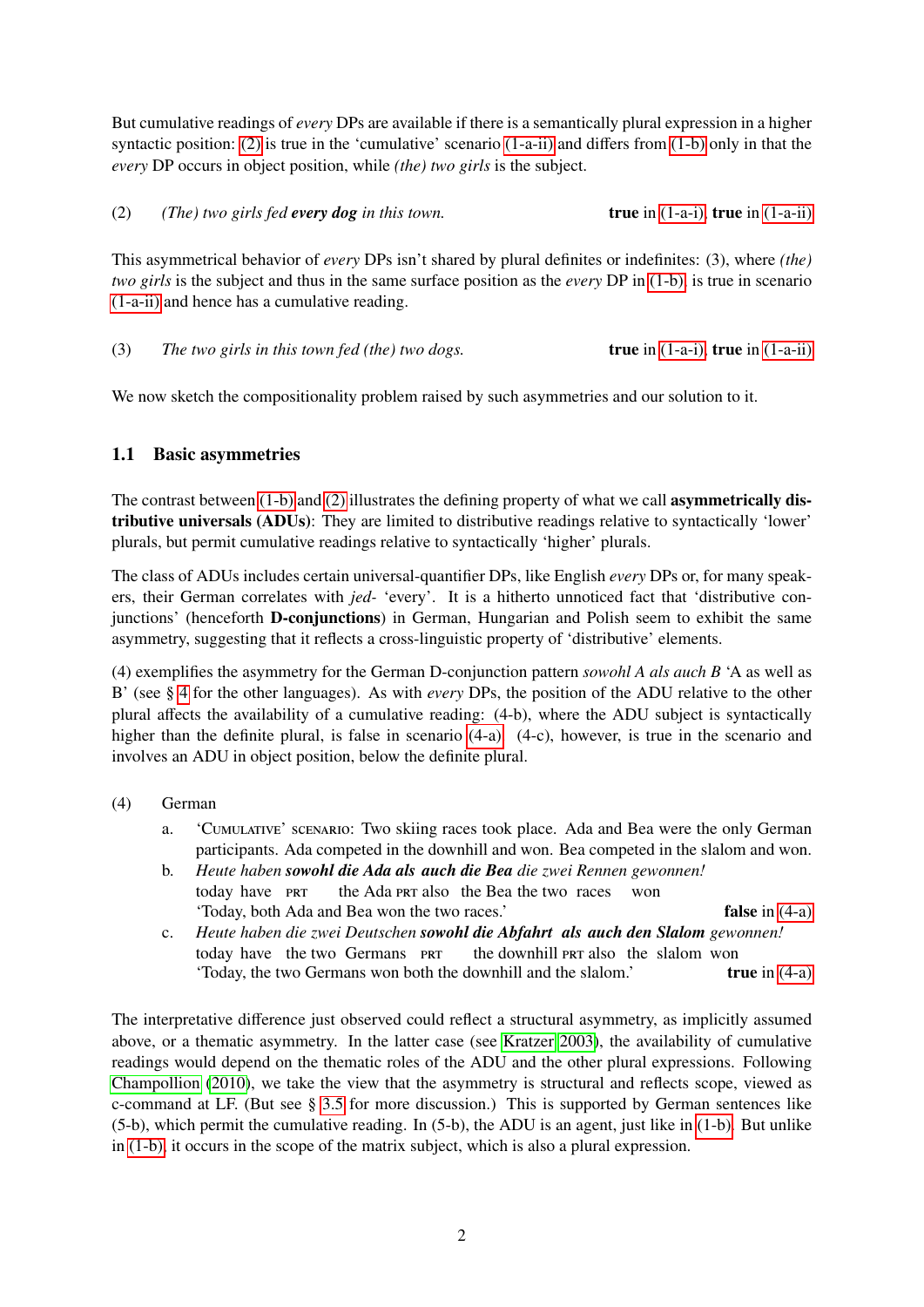- <span id="page-2-4"></span>(5) a. scenario: Detectives Ada and Bea were observing two suspects, Carl and Dean. Ada saw Carl sell cocaine. Bea saw Dean sell heroin.
	- b. *Gestern haben zwei* yesterday have two.nom detectives.nom every.acc of these criminals *Detektive jeden von diesen Kriminellen Drogen* drugs *verkaufen gesehen.* sell seen 'Yesterday, two detectives saw each of these criminals sell drugs.' true in [\(5-a\)](#page-1-2)

### 1.2 Schein-sentences

Besides this simple structural asymmetry, ADUs pose another challenge for compositional semantics. A particular interaction between cumulativity and distributivity has been observed when ADUs are 'sand-wiched' between two plural expressions, as in [\(6-b\).](#page-2-0) We call these cases **Schein-sentences**, since they were first discussed in detail by [Schein](#page-35-0) [\(1993\)](#page-35-0).

- <span id="page-2-2"></span><span id="page-2-1"></span><span id="page-2-0"></span>(6) a. Scenario: Two dogs: Carl and Dean. Ada taught Carl tricks 1 and 2. Ada taught Dean trick 3. Bea taught Dean trick 2.
	- b. *Ada and Bea taught every dog two new tricks*. **true** in [\(6-a\)](#page-2-1) (adapted from [Schein 1993\)](#page-35-0)

[\(6-b\)](#page-2-0) is true in scenario [\(6-a\).](#page-2-1) On the relevant reading, *every dog* seems to cumulate with *Ada and Bea*, as it is not true that *each* of the girls taught every dog two tricks. But *every dog* is distributive w.r.t. *two tricks*, since each dog learns two (potentially different) tricks.

This reading cannot be straightforwardly described via a single cumulative relation between individuals. We cannot say that the relation  $[\lambda x_e \cdot \lambda y_e \cdot y$  taught *x* two new tricks] holds cumulatively of the girls and the dogs: This would predict that for each girl *x*, some dog was taught two tricks by *x*, which is false in scenario [\(6-a\)](#page-2-1) – Bea taught only one trick to one dog. Nor does the relation  $[\lambda x_e \cdot \lambda y_e]$ ,  $y_e$  taught  $x$  to every dog] hold cumulatively of the girls and some plurality of two tricks: This would entail that there are two tricks that each of the dogs was taught, but in scenario (6-a), the tricks are different for each dog. Finally, we cannot invoke a cumulative three-place relation  $[\lambda x_e, \lambda y_e, \lambda z_e]$ , z taught x to y: This won't capture the distributivity requirement of *every dog* relative to *two new tricks*, predicting instead that the sentence can be true even if neither dog learned two tricks.

Accordingly, all three plural expressions seem to 'participate' in cumulativity, but this cannot reflect a single cumulative relation between individuals since *every dog* has scope over *two tricks*.

## <span id="page-2-3"></span>1.3 Sketch of our proposal

We saw that English and German have expressions – ADUs – that pattern as follows ((7-a) and (7-b), at least, can be replicated for Hungarian and Polish D-conjunctions):

- (7) a. They permit cumulative readings w.r.t. syntactically higher plural expressions.
	- b. They prohibit cumulative readings w.r.t. syntactically lower plural expressions.
	- c. In Schein-sentences, they have a mixed cumulative/distributive reading that cannot reflect a single cumulative relation between individuals.

This paper presents a new account of ADUs which covers both singular universals and distributive conjunctions. It relies on a novel view of cumulativity proposed by [Schmitt](#page-36-1) [\(2019\)](#page-36-1), which derives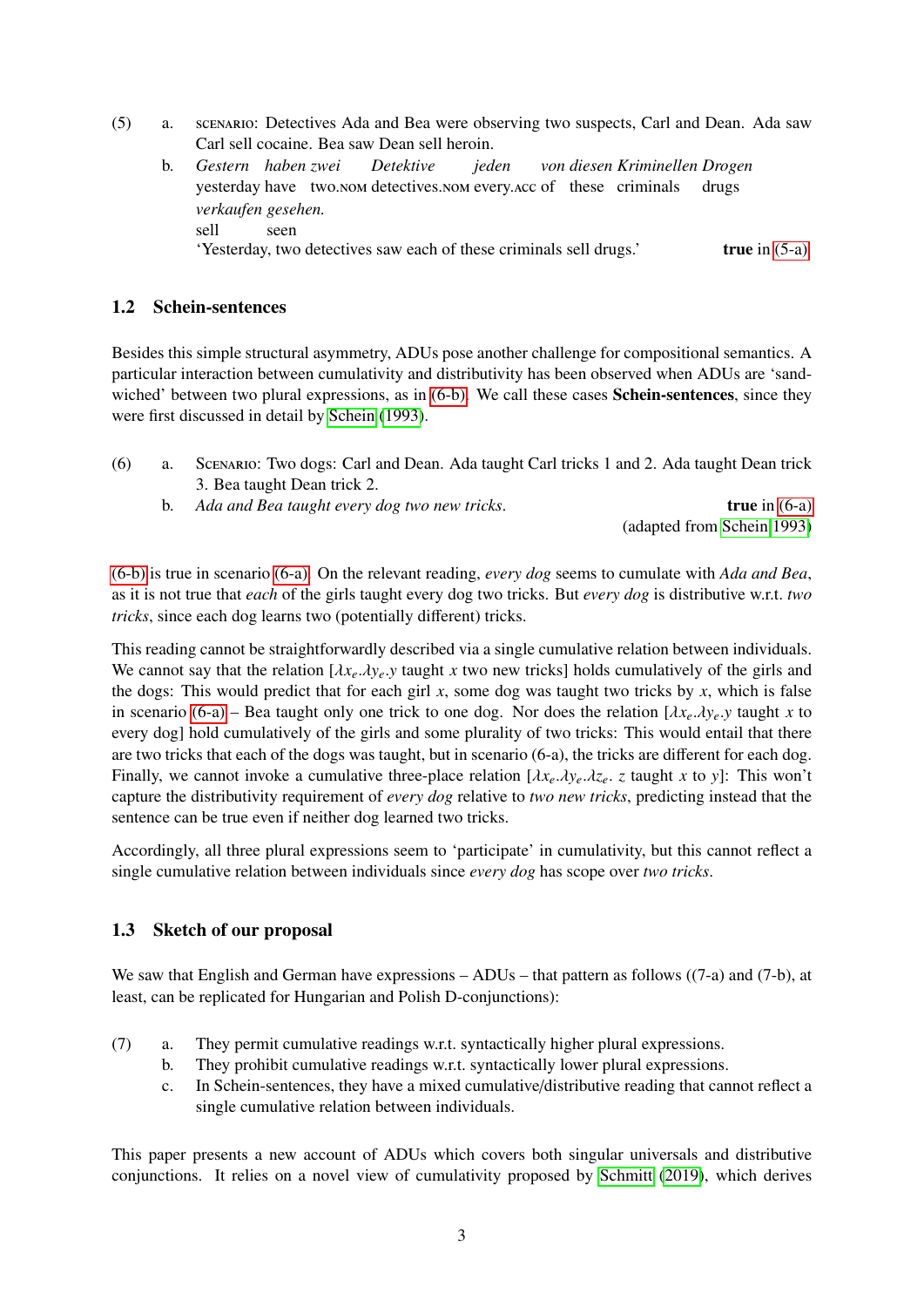cumulative readings 'step by step' via a special composition mechanism that is sensitive to syntactic structure.

The basic idea is that model-theoretic objects of higher types, like predicates or propositions, can also form pluralities that participate in cumulative relations. This permits the following paraphrase of the truth conditions of [\(6-b\):](#page-2-0) We consider all predicates of the form  $\lambda z$ .taught(x)(y)(z), for a trick x and a dog *y* [1](#page-3-0) and form a set containing all pluralities of such predicates that (i) 'cover' both of the dogs and (ii) relate each dog to two tricks. This set is sketched in [\(8\),](#page-3-1) where + symbolizes a cross-categorial sum operation, defined in § [2.](#page-3-2)

<span id="page-3-1"></span>(8)  ${\arctan}({\bf T}_1)(C) + {\bf taught}({\bf T}_2)(C) + {\bf taught}({\bf T}_1)(D) + {\bf taught}({\bf T}_2)(D),$ taught(T<sub>1</sub>)(C) + taught(T<sub>2</sub>)(C) + taught(T<sub>2</sub>)(D) + taught(T<sub>3</sub>)(D), taught(T<sub>1</sub>)(C) + taught(T<sub>3</sub>)(C) + taught(T<sub>1</sub>)(D) + taught(T<sub>2</sub>)(D), . . . }

If *taught every dog two new tricks* denotes this set, we can characterize the cumulative reading of [\(6-b\)](#page-2-0) as follows: [\(6-b\)](#page-2-0) is true iff Ada and Bea cumulatively satisfy a predicate sum from this set, i.e., some element *P* of [\(8\)](#page-3-1) is such that each girl satisfies at least one predicate in *P*, and each predicate in *P* is satisfied by at least one girl.

To turn this into a convincing account of Schein-sentences, a principled way of deriving denotations like [\(8\)](#page-3-1) is needed. Adapting [Schmitt'](#page-36-1)s [2019](#page-36-1) proposal, we assume that whenever a constituent that would 'normally' be assigned semantic type *a* contains a plural, it actually denotes a set of pluralities of denotations of type  $a - a$  **plural set**. The property of denoting a plural set 'projects' from a constituent to its mother via special composition rules. Any node dominating a semantically plural expression will itself be plural unless an intervening operator blocks this process. Cumulativity falls out from the rules implementing this 'projection' mechanism and is thus derived in a surface-compositional way. We take this proposal to be superior to the existing accounts of ADUs [\(Schein 1993,](#page-35-0) [Kratzer 2003,](#page-35-1) [Ferreira 2005,](#page-34-0) [Zweig 2008](#page-36-0) but also [Champollion 2010\)](#page-34-1) as it generalizes to a larger set of cumulative sentences.

### 1.4 Structure of the paper

Section [2](#page-3-2) introduces and motivates the compositional mechanism that underlies our analysis of *every* DPs and D-conjunctions in §§ [3](#page-15-0) and [4,](#page-21-0) respectively. We discuss two competing accounts in § [5,](#page-27-0) and conclude in § [6.](#page-32-0)

## <span id="page-3-2"></span>2 Plural projection: Basic traits and motivation

We now outline the theory of plurals and cumulativity we will employ, the **Plural Projection analysis** ('PPA') from [Schmitt](#page-36-1) [\(2019\)](#page-36-1). It has two main features. First, all semantic domains contain pluralities: Besides pluralities of 'primitives' like individuals, we also have pluralities of properties, relations, propositions etc. For each type, these pluralities stand in a one-to-one correspondence with non-empty sets of atomic domain elements, but are not identified with such sets [\(Link 1983\)](#page-35-2). Second, pluralities 'project' in the sense that, if a node  $\alpha$  dominates an expression denoting a plurality, the denotation of  $\alpha$ will reflect the part structure of that plurality. Our formal implementation of this idea resembles Alternative Semantics approaches to questions [\(Hamblin 1973\)](#page-34-3), focus [\(Rooth 1985\)](#page-35-3) and indefinites [\(Kratzer &](#page-35-4) [Shimoyama 2002\)](#page-35-4). Cumulativity will be **built into the composition rule** implementing this projection behavior.

<span id="page-3-0"></span><sup>&</sup>lt;sup>1</sup>We represent denotations by boldfaced versions of (abbreviations of) the respective object-language expressions.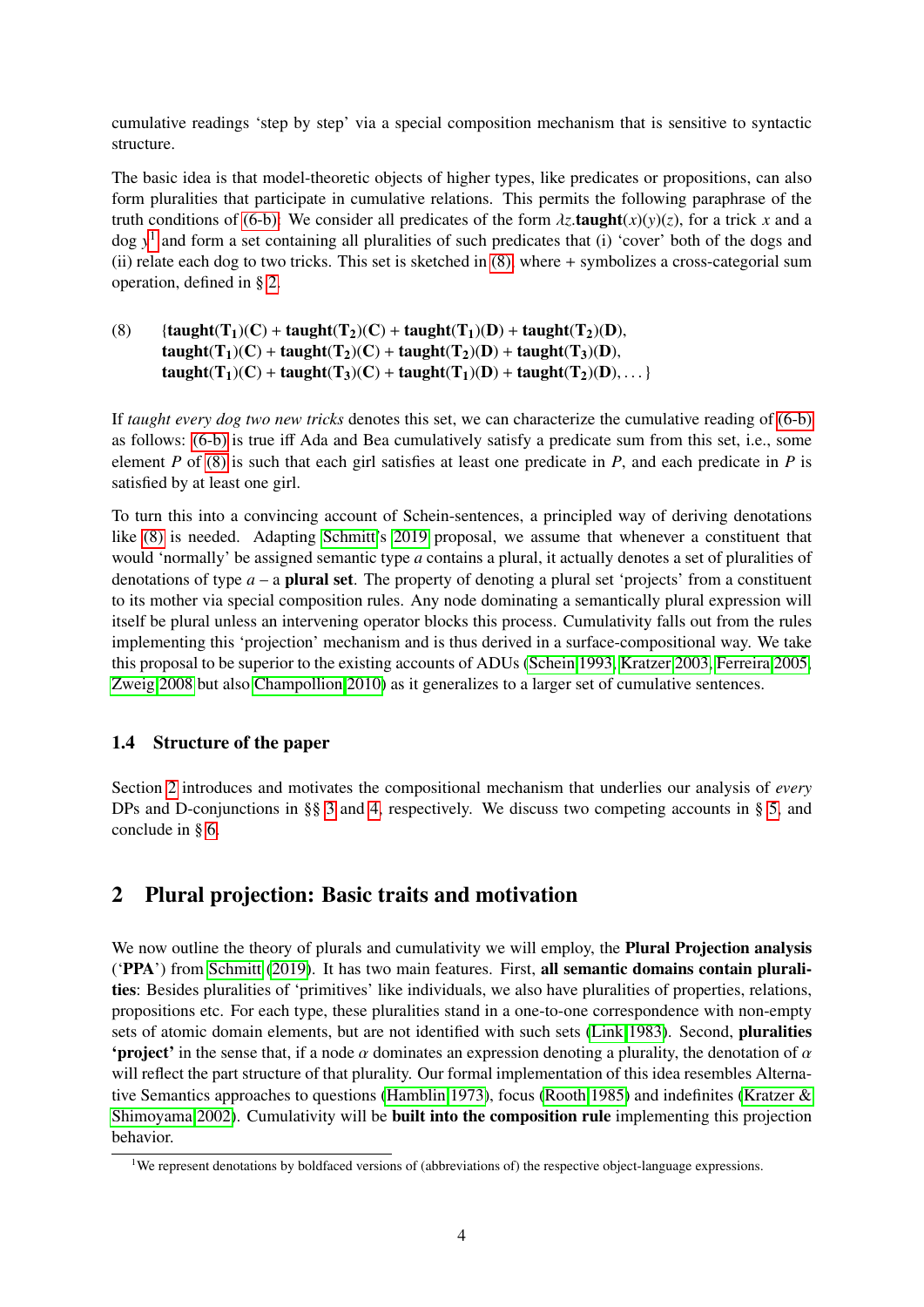Here is a preview of the projection mechanism. Whenever a functor combines with an argument and at least one of the two constituents denotes a plurality, we obtain a plural value, as sketched in (9): When a non-plural functor combines with a plural argument, the result is the sum of all values obtained by applying the function to atomic parts of the argument. Likewise, if the functor is plural and the argument isn't, we get the sum of all values obtained by applying atomic parts of the function to the argument.

(9) 
$$
f(a) + f(b) \qquad f(a) + g(a)
$$

$$
f \qquad f + g \qquad a
$$

However, whenever functor pluralities combine with argument pluralities, a single value plurality is insufficient: Cumulative truth conditions are compatible with several possible relations between function parts and argument parts. We therefore take plural expressions to denote sets of pluralities – **plural sets** – rather than single pluralities. Combining a set of function pluralities and a set of argument pluralities will yield a set of pluralities of the values obtained by applying atomic function parts to atomic argument parts. This set, schematized in (10), includes exactly those pluralities that 'cover' all the parts of some function plurality and all the parts of some argument plurality. Like (9), this denotation has accessible parts reflecting the structure of the original plurals.

(10) 
$$
\{f(a) + g(b), f(b) + g(a), f(a) + g(a) + g(b), f(b) + g(a) + g(b), f(a) + f(b) + g(a), f(a) + f(b) + g(b), f(a) + f(b) + g(b)\}
$$

$$
\{f + g\} \{a + b\}
$$

This operation is repeated at any node that dominates at least one plural: In cumulative sentences, it applies at each node intervening between the plural expressions participating in cumulativity. Sentences will thus denote plural sets of propositions, which count as true if at least one plurality in the set contains exclusively true propositions.

§§ [2.1](#page-4-0) and [2.2](#page-6-0) introduce this mechanism in greater detail. § [2.3](#page-13-0) addresses its original motivation – which, as § [3](#page-15-0) will show, is closely related to Schein-sentences.

#### <span id="page-4-0"></span>2.1 Higher-order pluralities

The assumption that all semantic domains contain pluralities is motivated by the behavior of English *and*-conjunctions and German *und*-conjunctions (henceforth 'conjunctions'). [Schmitt](#page-36-1) [\(2019\)](#page-36-1) argues that conjunctions have cumulative readings regardless of the semantic type of their conjuncts, and should therefore be analyzed as denoting pluralities built from the conjunct denotations (pluralities of predicates, propositions etc.). As an illustration, consider the cumulative reading of a 'standard' sentence with two plural expressions like [\(3\)](#page-1-3) above: It is true iff each of the girls fed at least one dog and each of the dogs was fed by at least one girl. Predicate conjunctions have an analogous reading, illustrated by scenario (11-a) for (11-b): For each of the girls it must hold that she made Gene do *P* or *Q* and for each of *P* and *Q*, there must be at least one girl who made Gene do it.[2](#page-4-1)

<span id="page-4-2"></span>(11) a. Scenario: Ada owns a nasty cat, Fay. Bea owns an aggressive dog, Dean. Both girls are going on a trip. Ada asked Gene to feed Fay. Bea asked Gene to brush Dean.

<span id="page-4-1"></span><sup>&</sup>lt;sup>2</sup>Analyses of cumulative predicate conjunction like [Link 1984,](#page-35-5) [Krifka 1990,](#page-35-6) [Heycock & Zamparelli 2005](#page-34-4) won't work here: They require the predicate conjunction to directly take a plural argument, but the argument of the predicate conjunction in [\(11\)](#page-4-2) is *him*.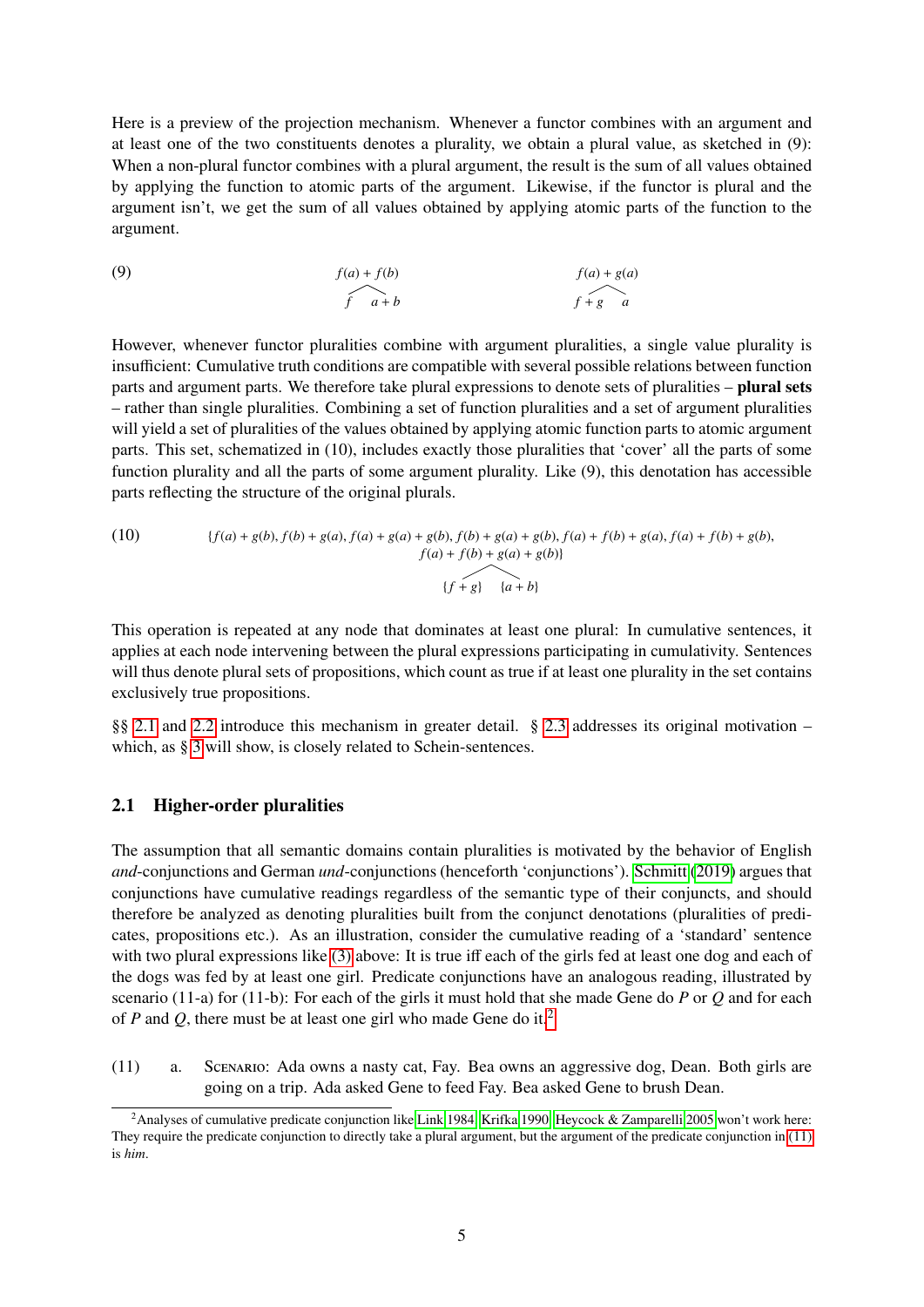b. *Poor Gene. The two girls made him [<sup>P</sup> feed Fay] and [<sup>Q</sup> brush Dean]!*

adapted from [Schmitt](#page-36-1) [\(2019\)](#page-36-1)

Propositional conjunctions pattern analogously: (12-b) is true in scenario (12-a), where each agency claimed at least one of *p* and *q* to be true, and for each of *p* and *q*, at least one agency claimed it to be true.

- (12) a. Scenario: The Paris agency called and claimed that Macron was considering resignation. Later, the Berlin agency called and stated that Merkel had hired new bodyguards.
	- b. *The agencies claimed [<sup>p</sup> that Macron was considering his resignation] and [<sup>q</sup> (that) Merkel hired new bodyguards], but neither of them said anything about Brexit.*

adapted from [Schmitt](#page-36-1) [\(2019\)](#page-36-1)

Hence, predicate and propositional conjunctions pattern with type *e* plurals like *the (two) girls* or *Ada and Bea* concerning cumulativity. [Schmitt](#page-36-1) [\(2019\)](#page-36-1) therefore proposes that conjunctions of any type actually denote pluralities, whose atomic parts are the individual conjunct denotations. In analogy to [Link'](#page-35-2)s [1983](#page-35-2) treatment of plural individuals, Schmitt adds pluralities to any semantic domain *Da*. Pluralities are assumed to stand in a one-to-one correspondence with non-empty subsets of the domain: Just as  $D_e$  contains atomic individuals and pluralities thereof,  $D_{\langle e,t\rangle}$  contains predicates and pluralities of predicates etc. So, *feed Fay and brush Dean* denotes the sum of the two atomic predicates [[*feed Fay*]] and [[*brush Dean*]], and the clausal conjunction in (12-b) denotes the sum of two propositions, *p* and *q*.

Admitting such pluralities gives us a new approach to cumulativity [\(Schmitt 2019\)](#page-36-1). Consider first a 'standard' treatment of cumulative readings based on adding cumulation operators to the predicate [\(Link](#page-35-2) [1983,](#page-35-2) [Krifka 1986,](#page-35-7) [Sternefeld 1998,](#page-36-2) [Beck & Sauerland 2000\)](#page-33-0). This type of account, which we call the predicate analysis, derives the cumulative reading of sentence [\(3\)](#page-1-3) by enriching the relation [[*feed*]] via the \*\*-operator, which forms 'pointwise sums' of the pairs in the basic extension of *feed*, as shown in (13).

(13) a. 
$$
\llbracket \text{feed} \rrbracket = \{ \langle a, c \rangle, \langle b, d \rangle \}
$$
  
b. 
$$
* \llbracket \text{feed} \rrbracket = \{ \langle a, c \rangle, \langle b, d \rangle, \langle a + b, c + d \rangle \}
$$

On this approach, cumulativity always involves a cumulation operator (\*\* for binary predicates, \*\*\* for ternary predicates, etc., see [Sternefeld 1998\)](#page-36-2) applying to a relation-denoting object language expression. This view is challenged by non-lexical cumulative relations, as in (14-a), which is true in the 'cumulative' scenario (14-b), but does not contain any surface constituent expressing the required relation,  $[\lambda x_e, \lambda y_e, y$  wanted to feed *x*]. [Beck & Sauerland](#page-33-0) [\(2000\)](#page-33-0) suggest that in such cases, the two plurals move covertly to create a relation-denoting LF constituent that \*\* applies to (*C* in (14-c)).

- <span id="page-5-0"></span>(14) a. *The two girls wanted to feed the two dogs.* adapted from [Beck & Sauerland](#page-33-0) [\(2000\)](#page-33-0)
	- b. scenario: Ada wanted to feed Carl. Bea wanted to feed Dean.
	- c. [[the two girls] [[the two dogs]  $[**[c 2 [1 [t_1] \t{1}]$ ]]]]]]

Pluralities of functions, however, give us another way to derive cumulative readings. Consider first the simple example (15-a) in the cumulative scenario (15-b). In [Schmitt'](#page-36-1)s [2019](#page-36-1) terms, this example involves an individual plurality ([[*the two girls*]]) whose sister is a predicate plurality ([[*fed F and brushed D*]]). This local configuration allows us to formulate a rule that encodes cumulativity without the \*\* operator. Informally speaking, for (15-a), this rule should yield all the propositional pluralities in (15-c), which 'cover' all atomic parts of the individual plurality and all atomic parts of the predicate plurality. Then (15-a) is true iff there is at least one such plurality that consists only of true atomic parts.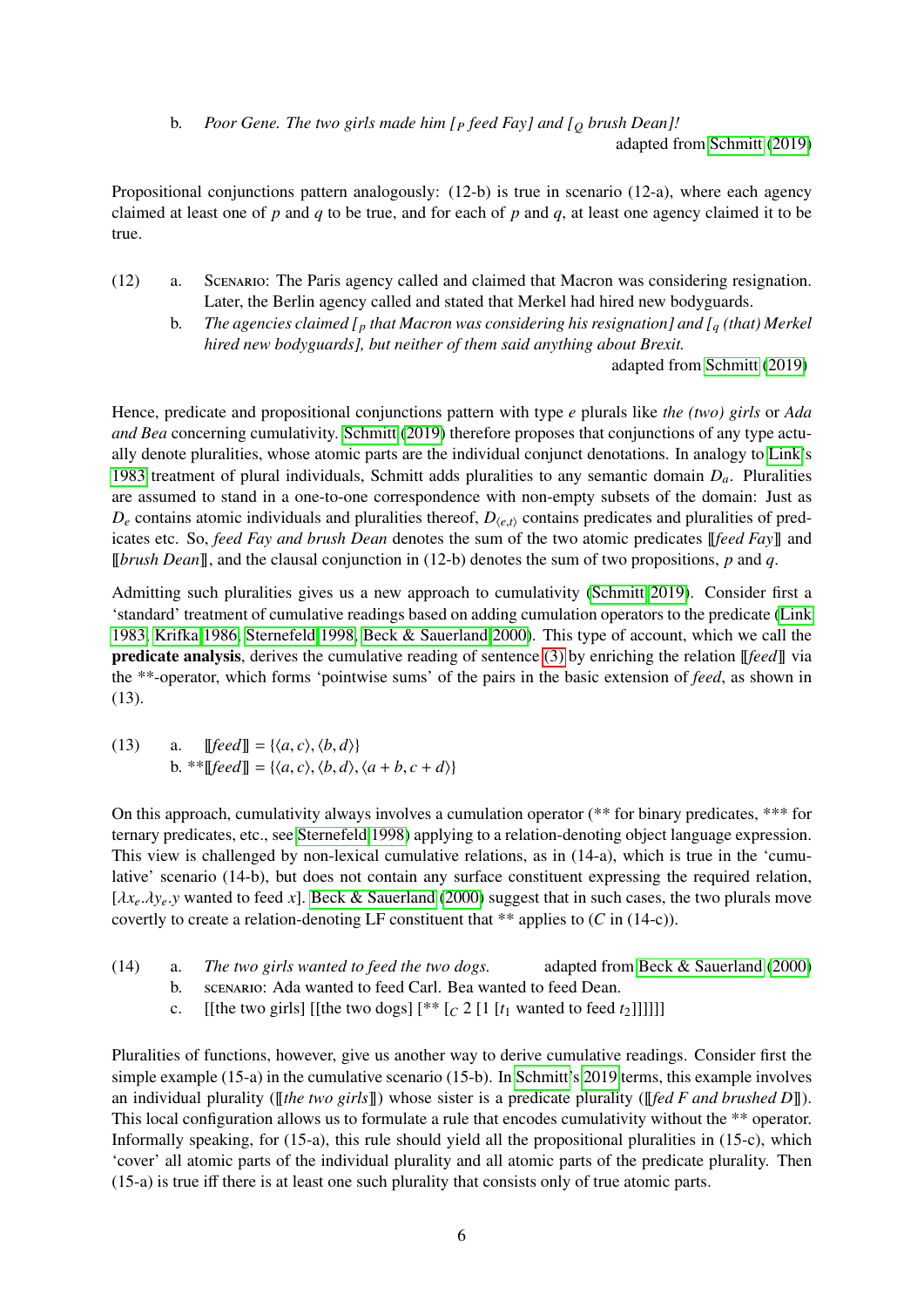- (15) a. *The two girls fed Fay and brushed Dean.*
	- b. Scenario: Ada fed Fay. Bea brushed Dean. (15-a) true

c.  $fed(f)(a)+brushed(d)(b), fed(f)(b)+brushed(d)(a), fed(f)(a)+brushed(d)(b)+fed(f)(b),$  $brushed(d)(a)+brushed(d)(b)+fed(f)(b), fed(f)(b)+brushed(d)(a)+fed(f)(a),$  $brushed(d)(b)+brushed(d)(a)+fed(f)(a),$  $fed(f)(b)+brushed(d)(b)+brushed(d)(a)+fed(f)(a)$ 

A type-independent formulation of this cumulation rule would give us a new approach to less local cases of cumulativity like  $(16) (= (3))$  $(16) (= (3))$ , where the verb 'intervenes' between the two plurals:  $(16)$  reduces to two instances of the configuration in (15), a plurality of functions combining with a plurality of arguments. Our cumulation mechanism first combines fed with the object plurality [[*the two dogs*]], obtaining the predicate sum  $\text{fed}(f) + \text{fed}(d)$  as the denotation of the VP in (16). This sum combines with the subject plurality introduced by [[*the two girls*]] in the way sketched for (15). The derivation of (16) will therefore involve two applications of the cumulation rule, one at the VP node which yields a plural set of one-place predicates, and one for the IP which yields a plural set of propositions.

(16) *[IP The two girls [VP fed (the) two dogs]].*

We will now formalize this mechanism in detail. In effect, we will define a version of \*\* that generalizes to arbitrary function and argument types, and then apply this operation at any node dominating a plurality. The possibility of iterating the cumulation operation will remove the need for cumulative relations derived in covert syntax.

### <span id="page-6-0"></span>2.2 Plural projection: Details

Before discussing the new compositional rule, the ontological assumptions just sketched must be made explicit. (This section is based on [Schmitt 2019,](#page-36-1) but introduces some new material.)

Ontology Motivated by cumulative readings of conjunctions, we assumed that conjunctions of any semantic category denote pluralities of the atomic domain elements. We therefore introduce a typeindependent notion of sum: Sums of any type stand in a one-to-one correspondence to nonempty sets of atomic meanings of that type. Hence, the set  $\{\textbf{smoke}_{(e,t)}, \textbf{drink}_{(e,t)}, \textbf{dance}_{(e,t)}\}$  corresponds to the sum<br>smake,  $x + \textbf{drink}_{(e,t)} + \textbf{dance}_{(e,t)}$  which is a possible denotation of type  $(e, t)$  since it has three atomic **smoke** $\langle e, t \rangle$  + **drink** $\langle e, t \rangle$  + **dance** $\langle e, t \rangle$ , which is a possible denotation of type  $\langle e, t \rangle$  since it has three atomic parts of type  $\langle e, t \rangle$ .

As mentioned above, however, our approach to cumulativity requires a richer ontology in which semantically plural expressions denote sets of pluralities, so-called plural sets. Since ordinary unary predicates don't exhibit the compositional behavior of plurals, our type system will distinguish them from plural sets: For any type  $a$ , there is a matching type  $a^*$  for plural sets with elements of type  $a$ .

(17) The set *T* of **semantic types** is the smallest set such that  $e \in T, t \in T$ , for any  $a, b \in T$ ,  $\langle a, b \rangle \in T$ , and for any  $a \in T$ ,  $a^* \in T$ .

The domains of types  $a^*$  and  $\langle a, t \rangle$  are disjoint, but will have the same algebraic structure. For instance, the plural set with elements  $a + b$ , and  $a + c$ , will be of type  $a^*$  and distinct from its counterpart in the plural set with elements  $\mathbf{a}_e + \mathbf{b}_e$  and  $\mathbf{a}_e + \mathbf{c}_e$  will be of type  $e^*$  and distinct from its counterpart in *D*<sub>(*e,t*)</sub>, the predicate  $\lambda x_e$ *.x* = **a**<sub>*e*</sub> + **b**<sub>*e*</sub>  $\vee$  *x* = **a**<sub>*e*</sub> + **c**<sub>*e*</sub>.

We formalize these ideas by introducing a distinction between the atomic domain *A<sup>a</sup>* and the full domain  $D_a$  for each type *a*:  $A_a$  only contains the atomic domain elements, while  $D_a$  also contains their sums.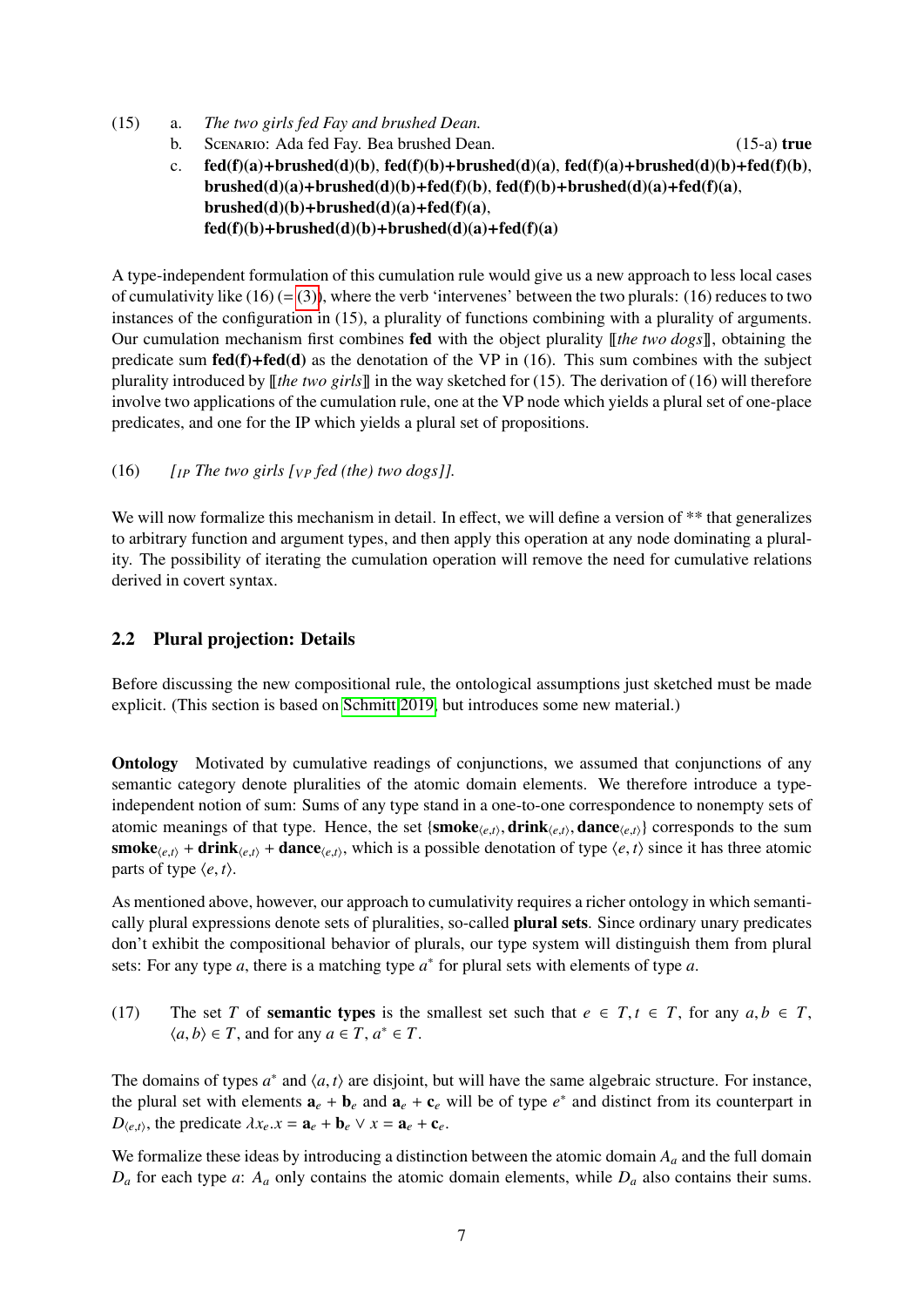For instance, **smoke**<sub> $\langle e,t \rangle$  + **drink** $\langle e,t \rangle$  + **dance** $\langle e,t \rangle$  is in  $D_{\langle e,t \rangle}$ , but not in  $A_{\langle e,t \rangle}$ . The atomic domains for</sub> basic types are stipulated in the usual way (18-a). For higher types – regular functional types and the starred types for plural sets – the atomic domain is defined recursively, based on the *full* domains of lower types (18-b,c). Thus, a function of type  $\langle e, t \rangle$  may have plural individuals in its domain and return plural values. Finally, we stipulate that the domain of type  $a^*$  is disjoint from, but isomorphic to the set of unary predicates with a type *a* argument [\(18-c\).](#page-7-0) This permits semantic rules sensitive to the distinction between plural sets (type  $a^*$ ) and 'regular' predicates (type  $\langle a, t \rangle$ ).

- <span id="page-7-0"></span>(18) a.  $A_e = A$ , the set of individuals;  $A_t = \{0, 1\}^W$ , where *W* is the set of possible worlds<br>by Equal types *a* by  $A_{k+1} = D^{D_a}$  the set of partial functions from *D* to *D*.
	- b. For any types *a*, *b*:  $A_{\langle a,b \rangle} = D_b^{D_a}$ <br>*c* = For any type *a*, *A*<sub>*b*</sub> is a set the  $b^{\mu_a}$ , the set of partial functions from  $D_a$  to  $D_b$ .
	- c. For any type *a*,  $A_{a^*}$  is a set that is disjoint from  $A_{\langle a,t \rangle}$  and on which the operations ∪, ∩ and  $\setminus$  are defined. Further, there is a function  $pl_a^* : \mathcal{P}(D_a) \to A_{a^*}$  that is an isomorphism w.r.t.  $\cup$ ,  $\cap$  and  $\setminus$ .

[\(19-a\)](#page-7-1) specifies the full domain  $D_a$  as follows:  $D_a$  contains all the pluralities made up of atomic domain elements from  $A_a$ . For simplicity, we assume a 'flat' plural semantics that is insensitive to subgroupings within a plurality (cf. [Schwarzschild 1996](#page-36-3) for discussion): The elements of *D<sup>a</sup>* stand in a one-to-one correspondence to nonempty subsets of  $A_a$ . This correspondence is expressed by the isomorphism  $pl_a$ , which maps every nonempty subset of  $A_a$  to the corresponding plurality in  $D_a$ . (Unlike  $pl_a^*$ ,  $pl_a$  is not a type-shifter, but an auxiliary notion needed to define  $D_a$ .) Since  $p_l$  always combines with a set of *atomic* domain elements, we still need to define a sum operation on  $D<sub>a</sub>$  that extends to non-atomic elements. This operation, called  $+$ <sub>*a*</sub>, takes a nonempty subset of  $D<sub>a</sub>$  as its argument and maps this set to its sum, a single element of  $D_a$ . (We could have started with a binary operation on elements of  $D_a$ , but our definition is more general since it permits sums of infinite cardinality.) Finally, clause [\(19-b\)](#page-7-2) of the definition prevents us from directly identifying pluralities with sets of atomic meanings, which is necessary because the composition rules will treat them differently – e.g.  $\mathbf{a}_e + \mathbf{b}_e$  should be an object of type *e*, not  $\langle e, t \rangle$  or  $e^*$ .

- <span id="page-7-1"></span>(19) a. For each type *a*, there is an **atomic domain**  $A_a$  and a **full domain**  $D_a$  such that:
	- (i)  $A_a \subseteq D_a$
	- (ii) There is a function  $pl_a$ :  $\mathcal{P}(A_a) \setminus \{0\} \to D_a$  such that  $pl_a(\{x\}) = x$  for each  $x \in A_a$ .
	- (iii) There is an operation  $+_{a}: \mathcal{P}(D_{a})\setminus\{\emptyset\} \to D_{a}$  such that  $pl_{a}$  is an isomorphism from  $(\mathcal{P}(A_a)\setminus\{0\}, \bigcup)$  to  $(D_a, \mathbf{H}_a)$ .
	- b. For any type  $b \neq a$ ,  $D_a$  and  $D_b$  are disjoint.<sup>[3](#page-7-3)</sup>

<span id="page-7-2"></span>For readability, we introduce some notational conventions:

- (20) a. We use 'starred' variables  $x^*$ ,  $P^*$  etc. for types of the form  $a^*$ .
	- b. We sometimes omit type subscripts on cross-categorial operations like  $+$ <sub>*a*</sub> or  $pl_a$ .
	- c. For elements  $x_1, \ldots, x_n$  of any type, we write  $[x_1, \ldots, x_n]$  for the plural set  $pl^*(\lbrace x_1, \ldots, x_n \rbrace)$ <br>with elements  $x_1, \ldots, x_n$  and for any variable  $x \leq r \cdot l \cdot \phi$  is the plural set  $pl^*(\lbrace x_1, \ldots, x_n \rbrace)$ with elements  $x_1, \ldots, x_n$ , and for any variable  $x$ ,  $[x | \phi]$  is the plural set  $pl^*(\lambda x.\phi)$ . Infor-<br>mally square brackets replace the usual set brackets whenever we are characterizing plural mally, square brackets replace the usual set brackets whenever we are characterizing plural sets.
	- d. For any type *b* and  $x, y \in D_b$ :<br>(i)  $x +_b y =_{def} +_b (\{x, y\})$ 
		- $x + b$  *y* =def  $\pm b$ ({*x*, *y*}) (binary sum)
		- (ii)  $x \leq y \Leftrightarrow_{def} x +_b y = y$  (parthood)
		- (iii)  $x \leq_a y \Leftrightarrow_{def} x \leq y \land x \in A_b$  (atomic parthood)

<span id="page-7-3"></span> $3$ The empty partial function should be exempt from the disjointness conditions.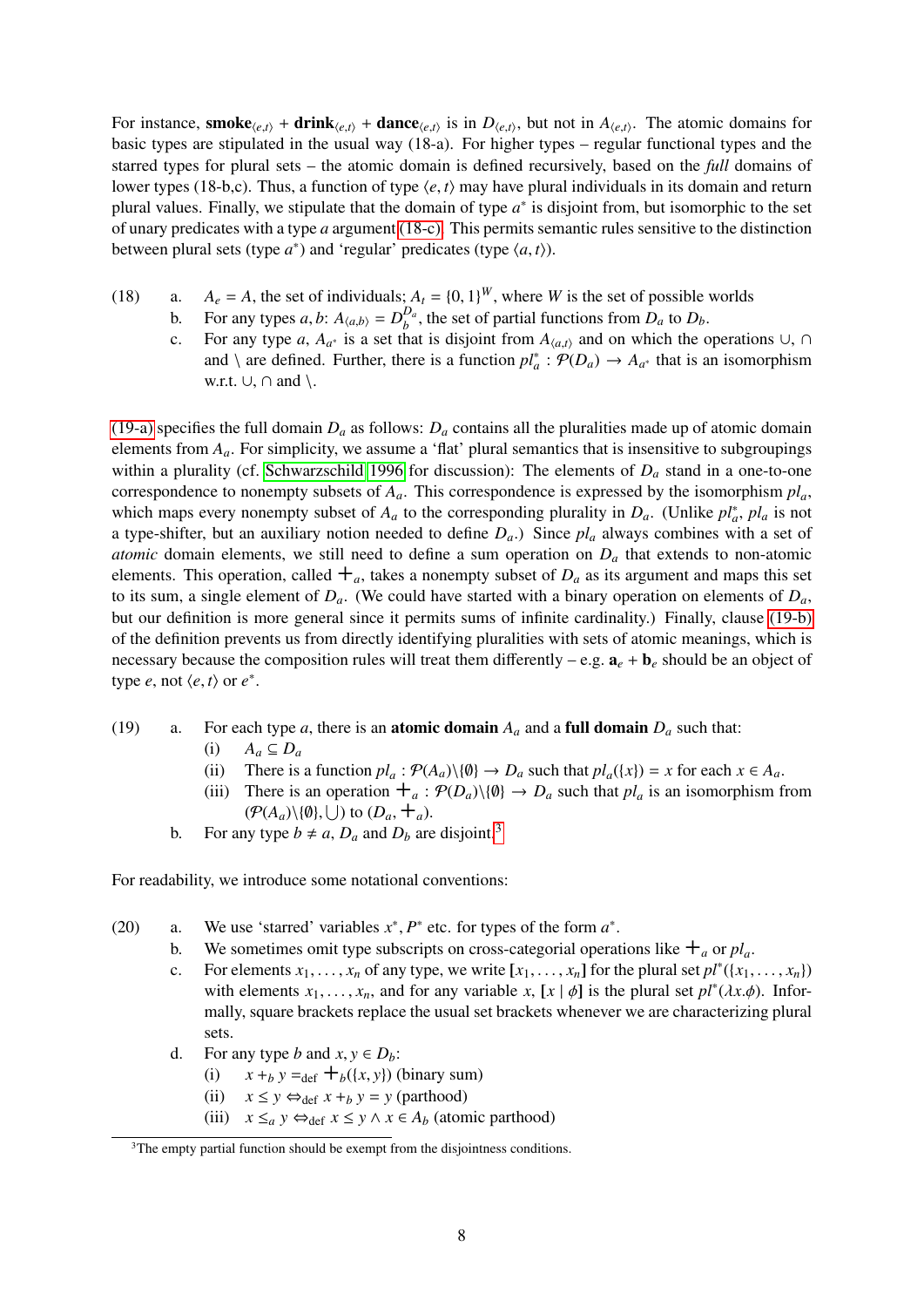Here are some toy examples. [\(21\)](#page-8-0) shows that *D<sup>e</sup>* contains both atoms and pluralities of type *e*, and that the domain  $A_{e^*}$  of plural sets of individuals is isomorphic to  $\mathcal{P}(D_e)$ . ( $D_{e^*}$  then contains sums of such plural sets, like  $[A] + [A + B]$ , plus the elements of  $A_{e^*}$ .) [\(22\)](#page-8-1) illustrates that  $D_{\langle e,t \rangle}$  contains sums of products in addition to the familiar istemia' products. predicates in addition to the familiar 'atomic' predicates.

<span id="page-8-1"></span><span id="page-8-0"></span>(21) a. 
$$
A_e = \{A, B\}, D_e = \{A, B, A + B\}
$$
  
b.  $A_{e^*} = \{[], [A], [B], [A + B], [A, B], [A, A + B], [B, A + B], [A, B, A + B]\}$ 

(22) a. 
$$
A_{\langle e,t \rangle} = \{\operatorname{smoke}_{\langle e,t \rangle}, \operatorname{dance}_{\langle e,t \rangle}, (\lambda x.\operatorname{smoke}_{\langle e,t \rangle}(x) \vee \operatorname{dance}_{\langle e,t \rangle}(x)), \ldots\}
$$
  
b.  $D_{\langle e,t \rangle} = \{\operatorname{smoke}_{\langle e,t \rangle}, \operatorname{dance}_{\langle e,t \rangle}, (\lambda x.\operatorname{smoke}_{\langle e,t \rangle}(x) \vee \operatorname{dance}_{\langle e,t \rangle}(x)),\$   
\nsmoke <sub>$\langle e,t \rangle$</sub>  +  $\operatorname{dance}_{\langle e,t \rangle}$ , smoke <sub>$\langle e,t \rangle$</sub>  +  $(\lambda x.\operatorname{smoke}_{\langle e,t \rangle}(x) \vee \operatorname{dance}_{\langle e,t \rangle}(x)), \ldots\}$   
\n $\operatorname{dance}_{\langle e,t \rangle}$  +  $(\lambda x.\operatorname{smoke}_{\langle e,t \rangle}(x) \vee \operatorname{dance}_{\langle e,t \rangle}(x)), \ldots\}$ 

Semantics of plurals and conjunction This rich ontology allows us to give plural definites and indefinites a uniform type: Both denote plural sets of type *e* ∗ , as in [\(23\).](#page-8-2) While *the girls* denotes a singleton containing the sum of all the girls, the indefinite *two pets* denotes the set of all sums of two pets.[4](#page-8-3)

<span id="page-8-2"></span>(23) a. 
$$
\llbracket \text{the (two) girls} \rrbracket = \llbracket \text{the [PL girl]} \rrbracket = [A + B]
$$
  
b. 
$$
\llbracket \text{two pets} \rrbracket = \llbracket \text{two [PL pet]} \rrbracket = [C + D, C + E, D + E]
$$

We assume that NPs like *girls* denote plural sets of predicates (type  $\langle e, t \rangle^*$ ) to account for conjunctions<br>or other plural expressions in the restrictor (e.g. *five cats and dogs*; of Heycock & Zamparelli 2005 or other plural expressions in the restrictor (e.g. *five cats and dogs*; cf. [Heycock & Zamparelli 2005,](#page-34-4) [Champollion 2016\)](#page-34-5). Intuitively, the determiner combines with the set of those plural individuals whose atomic parts satisfy at least one of the predicates in the NP denotation – for *five cats and dogs*, *five* applies to the set of those pluralities that have only cats and dogs among their atomic parts.<sup>[5](#page-8-4)</sup> We assume that this plural set is the output of a pluralization operator  $PL$  applying to the NP meaning  $(24-b)$ .<sup>[6](#page-8-5)</sup> Its definition relies on an auxiliary operator  $\mathcal{A}$  (24-a) which extracts the atomic parts of all the pluralities in the NP denotation (24-a). [\(24-c\)](#page-8-6) implements the familiar idea that the definite determiner selects the maximal plurality from the NP denotation. Numerals also combine with the output of PL, filtering out the sums of a certain cardinality [\(24-d\).](#page-8-7)

<span id="page-8-9"></span><span id="page-8-8"></span>(24) Plural definites and indefinites

- a.  $\mathcal{A}(P^*_{\langle e,t\rangle^*}) = \lambda x_e \cdot (\exists P_{\langle e,t\rangle} \cdot P \in pl^{*-1}(P^*) \land \exists P'_{\langle e,t\rangle} \cdot P' \leq_a P \land P'(x))$ <br> **h** [[*PL*(*t*, *t*)\*, \*)] =  $\lambda P^*$  [*x*, |  $\forall y, (y \leq a, x \rightarrow \mathcal{A}(P^*)(y))]$ ]
- b.  $[\![\text{PL}_{\langle\langle e,t\rangle^*,e^*\rangle}]\!] = \lambda P_{\langle e,t\rangle^*}^* \cdot [x_e \mid \forall y_e(y \leq_a x \rightarrow \mathcal{A}(P^*)(y))]$
- <span id="page-8-6"></span>c.  $[\![the_{\langle e^*,e^*\rangle}]\!] = \lambda x_{e^*}^* : \exists x \in pl^{*-1}(x^*)(\forall y \in pl^{*-1}(x^*)(y \leq x)). [\![tx \in pl^{*-1}(x^*) \cdot \forall y \in pl^{*-1}(x^*)\cdot \forall y \in pl^{*-1}(x^*)\cdot \forall y \in pl^{*-1}(x^*)\cdot \forall y \in pl^{*-1}(x^*)\cdot \forall y \in pl^{*-1}(x^*)\cdot \forall y \in pl^{*-1}(x^*)\cdot \forall y \in pl^{*-1}(x^*)\cdot \forall y \in pl^{*-1}(x^*)\cdot \forall y \in pl^{*-1}(x^*)\cdot \forall y \in pl^{$ *x*]
- <span id="page-8-7"></span>d.  $[[two_{\langle e^*, e^* \rangle}]] = \lambda x_{e^*}^* \cdot [x_e \mid pl^{*-1}(x^*)(x) \wedge |x| = 2]$ , where |*x*| is the number of atomic parts of *x*

Apart from the composition rule for cumulativity (discussed below), conjunction is the only binary operation in our system that directly combines two plural sets. The core of both operations is a crosscategorial operator ⊕ that combines multiple plural sets into one. This operator has a 'distributive' effect: It yields the set of all pluralities obtained by selecting one element from each argument set and summing up the selected elements. Thus,  $\lbrack \lbrack a \rbrack \rbrack$  *and two pets* $\lbrack \rbrack$  in [\(25-a\)](#page-9-0) denotes a plural set containing all sums of a girl and two pets. If the arguments are singleton sets as in  $(25-b)$ ,  $\oplus$  produces a singleton, reflecting

<span id="page-8-4"></span><span id="page-8-3"></span><sup>&</sup>lt;sup>4</sup>This is a generalization of [Kratzer & Shimoyama'](#page-35-4)s [2002](#page-35-4) alternative semantics for indefinites.

<sup>&</sup>lt;sup>5</sup>The set appears to be further restricted to pluralities with at least one cat part and at least one dog part (cf. [Champollion](#page-34-5)  $2016$ ). If this restriction is a semantic phenomenon, it could be built into the PL operator  $(24-b)$ .

<span id="page-8-5"></span><sup>&</sup>lt;sup>6</sup>Determiners shouldn't directly take a type  $\langle e, t \rangle^*$  argument: This would lead to a type mismatch in cases like *the two cats*.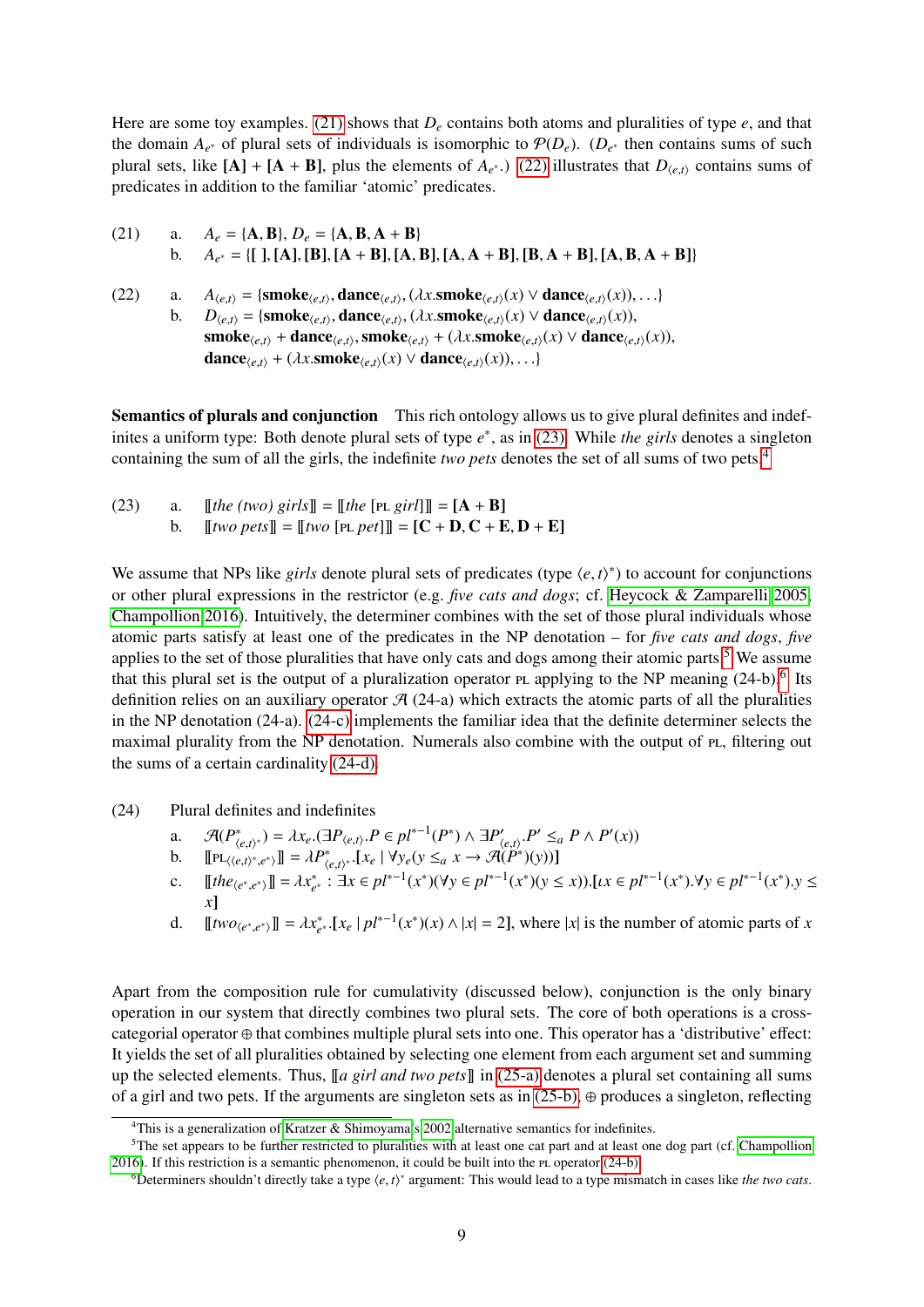<span id="page-9-6"></span>the semantic parallelism between conjunctions (of any category) and plural definites.

<span id="page-9-0"></span>(25) a. 
$$
\begin{aligned}\n &\text{[a girl and two pets]} \\
 &= [\mathbf{A}, \mathbf{B}] \oplus [\mathbf{C} + \mathbf{D}, \mathbf{C} + \mathbf{E}, \mathbf{D} + \mathbf{E}] \\
 &= [\mathbf{A} + \mathbf{C} + \mathbf{D}, \mathbf{A} + \mathbf{C} + \mathbf{E}, \mathbf{A} + \mathbf{D} + \mathbf{E}, \mathbf{B} + \mathbf{C} + \mathbf{D}, \mathbf{B} + \mathbf{C} + \mathbf{E}, \mathbf{B} + \mathbf{D} + \mathbf{E}] \\
 &\text{b. [smoke and drink]]} = [\mathbf{smoke}_{\langle e,t\rangle}] \oplus [\mathbf{drink}_{\langle e,t\rangle}] = [\mathbf{smoke}_{\langle e,t\rangle} + \mathbf{drink}_{\langle e,t\rangle}]\n \end{aligned}
$$

<span id="page-9-1"></span>[\(26\)](#page-9-2) gives a general definition of this operation that permits arbitrarily many arguments. For arguments of a non-plural type,  $\oplus$  coincides with the ordinary sum  $+$ . The 'distributive' effect emerges when the arguments are plural sets: In [\(26-b\),](#page-9-3) all the different ways of choosing an element from each of the sets are considered. Each such choice corresponds to a possible value for the function variable *f* . The output is the set of all pluralities obtained by summing up the selected elements for some choice of *f* . (27) illustrates this for two functions that apply to the conjunct denotations in [\(25-a\).](#page-9-0) If the selected elements are themselves plural sets, 'summing them up' means applying  $\bigoplus$  recursively.<sup>[7](#page-9-4)</sup>

- <span id="page-9-2"></span>(26) For any type *a*, the operation  $\bigoplus_a : \mathcal{P}(D_a) \setminus \{0\} \to D_a$  is defined as follows: For any nonempty  $S \subseteq D_a$ :
	- a. If *a* is a non-plural type (i.e. *a* is not of the form *b*<sup>\*</sup>):  $\bigoplus_{a} S = \bigoplus_{a} S$ .
	- b. If  $a = b^*$  for some type  $b: \bigoplus_a S = [\bigoplus_b (\{f(X^*) \mid X^* \in S\}) \mid f$  is a function from *S* to  $D_b \wedge$  $\forall X^* \in S : f(X^*) \in pl^{*-1}(X^*)$

<span id="page-9-3"></span>(27) a. 
$$
f: [\mathbf{A}, \mathbf{B}] \mapsto \mathbf{A}, [\mathbf{C} + \mathbf{D}, \mathbf{C} + \mathbf{E}, \mathbf{D} + \mathbf{E}] \mapsto \mathbf{C} + \mathbf{D}
$$
  
\n $\bigoplus_{e} (\{f(X^*) \mid X^* \in \{\llbracket a \text{ girl} \rrbracket, \llbracket \text{two pets} \rrbracket\}\}) = \mathbf{A} + \mathbf{C} + \mathbf{D}$   
\nb.  $f' : [\mathbf{A}, \mathbf{B}] \mapsto \mathbf{B}, [\mathbf{C} + \mathbf{D}, \mathbf{C} + \mathbf{E}, \mathbf{D} + \mathbf{E}] \mapsto \mathbf{D} + \mathbf{E}$   
\n $\bigoplus_{e} (\{f'(X^*) \mid X^* \in \{\llbracket a \text{ girl} \rrbracket, \llbracket \text{two pets} \rrbracket\}\}) = \mathbf{B} + \mathbf{D} + \mathbf{E}$ 

 $\bigoplus$  provides an analysis of conjunction that integrates well with our DP meanings: According to (29), *and* requires two plural sets, so non-plural conjuncts must be shifted to singleton plural sets before combining with *and*. Given [\(29\)](#page-9-5) and our semantics for definites and indefinites, the results in [\(25\)](#page-9-6) follow.

<span id="page-9-5"></span>(28) Notational convention: For any type *a* and any  $x, y \in D_a$ :  $x \oplus_a y = \bigoplus_a (\{x, y\})$ .

(29) 
$$
[and_{\langle a^*,\langle a^*,a^*\rangle\rangle}] = \lambda x_{a^*}.\lambda y_{a^*}.\mathbf{x} \oplus_{a^*} \mathbf{y} \text{ for any type } a
$$

We have now analyzed several classes of plural expressions found in cumulative sentences in terms of plural sets. The missing piece is an explicit formulation of the composition rule combining plural sets, which will replace predicate-level cumulation operators.

Adding plural projection to the compositional system Our goal is to define a generalized notion of cumulativity that can apply at any compositional step. For instance, to interpret the VP in (30), we want to combine a predicate conjunction of type  $\langle e, \langle e, t \rangle \rangle^*$  with a plural object of type  $e^*$  and obtain a plural set of intransitive predicates (type  $\langle e, t \rangle^*$ ) set of intransitive predicates (type  $\langle e, t \rangle^*$ ).

<span id="page-9-7"></span>(30) *Ada [VP fed and brushed the three pets].*

<span id="page-9-4"></span><sup>&</sup>lt;sup>7</sup>Strictly speaking,  $\bigoplus S$  is undefined if *S* contains a sum of two or more plural sets, since such sums are not in the domain of  $pt^{*−1}$ . Since this situation never occurs in our examples, it is irrelevant how the definition is extended to these cases.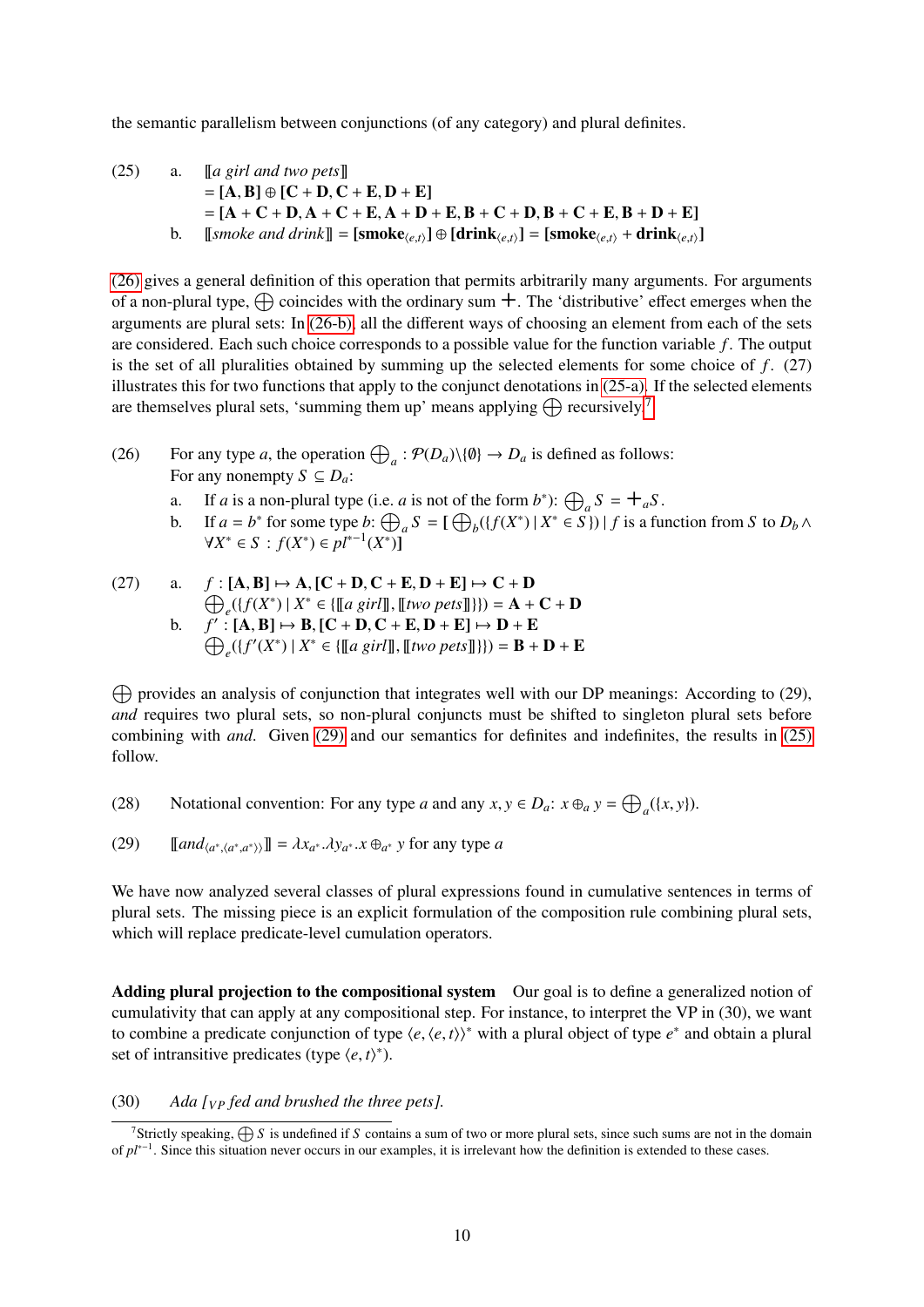In such cases, functional application should 'apply cumulatively' to a plural set of functions and a plural set of their arguments. But within existing theories of cumulativity, this doesn't make sense: cumulativity is only defined for operations with output type *t*, while functional application within a transitive VP returns a type  $\langle e, t \rangle$  predicate. So what could cumulativity mean for operations with other output types? We will first reformulate the traditional notion of a binary cumulative relation using plural sets. The resulting definition will directly generalize to binary operations of other types.

On the standard view, a relation *R* holds cumulatively of two pluralities *P* and *x* iff each atomic part of *P* stands in relation *R* to some atomic part of *x*, and for each atomic part of *x*, at least one atomic part of *P* stands in relation *R* to it. Viewing *R* as a set of ordered pairs, this can be paraphrased as follows: Some subset *C* of *R* 'covers' all the atomic parts of *P* and *x*, in the sense that 1) the atomic parts of *P* are exactly the first components of the pairs in *C*, and 2) the atomic parts of *x* are exactly the second components of the pairs in *C*. The term cover is formally defined in [\(31-a\);](#page-10-0) [\(31-b\)](#page-10-1) gives some examples of covers for the verb conjunction and the plural object in (30).

- <span id="page-10-1"></span><span id="page-10-0"></span>(31) a. Let  $P \in D_a$ ,  $x \in D_b$ . A relation  $R \subseteq A_a \times A_b$  is a cover of  $(P, x)$  iff  $\pm (P' | \exists x' : (P', x') \in B)$ <br> $P) = P$  and  $\pm ((x' | \exists P' \cdot (P', x') \in B)) = x$  $R$ ) = *P* and  $+(x^{'} | \exists P' : (P', x') \in R)$  = *x*.<br>  $P - \text{fed} + \text{brushed } x - C + D + F$ 
	- b.  $P = \text{fed} + \text{brushed}, x = \text{C} + \text{D} + \text{E}$ Covers: { $\{fed, C\}, \{fed, D\}, \{brushed, E\}, \{ \{fed, C\}, \{brushed, D\}, \{brushed, E\} \},$  $\{\langle fed, C \rangle, \langle fed, D \rangle, \langle brushed, D \rangle, \langle brushed, E \rangle\}, \ldots$ Not a cover:  $\{ \langle \text{fed}, C \rangle, \langle \text{fed}, D \rangle, \langle \text{fed}, E \rangle \}$ Not a cover:  $\{ \langle \text{fed}, C \rangle, \langle \text{brushed}, E \rangle \}$

The truth conditions of cumulative sentences like (30) can then be expressed *via* existential quantification over covers: *R* holds cumulatively of *P* and *x* iff there is a cover *C* of  $(P, x)$  such that each pair in *C* satisfies *R*. Now recall our idea that cumulative sentences denote plural sets of propositions  $(\S 2.1)$  $(\S 2.1)$  and their truth conditions are derived by existential quantification over these sets. The generalization about covers brings us closer to an implementation of this idea if we can somehow map the covers to sums of propositions. Intuitively, we want a plural set whose elements correspond to the different covers of  $(P, x)$ – e.g., the plural set assigned to (30) will contain elements for the covers in (31-b), among others. If we have access to the relation *R* that applies cumulatively to the two pluralities, there is an obvious way of mapping a cover to a sum of propositions: For each pair  $(P', x')$  in the cover, the proposition  $R(P', x')$ <br>will be an atomic part of the sum. This generalization is stated in (32-a). Assuming that the cumulative will be an atomic part of the sum. This generalization is stated in  $(32-a)$ . Assuming that the cumulative relation between the predicate sum **fed** + **brushed** and the individual sum  $C + D + E$  is the one in (32-b), the covers in (31-b) correspond to the propositional pluralities in (32-c).

- <span id="page-10-5"></span><span id="page-10-4"></span><span id="page-10-3"></span>(32) a. A sentence in which a relation *R* applies cumulatively to two pluralities *P* and *x* denotes the plural set  $[\bigoplus ({R(P', x') | (P', x') \in C}) \mid C$  is a cover of  $(P, x)$ ].<br> $P = \frac{1}{P}$ 
	- b.  $R = \lambda P_{\langle e, \langle e, t \rangle \rangle} \cdot \lambda x_e P(x) (A da)$ <br>c. **[fed(C)(Ada)** + **fed(D)(Ada**
	- $[fed(C)(Ada) + fed(D)(Ada) + brushed(E)(Ada), fed(C)(Ada) + brushed(D)(Ada) +$  $brushed(E)(Ada), fed(C)(Ada)+fed(D)(Ada)+brushed(D)(Ada)+brushed(E)(Ada)...]$

Simple cumulative sentences can therefore be mapped to plural sets of propositions, such that a cumulative sentence is true iff the corresponding set contains at least one sum of true propositions. This notion of truth is formally defined in (33).[8](#page-10-2) Accordingly, (32-c) counts as true iff the relation *R* applies cumulatively to *P* and *x*.

<span id="page-10-6"></span>(33) A plural set  $p^* \in A_{t^*}$  of propositions is **true** in a world *w* iff there is a plurality  $p \in pl^{*-1}(p^*)$ 

<span id="page-10-2"></span><sup>&</sup>lt;sup>8</sup>We leave open the question how cumulativity interacts with presupposition projection, homogeneity and other potential cases of trivalence.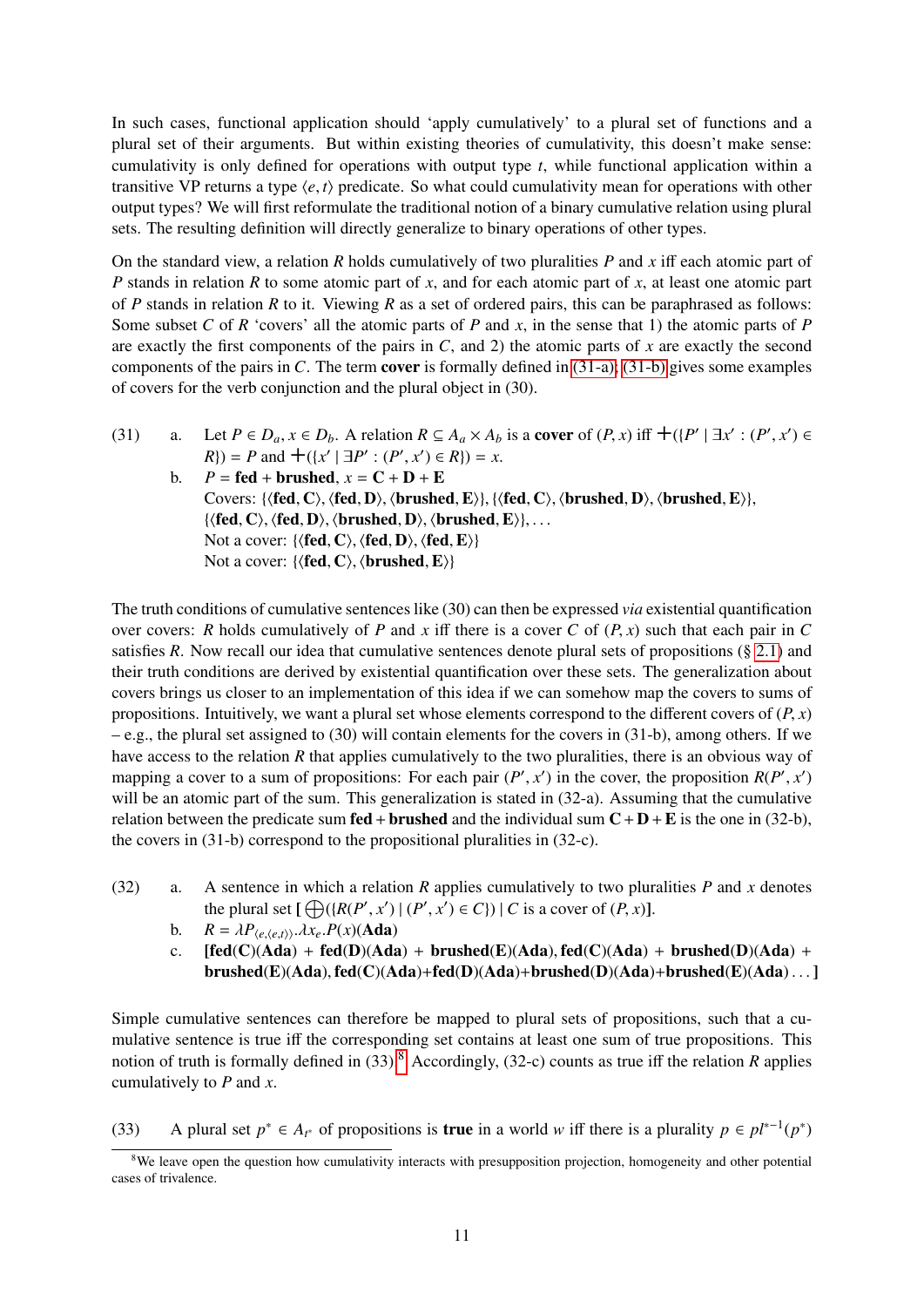s.th. for all  $q \leq_a p$ ,  $q(w) = 1$ , and **false** in a world *w* iff for all pluralities  $p \in pl^{*-1}(p^*)$ , there is a  $q \leq_a p$  s.th.  $q(w) = 0$ .

This doesn't yet let us interpret cumulative sentences compositionally  $-$  [\(32-a\)](#page-10-3) isn't a compositional rule, but merely a generalization about sentences that somehow involve a cumulative relation: Since no constituent of [\(30\)](#page-9-7) denotes the relation *R* in (32-b), we cannot access this relation unless we posit a corresponding LF constituent. However, our reformulation of the predicate analysis in terms of plural sets will now enable us to leave the predicate analysis behind.

[\(32-a\)](#page-10-3) has two notable properties. First, unlike our earlier characterization of relations applying cumulatively, it is not a direct statement of truth conditions. Truth conditions are now assigned by (33), while [\(32-a\)](#page-10-3) simply provides a way of computing a plural set. Second, *R* in [\(32-a\)](#page-10-3) is a binary relation, i.e. a function mapping its two arguments to a truth value, but nothing prevents us from dropping this restriction and defining cumulative versions of binary operations with arbitrary output types as in (34-a). (34-a) can be further generalized to cases where *R* combines with two plural sets, not two single pluralities (34-b): We simply consider all relations that are covers of *some* element of *P* ∗ and *some* element of *x* ∗ .

- <span id="page-11-0"></span>(34) For arbitrary types *a*, *b*, *c* and any binary operation  $R_{\langle a, \langle b, c \rangle}$ :<br>a. When *R* applies cumulatively to two pluralities  $P_a$  and
	- When *R* applies cumulatively to two pluralities  $P_a$  and  $x_b$ , the result is the plural set  $[\bigoplus (\{R(P', x') | (P', x') \in C\}) \mid C \text{ is a cover of } (P, x)], \text{ of type } c^*.$ <br>When  $R_{k-1}$  is a problem cumulatively to two plural sets  $P^*$  and a
	- b. When  $R_{\langle a,\langle b,c\rangle\rangle}$  applies cumulatively to two plural sets  $P_{a^*}^*$  and  $x_b^*$  $\phi_{b^*}^*$ , the result is the plural set

 $[\bigoplus_{x \in \mathbb{R}^n} (\{R(P', x') \mid (P', x') \in C\}) \mid \exists P \in pl^{*-1}(P^*), x \in pl^{*-1}(x^*) : C \text{ is a cover of } (P, x)], \text{ of }$ type *c* ∗ .

(34-b) tells us how to lift any binary operation of arbitrary type  $\langle a, \langle b, c \rangle$  to an operation on plural sets, which has type  $\langle a^*, \langle b^*, c^* \rangle$ . If the binary operation returns truth values, this simply replicates the effects of the predicate analysis. For instance, applying the relation  $R$  in [\(32-b\)](#page-10-4) cumulatively (in the sense of (34-b)) to the plural sets [fed + brushed] and  $[C + D + E]$  yields the plural set of propositions in [\(32-c\).](#page-10-5) Given definition [\(33\),](#page-10-6) this predicts the same truth conditions as the predicate analysis. But since [\(34-b\)](#page-11-0) applies to operations of arbitrary type, we can now approach the problem differently: Our original goal was to directly obtain a plural set of type  $\langle e, t \rangle^*$  from the plural sets [fed + brushed]<br>and  $[ C + D + F ]$ . In plural less sentences, transitive verbs combine with their objects via functional and  $[C + D + E]$ . In plural-less sentences, transitive verbs combine with their objects via functional application. Since functional application is a binary operation, we can derive a cumulative version of it from definition (34-b). This cumulative functional application rule takes two plural sets of types  $\langle a, b \rangle^*$ <br>and  $a^*$  as arguments, returning a plural set of type  $b^*$  (35.a). We add this operation to our semantics as and  $a^*$  as arguments, returning a plural set of type  $b^*$  (35-a). We add this operation to our semantics as the composition rule 'Cumulative Composition' (35-b).

- (35) Cumulative Composition (CC)
	- a. For any  $P^* \in D_{\langle a,b \rangle^*}$  and  $x^* \in D_{a^*}:$ <br>  $C(P^* \to^*) = \cup \bigcap_{a,b,c} (P^a(x)) + (P^a(x))$

 $C(P^*, x^*) = [\bigoplus_{i}([P'(x')|(P', x') \in R]) \, \exists P \in pl^{*-1}(P^*), x \in pl^{*-1}(x^*) : R \text{ is a cover of } (P, x)]$ <br>For any meaningful expressions  $\phi$  of type  $\langle a, b \rangle^*$  and  $\psi$  of type  $a^*$ . Let  $\psi$  is a meaningful b. For any meaningful expressions  $\phi$  of type  $\langle a, b \rangle^*$  and  $\psi$  of type  $a^*$ ,  $[\phi \psi]$  is a meaningful<br>expression of type  $b^*$ , and  $[\phi \psi] = C([\phi \psi]]$ 

expression of type  $b^*$ , and  $[\![\phi \psi]\!] = C([\![\phi]\!], [\![\psi]\!]).$ 

The effect of (35-a) is that for any cover of some plurality in the functor set and some plurality in the argument set, we perform functional application for all pairs in the cover and sum up the results. We then collect the value pluralities corresponding to different covers into one plural set.

Let's apply this to the VP in [\(30\).](#page-9-7) We construct all the relations that are covers of some element of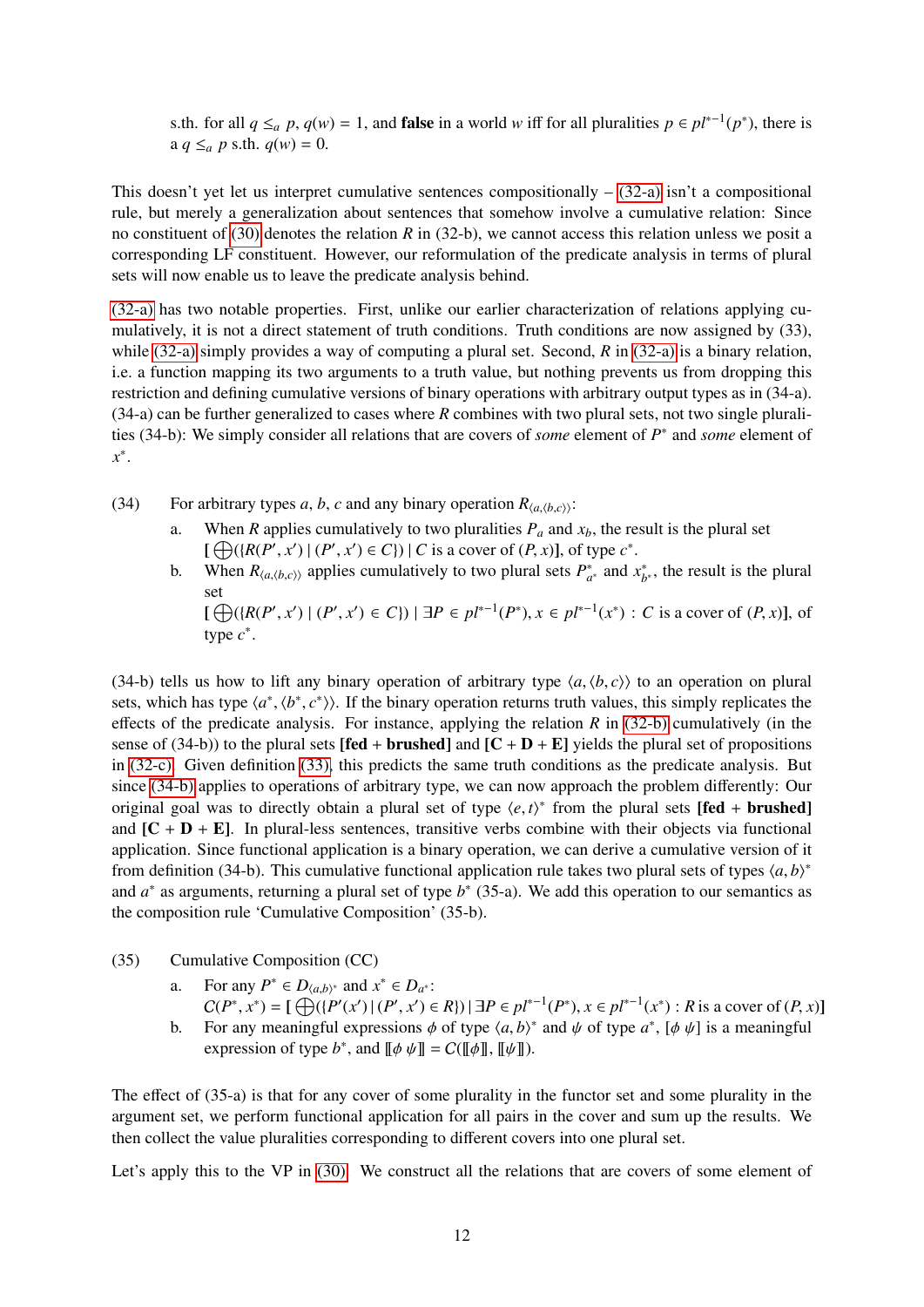$[\text{fed} + \text{brushed}]$  and some element of  $[C + D + E] - i.e.,$  all covers of  $(\text{fed} + \text{brushed}, C + D + E)$ . Some examples of such covers are repeated in (36-a). Cumulative Composition returns the plural set of unary predicates indicated in (36-b) (we only give the pluralities corresponding to covers in (36-a) – naturally, every cover of the verb conjunction and the plural object yields an element of the set).

- (36) a.  $\{ \langle \text{fed}, C \rangle, \langle \text{fed}, D \rangle, \langle \text{brushed}, E \rangle \}, \{ \langle \text{fed}, C \rangle, \langle \text{brushed}, D \rangle, \langle \text{brushed}, E \rangle \},$  $\{\langle fed, C\rangle, \langle fed, D\rangle, \langle brushed, D\rangle, \langle brushed, E\rangle\}, \ldots$ 
	- b.  $[fed(C) + fed(D) + brushed(E), fed(C) + brushed(D) + brushed(E), fed(C) + fed(D) +$  $brushed(D) + brushed(E) \dots$

How does this plural set of type  $\langle e, t \rangle^*$  combine with a semantically singular, type *e* subject? Since ordinary functional application won't work, we invoke our earlier assumption that non-plural denotations ordinary functional application won't work, we invoke our earlier assumption that non-plural denotations can be shifted to singleton plural sets: We shift the subject to the plural set [Ada], which combines with (36-c) via another application of CC. Since Ada is semantically singular, every predicate sum in (36-b) induces a unique cover that relates **Ada** to each atomic part of the sum. The resulting set of propositional pluralities, (37), has the same structure as (36-c). Given [\(33\),](#page-10-6) this set captures the cumulative truth conditions of [\(30\).](#page-9-7)

(37)  $[fed(C)(A) + fed(D)(A) + brushed(E)(A), fed(C)(A) + brushed(D)(A) + brushed(E)(A),$  $fed(C)(A) + fed(D)(A) + brushed(D)(A) + brushed(E)(A) ...$ 

We can now analyze (36-a) without recourse to syntactically derived cumulative relations. The locus of cumulativity is neither the lexicon nor an operator modifying relation-denoting expressions, but a composition rule that is essentially a cumulative version of functional application. To see how this mechanism differs conceptually from the predicate analysis and why we call it 'plural projection', consider an example where the plurals are not syntactic sisters, like (38-a). The simplest version of the predicate analysis would associate (38-a) with the LF in (38-b), where the cumulative truth conditions arise from the cumulation operator \*\* modifying *fed* and each step involves regular functional application. In contrast, our approach doesn't attribute cumulativity to a single LF constituent: The lexical meaning of *fed* is a relation between atomic individuals. This is mapped to a singleton plural set by a type-shift called ⇑ in (38-c). This shift, crucially, doesn't turn [[*fed*]] into a cumulative relation. Rather, cumulativity results from two applications of CC at the nodes marked  $C$  in (38-c).

- (38) a. *The two girls fed two pets.*
	- b. [*the two girls* [[\*\* *fed*] [*two pets*]]]
	- c.  $\left[ c \right]$  [*the two girls*]  $\left[ c \right]$  [ $\uparrow$  *fed*] [*two pets*]]]

Given the DP meanings from [\(23\),](#page-8-2) composition proceeds as follows: Since there are no proper pluralities in [fed], each plurality in the object plural set induces a unique cover, and CC reduces to applying fed 'pointwise' to each such pet plurality (39-a). Thus, [[*fed two pets*]] preserves the plural structure of [[*two pets*]]: The parts of the predicate pluralities in (39-a) correspond to the parts of the pet pluralities in [\(23\).](#page-8-2) This behavior is what we call 'projection'. In the next step, we apply CC to this predicate set and the set containing the sum of the girls, resulting in a plural set of propositions indicated in (39-b). Importantly, the covers considered at this step, which relate girls to atomic parts of the predicate sums in (39-a), stand in a one-to-one correspondence to the covers we would construct on the predicate analysis, which relate girls to pets.<sup>[9](#page-12-0)</sup>

<span id="page-12-0"></span><sup>9</sup>Two reviewers of an earlier draft note that our proposal doesn't model cases where cumulativity seems to access 'subatomic' parts of individuals: (i) is true if the two girls shared one of the pizzas. This phenomenon interacts the more complex configurations discussed in this paper, like Schein-sentences (e.g.[,Bayer 1997\)](#page-33-1).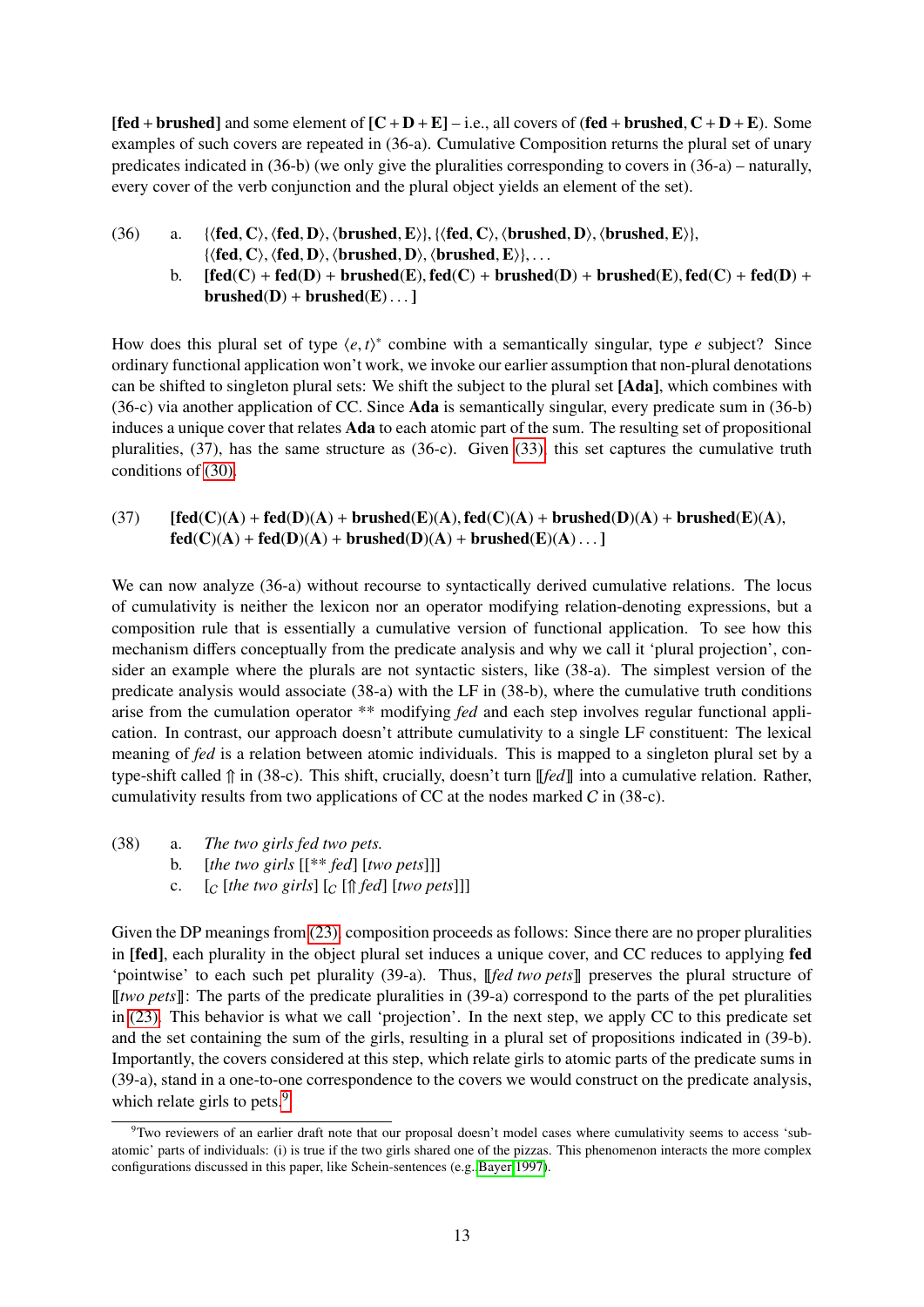(39) a. 
$$
\begin{aligned}\n&\text{[fed two pets]} = C(\text{[fed]}, \text{[[two pets]])} \\
&= C(\text{[fed]}, \text{[C + D, C + E, D + E]}) \\
&= \text{[fed(C)} + \text{fed(D)}, \text{fed(C)} + \text{fed}(E), \text{fed}(D) + \text{fed}(E)\n\end{aligned}
$$
\nb. 
$$
\begin{aligned}\n&\text{[[(39-a)]]} = C(\text{[[fed two pets]}, \text{[[the two girls])} \\
&= C(\text{[fed(C)} + \text{fed}(D), \text{fed}(C) + \text{fed}(E), \text{fed}(D) + \text{fed}(E)\n\end{aligned}
$$
\n
$$
= \text{[fed(C)(A)} + \text{fed}(D)(B), \text{fed}(C)(B) + \text{fed}(D)(A), \text{fed}(C)(A) + \text{fed}(D)(A) + \text{fed}(D)(B), \dots, \text{fed}(C)(A) + \text{fed}(E)(B), \text{fed}(C)(B) + \text{fed}(E)(A) \dots]\n\end{aligned}
$$

In sum, by iterating CC, we can interpret cumulative sentences surface-compositionally without having to derive 'pluralized' versions of predicates. Configurations where the two plurals are not in a strictly local relation, like (38-a), can be reduced to multiple local steps, because the meaning of an expression containing a plural preserves certain aspects of the part structure of that plural.

## <span id="page-13-0"></span>2.3 Independent motivation for plural projection

The predictions of the PPA, with its much richer ontology, differ from those of the predicate analysis in at least two relevant respects.

Recall that in the predicate analysis, operators like \*\* syntactically modify relation-denoting constituents. If the cumulative relation doesn't correspond to a surface constituent, as in [\(14\)](#page-5-0) above, covert movement of the two plurals is invoked to derive a suitable LF constituent. This produces several problems that our system avoids. Here we focus on one issue, the so-called flattening effect, which has immediate relevance for our analysis of ADUs (see [Schmitt 2019](#page-36-1) for additional arguments).

The core assumption behind the predicate analysis – that cumulative relations always correspond to object-language constituents – is challenged by cumulative readings of sentences where one plural expression syntactically contains another. For instance, [\(40-b\)](#page-13-1) is true in scenario [\(40-a\).](#page-13-2)

- <span id="page-13-2"></span><span id="page-13-1"></span>(40) a. Scenario: Ada owns a dog, Carl. Bea owns another dog, Dean, and a cat, Eric. Ada and Bea went on a trip and made Gene take care of their pets: Ada made Gene feed Carl, and Bea made Gene feed Dean and brush Eric.
	- b. *The two girls made poor Gene [[<sup>P</sup> feed the two dogs] and [<sup>Q</sup> brush Eric]]*. true in [\(40-a\)](#page-13-2) [\(Schmitt 2019\)](#page-36-1)

The predicate conjunction *P and Q* has a cumulative reading relative to *the two girls*: In scenario [\(40-a\),](#page-13-2) it is not the case that each girl made Gene brush Eric, as a distributive interpretation of predicate conjunction (e.g. [Partee & Rooth 1983\)](#page-35-8) would require. Rather, the relation [λ*P*.λ*x*.*<sup>x</sup>* made Gene do *<sup>P</sup>*] intuitively applies cumulatively to the two girls and the two predicates *P* and *Q*. Since no surface constituent expresses this relation, the obvious solution within the predicate analysis would be an LF like [\(41\).](#page-13-3)

<span id="page-13-3"></span>(41) [[the two girls] [[feed the two dogs and brush Eric] 
$$
[**[2[1[t_1 \text{ made Gene t_2]]]]]
$$
]

But crucially, scenario [\(40-a\)](#page-13-2) also requires a cumulative relation between *the two dogs* and *the two girls*, since neither of the girls made Gene feed both dogs. There is no obvious way of interpreting *feed the*

<sup>(</sup>i) *The two girls ate two pizzas.*

Our analysis could be extended to such cases if we enriched it with a material-part relation on individuals and liberalized the definition of a cover so that different material parts of the same pizza correspond to different pairs in a cover. We didn't attempt an implementation because we consider it an open (empirical) question how material parthood and the sensitivity of predicates to it should be modeled.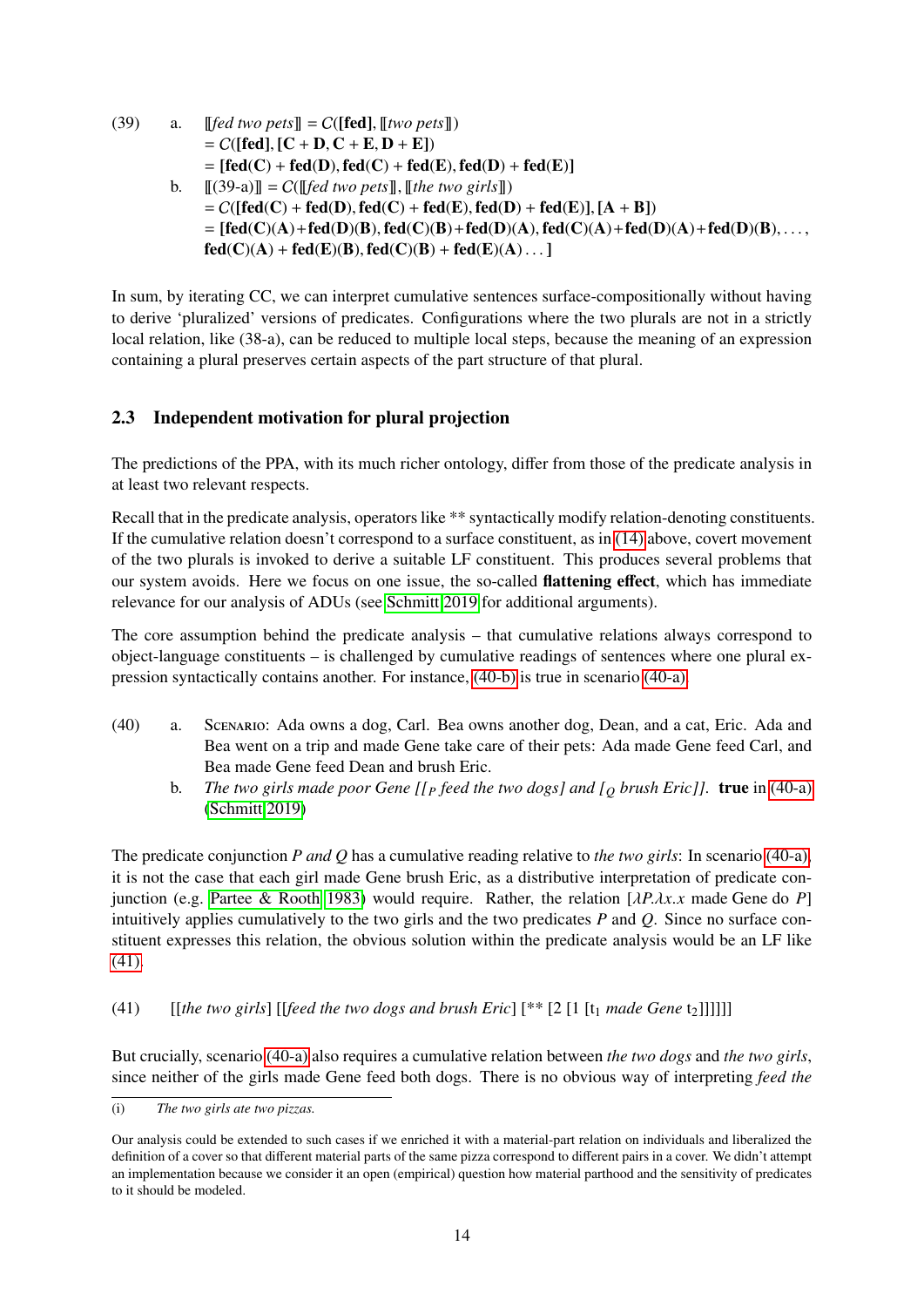*two dogs* in [\(41\)](#page-13-3) that accounts for this fact. In particular, interpreting it as being true of plural individuals that cumulatively feed both of the dogs won't solve the problem, since the semantic argument of *feed the two dogs* in [\(41\)](#page-13-3) is the non-plural individual Gene.

Intuitively, three plurals participate in this cumulative reading – *the two girls*, *the two dogs* and the predicate conjunction – but there is no way of deriving a relation that could be modified by a cumulation operator, since one of the plurals syntactically contains another. If only two of the plurals move, as in [\(41\),](#page-13-3) the resulting LF won't give us the right semantics. But moving *the two dogs* out of the predicate conjunction won't work either: The predicate conjunction would contain an unbound trace, yielding an uninterpretable structure. We thus have a cumulative reading that cannot be reduced to a single cumulative relation.

On our approach, there is no need to express the truth conditions of (40-b) in terms of such a relation: The derivations of cumulative sentences usually involve multiple applications of  $CC$  – one for each node on the 'path' between the relevant plurals. The relevant part of the derivation is sketched in [\(42\),](#page-14-0) where CC applies at the nodes (i), (iii) and (iv). The structure of the plural set  $\llbracket$  *the two dogs* $\llbracket = [C + D]$ 'projects' to the VP denotation in (i). In step (ii), the VPs are conjoined via the operation ⊕, which, when applied to two singleton plural sets, returns another singleton set containing the sum of their elements. The crucial property of our analysis that the predicate analysis cannot replicate is that the VP conjunction denotes a sum of *three* predicates, where the plural structure introduced by *the two dogs* and the plural structure introduced by conjunction are both preserved. Although one plural outscopes the other, we ultimately get a single 'flat' plurality with accessible parts corresponding to both plurals. We call this phenomenon the flattening effect.

<span id="page-14-0"></span>

In step (iii), each of these predicates applies to Gene. The resulting sum of three propositions combines with [made] via yet another application of CC. (Strictly speaking, this requires a cumulative version of intensional functional application, cf. [Schmitt 2020\)](#page-36-4) This step returns another sum of three predicates, which combines in the now familiar way with the plural matrix subject.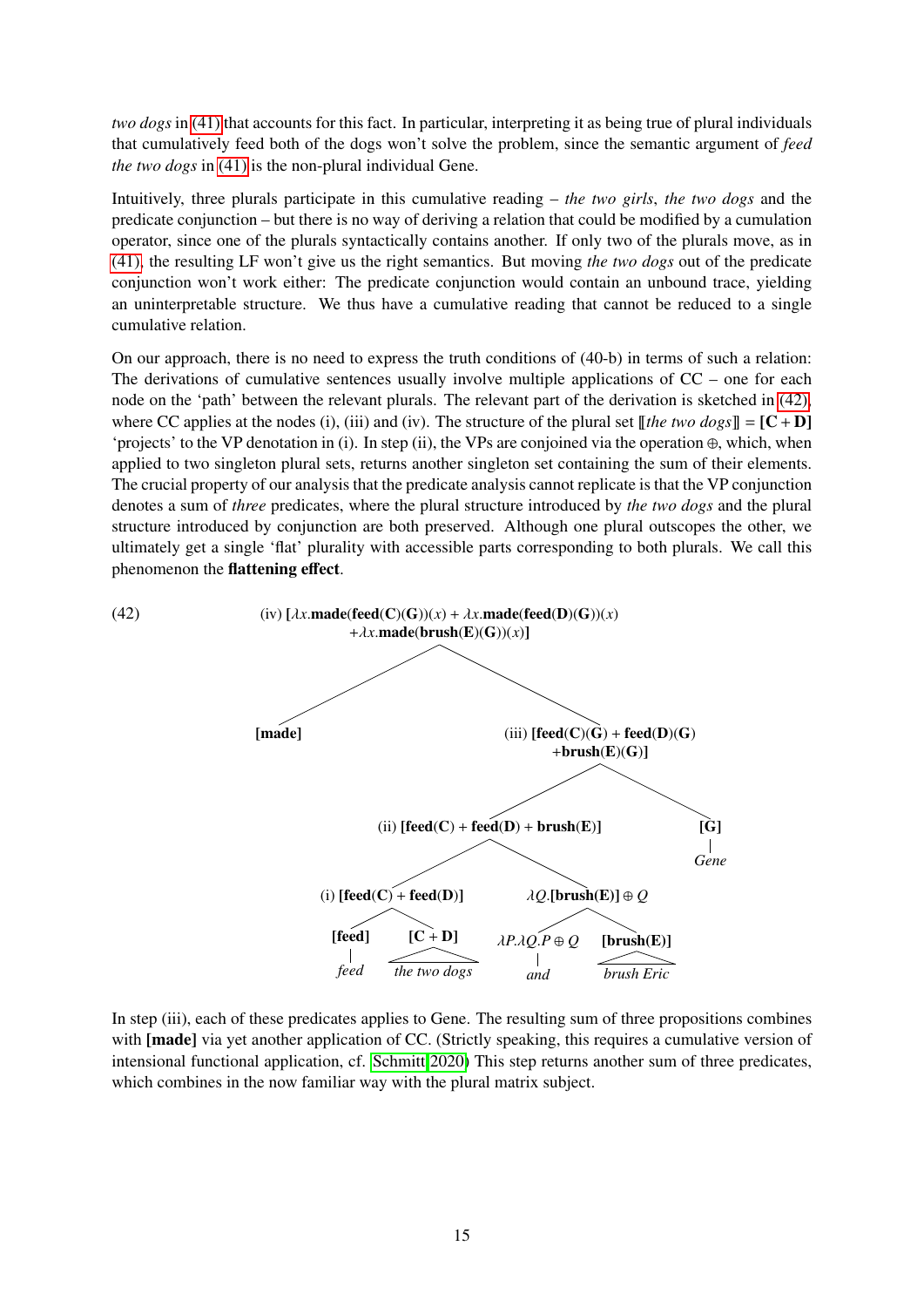#### 2.4 Interim summary

The above derivation illustrates two interesting properties of the PPA. First, it permits a surfacecompositional treatment of non-lexical cumulative relations like [λ*P*.λ*x*.*<sup>x</sup>* made Gene do *<sup>P</sup>*]. Second, it extends to cases where two plurals 'participate' in cumulativity although one outscopes the other. This is made possible by CC, a cumulative version of functional application. To derive this rule, we had to determine what it means for an operation with an arbitrary output type to apply cumulatively. Two nonstandard ontological assumptions were necessary for this notion to make sense: First, we distinguish ordinary unary predicates from plural sets, which are treated differently by semantic composition. Plural sets can be viewed as a generalization of [Kratzer & Shimoyama'](#page-35-4)s [2002](#page-35-4) alternative-based semantics for indefinites. Second, we formulated a type-general sum operation, a move independently supported by analogies between conjunctions of arbitrary categories and plural definites.

## <span id="page-15-0"></span>3 A plural projection account of *every* DPs

But how does this machinery relate to ADUs? In § [1,](#page-0-3) we introduced two defining properties of ADUs. First, they cumulate with syntactically higher plurals, but not with syntactically lower plurals,  $(43)$  (= [\(1-b\),](#page-0-0) [\(2\)\)](#page-1-0). Second, the mixed cumulative/distributive reading they have in Schein-sentences like (44)  $(=(6))$  $(=(6))$  cannot be analyzed via a single cumulative relation between individuals.

<span id="page-15-2"></span><span id="page-15-1"></span>

| (43) | a. | <b>Every girl</b> in this town fed (the) two dogs.<br>b. (The) two girls fed every dog in this town.                       |  | only distributive<br>cumulative reading possible |  |  |
|------|----|----------------------------------------------------------------------------------------------------------------------------|--|--------------------------------------------------|--|--|
| (44) |    | SCENARIO: Two dogs, Carl and Dean. Ada taught Carl tricks 1 and 2. Ada taught Dean<br>trick 3 and Bea taught Dean trick 2. |  |                                                  |  |  |
|      |    |                                                                                                                            |  |                                                  |  |  |

b. *Ada and Bea taught every dog two new tricks*. true in [\(44-a\)](#page-15-1)

<span id="page-15-3"></span>The latter property is what links the behavior of ADUs to the PPA. There is a structural analogy between Schein-sentences and the flattening effect: In our flattening example, one plural – the VP conjunction – outscopes another plural, but importantly, both plurals stand in a cumulative relation with a third plural higher up. Therefore their truth conditions cannot be expressed in terms of a single cumulative relation between individuals. Schein-sentences display exactly the same configuration: *two new tricks* occurs in the scope of the *every* DP, but still 'participates' in cumulativity in the sense that we need access to its part structure to formulate the correct cumulative truth conditions. In § [1.3,](#page-2-3) we sketched an intuitive take on this problem, namely that the subject in (44-b) must cumulatively satisfy at least one element of the plural set (45).

(45)  $\text{[taught]}(T_1)(C) + \text{taught}(T_2)(C) + \text{taught}(T_1)(D) + \text{taught}(T_2)(D),$ taught(T<sub>1</sub>)(C) + taught(T<sub>2</sub>)(C) + taught(T<sub>2</sub>)(D) + taught(T<sub>3</sub>)(D), taught(T<sub>1</sub>)(C) + taught(T<sub>3</sub>)(C) + taught(T<sub>1</sub>)(D) + taught(T<sub>2</sub>)(D), ...]

The predicate pluralities in (45) can be split into parts corresponding to the individual dogs, but also have accessible parts corresponding to the individual tricks they were taught. The denotation in (45) thus preserves the part structure introduced by *two new tricks* and treats it on a par with the part structure corresponding to the *every* DP. This is analogous to the 'flat' denotation for the VP in [\(40-b\).](#page-13-1) The only missing component needed to derive (45) in our system is the lexical meaning for *every*. Together with the PPA, this meaning will account for cumulativity asymmetries and the behavior of *every* DPs in Schein-sentences. Thus our approach to the flattening problem illustrated by [\(40-b\)](#page-13-1) will generalize to Schein-sentences.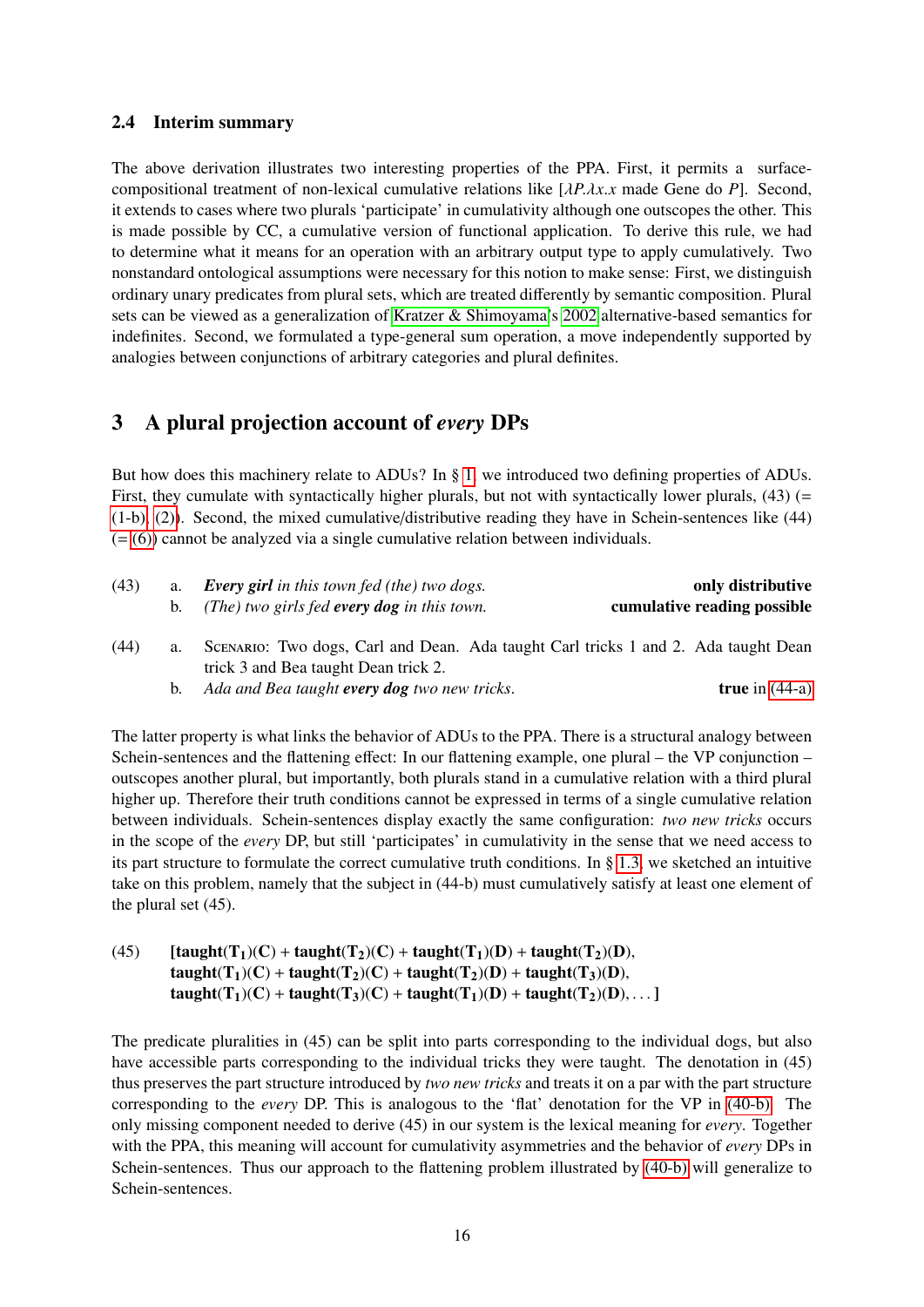#### 3.1 The lexical meaning of *every*

In our analysis, *every* DPs are distributive regarding material in their scope, but the result of combining them with their scope argument is a plural set: Like conjunction and plural determiners, *every* directly manipulates plural sets of predicates, thus blocking application of CC. The atomic individuals satisfying the restrictor of *every* are matched up with pluralities of predicates from its nuclear scope. For instance, when we combine  $[[every\, girl]]$  with the plural set  $[P + Q, R + S]$ , each girl is associated with at least one predicate sum in this set, e.g. Ada with P+Q and Bea with R+S. This will yield the 'distributive effect'. By 'summing up' the results again, we obtain a plural set of values – in our example,  $[P(A) + Q(A) + R(B) + S(B)]$ . Crucially, the pluralities in this set preserve the part structure of the scope argument of *every* and can be used for cumulation with syntactically higher plurals.

The operation in [\(46-a\)](#page-16-0) (= [\(24\)\)](#page-8-9) takes a plural set of predicates and returns the set of all atomic individuals satisfying some part of a predicate sum in the set.  $(46-b)$  introduces another auxiliary operation,  $D$ , which, given a plurality *P* of functions with argument type *a* and any object *x* of type *a*, applies each atomic part of *P* to *x* and sums up the values. [\(46-c\)](#page-16-2) states the lexical entry for *every*: Its restrictor is a plural set of NP denotations, its nuclear scope a plural set of functions of type  $\langle e, a \rangle^*$ , for an arbitrary<br>type a Hence gyary DPs can combine with predicates of any grity. The idea behind (46 c) is that when type *a*. Hence, *every* DPs can combine with predicates of any arity. The idea behind [\(46-c\)](#page-16-2) is that when *every* combines with an NP and a plural set  $R^*$  of predicates, we consider different functions that map each atomic individual in the NP extension to an element of  $R^*$ . For each such function, we take every atomic NP individual, apply all the predicates in the corresponding predicate sum and then sum up the results over all the individuals. The sums obtained in this way are collected into a plural set.

<span id="page-16-6"></span><span id="page-16-2"></span><span id="page-16-1"></span><span id="page-16-0"></span>(46) a. 
$$
\mathcal{A}(P_{\langle e,t\rangle^*}^*) = \lambda x_e \cdot (\exists P_{\langle e,t\rangle}. P \in pl^{*-1}(P^*) \land \exists P_{\langle e,t\rangle}'. P' \leq_a P \land P'(x))
$$
  
\nb. For any  $P_{\langle a,b\rangle}, x_a: \mathcal{D}(P, x) = +(\{Q(x) \mid Q \leq_a P\})$   
\nc.  $[every_{\langle e,t\rangle^*, \langle e,a\rangle^*, a^* \rangle]} I = \lambda P_{\langle e,t\rangle^*}^* \cdot \lambda R_{\langle e,a\rangle^*}^* \cdot \{+( \{ \mathcal{D}(f(x), x) \mid x \in \mathcal{A}(P^*) \}) \}$   
\n $|f$  is a function from  $\mathcal{A}(P^*)$  to  $pl^{*-1}(R^*)$ ]

#### 3.2 Deriving cumulativity asymmetries

We start with the asymmetry in (47), a slightly simplified version of [\(43\).](#page-15-2) (47-b) permits the cumulative reading, while (47-a) disallows it. We consider a scenario with two girls, Ada and Bea, and three pets, Carl, Dean and Eric.

<span id="page-16-5"></span><span id="page-16-3"></span>(47) a. *Every girl fed two pets.* b. *Two girls fed every pet.*

Given our assumptions from § [2,](#page-3-2) the VP in  $(47-a)$  denotes the plural set in  $(48)$ : The structure of [[*two pets*]] projects via CC.

<span id="page-16-4"></span>(48)  $[[fed\ two\ pets]] = [feed(C) + feed(D), feed(C) + feed(E), feed(D) + feed(E)]$ 

(49) gives the denotation of the *every* DP: *every* combines with its restrictor, a singleton plural set containing the predicate girl, yielding the function in (49-a), which reduces to (49-b).

| a. <i>[[every girl]]</i> = $[[every]$ <i>[[girl]</i> ) = $\lambda R^*_{(e,a)^*}$ <i>.</i> $[+({\mathcal{D}}(f(x),x)   x \in \mathcal{A}([\text{girl}]))$ |
|----------------------------------------------------------------------------------------------------------------------------------------------------------|
| f is a function from $\mathcal{A}([\textbf{girl}])$ to $pl^{*-1}(R^*)$ ]                                                                                 |
| b. $\lambda R^*_{(e,a)^*}$ [+({ $\mathcal{D}(f(x),x) \mid x \in \{A,B\}\}\)   f$ is a function from {A, B} to $pl^{*-1}(R^*)$ ]                          |
| $= \lambda R_{(e,a)^*}^*$ [D(f(A), A) + D(f(B), B)   f is a function from {A, B} to $pl^{*-1}(R^*)$ ]                                                    |
|                                                                                                                                                          |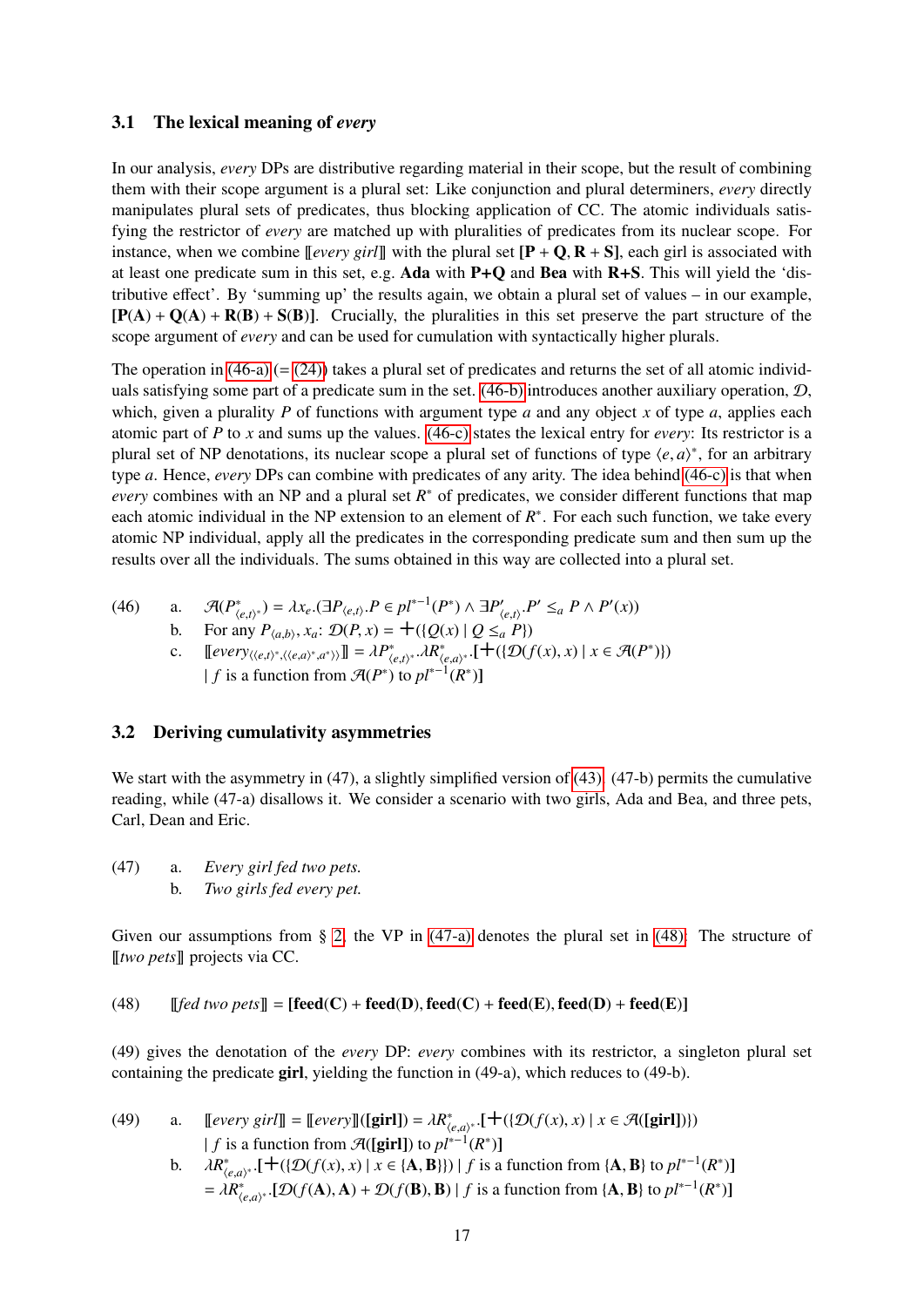$$
= \lambda R^*_{\langle e, a \rangle^*} [ \mathcal{D}(P, \mathbf{A}) + \mathcal{D}(Q, \mathbf{B}) | P, Q \in pl^{*-1}(R^*)]
$$

To apply this to the VP denotation in (48), we must consider all possible functions from  ${A, B}$  – the set of atomic girls – to the plural set [\(48\).](#page-16-4) (50) provides two examples.

#### (50)  ${\{\langle A, \text{fed}(C) + \text{fed}(D)\rangle\}, \langle B, \text{fed}(C) + \text{fed}(E)\rangle\}, \{\langle A, \text{fed}(C) + \text{fed}(E)\rangle\}, \langle B, \text{fed}(D) + \text{fed}(E)\rangle\}, \ldots$

The next steps required by [\(46-c\)](#page-16-2) are as follows: (i) For each pair  $(P, x)$  in such an assignment, we sum up the values that result from applying atomic parts of *P* to *x* (51-a). (ii) For each assignment, we sum up these value pluralities for all pairs in the assignment (51-b). (iii) We collect these pluralities into a plural set (51-c).

- (51) a. { $\text{fed}(C)(A) + \text{fed}(D)(A)$ ,  $\text{fed}(C)(B) + \text{fed}(E)(B)$ }, { $\text{fed}(C)(A) + \text{fed}(E)(A)$ ,  $\text{fed}(D)(B) +$  $fed(E)(B)\}, \ldots$ 
	- b.  $\text{fed}(C)(A) + \text{fed}(D)(A) + \text{fed}(C)(B) + \text{fed}(E)(B)\}, \text{fed}(C)(A) + \text{fed}(D)(A) + \text{fed}(D)(B) +$  $fed(E)(B), \ldots$
	- c.  $[fed(C)(A) + fed(D)(A) + fed(C)(B) + fed(E)(B), fed(C)(A) + fed(E)(A) + fed(D)(B) +$  $fed(E)(B), \ldots$ ],

We end up with (52) as our denotation for [\(47-a\).](#page-16-3) This plural set counts as true iff at least one of the pluralities contains only true propositions – i.e., iff Ada and Bea each fed at least two pets.

(52) 
$$
[[every\,]((48)) = [fed(C)(A) + fed(D)(A) + fed(C)(B) + fed(E)(B),
$$
  
\nfed(C)(A) + fed(E)(A) + fed(C)(B) + fed(D)(B),  
\nfed(C)(A) + fed(E)(A) + fed(D)(B) + fed(E)(B),...]

This correctly predicts the distributivity requirement of [\(47-a\):](#page-16-3) Each atomic girl is assigned a separate predicate sum, which is applied to her 'distributively' via the operator D. Since each girl must satisfy all the predicates in the sum assigned to her, and each predicate sum amounts to feeding a certain plurality of two pets, each girl is related to two pets. Thus, we don't get pluralities like  $\text{fed}(D)(A) + \text{fed}(C)(B)$ , blocking the cumulative reading of [\(47-a\):](#page-16-3) Although the entire sentence denotes a set of pluralities of propositions, there is no higher plural that could combine with this set via CC.

Next, we derive the cumulative reading of [\(47-b\),](#page-16-5) where the *every* DP occurs in object position. First, we apply [[*every pet*]] to the plural set [fed]. Since this is a singleton, there is only one assignment of predicate sums to the individual pets. Definition [\(46\)](#page-16-6) thus yields another singleton, [\(53-a\).](#page-17-0) But since this set contains a plurality, it combines with the subject plurality via CC. The resulting plural set, sketched in [\(53-b\),](#page-17-1) contains all sums of propositions of the form  $\text{fed}(x)(y)$  that 'cover' every pet and also 'cover' both Ada and Bea. This is exactly what we need for the cumulative reading.

```
(53) a. [every\,[[def]]] = [every\,[[def]]] = [fed] - [fed(C) + fed(D) + fed(E)]b. ((53-a), [A + B]) = [fed(C)(A) + fed(D)(A) + fed(E)(B), fed(C)(B)+fed(D)(A)+fed(E)(A),fed(C)(B)+fed(D)(A)+fed(E)(B), ...]
```
Our analysis of *every* therefore predicts cumulativity asymmetries: Since *every* DPs directly take plural sets as their arguments, CC is blocked when they combine with their nuclear scope, and the distributive effect can be built into the lexical entry. Since combining *every* with its arguments produces a plural set, CC with *higher* plurals isn't blocked.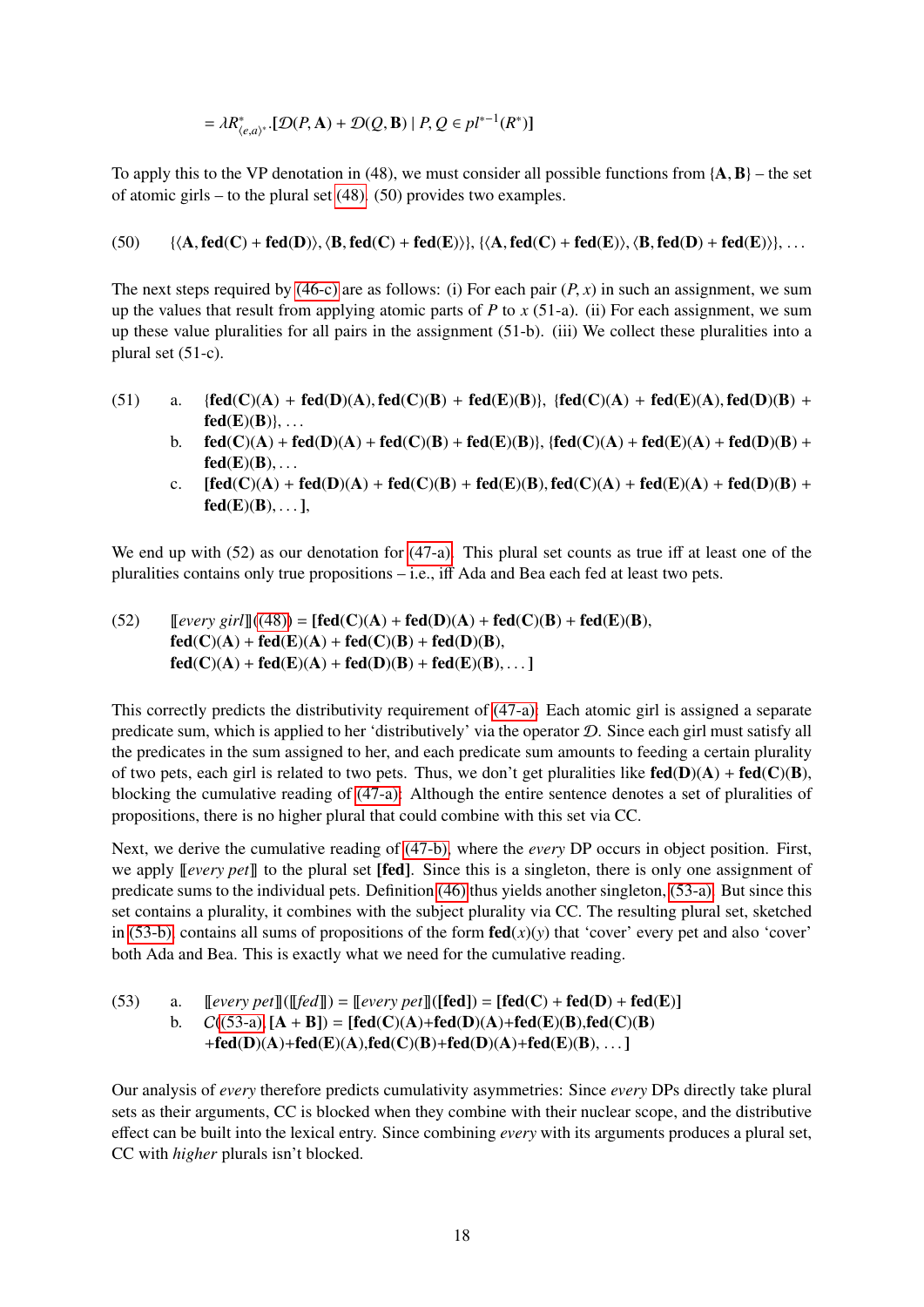#### 3.3 Deriving Schein-sentences

We now return to the interaction between distributivity and cumulativity in Schein-sentences. Recall that  $(54)$  (=[\(44-b\)\)](#page-15-3) is true in scenario [\(44-a\).](#page-15-1)

<span id="page-18-0"></span>(54) *Ada and Bea taught every dog two new tricks*. true in [\(44-a\)](#page-15-1)

Due to CC and our analysis of plural indefinites, the predicate *taught two new tricks* denotes the plural set in [\(55-a\).](#page-18-1) When combining this set with *every dog*, we must consider all possible functions mapping each dog to a sum in the set. Unlike in (53) above, the *every* DP now combines with a plural set with multiple elements. Therefore, Carl and Dean may be mapped to different elements of [\(55-a\)](#page-18-1) – and since each dog is combined with all the predicates in his corresponding sum, we obtain a 'distributive' interpretation of *every dog* relative to *two new tricks*. For each assignment of predicate pluralities to the two dogs, the results of functional application are summed up, yielding the plural set in [\(55-b\).](#page-18-2) This result matches our earlier intuitions: The predicate pluralities all encode 'distributivity' insofar as each dog is related to two tricks, but also have accessible parts corresponding to the individual dog-trick pairs, which reflect the part structure of *two tricks*.

<span id="page-18-2"></span><span id="page-18-1"></span>(55) a.  $\left[\begin{array}{cc} \text{taught two new tricks} \end{array}\right] = C(\left[\text{taught}\right], \left[\begin{array}{cc} \text{two new tricks} \end{array}\right]) =$  $[taught(T1) + taught(T2), taught(T1) + taught(T3), taught(T2) + taught(T3)]$ b.  $\left[\left[\text{[every dog]} \right]$   $\left[\text{taught two new tricks} \right] \right] = \left[\text{taught}(T1)(C) + \text{taught}(T2)\right]$  $(C)$  + taught(T2)(D) + taught(T3)(D), taught(T1)(D) + taught(T2)(D) + taught(T2)(C) + taught(T3)(C), ... ]

Finally, [\(55-b\)](#page-18-2) combines with [Ada + Bea] via CC, resulting in the plural set of propositions in (56).

 $(C([55-**6**)][([A + B]) =$  $[taught(T1)(C)(A) + taught(T2)(C)(A) + taught(T2)(D)(B) + taught(T3)(D)(A),$ taught(T1)(D)(B) + taught(T2)(D)(B) + taught(T2)(C)(A) + taught(T3)(C)(A), ... ]

Accordingly, the sentence is true if there is a predicate plurality *P* in [\(55-b\)](#page-18-2) such that Ada and Bea each satisfy at least one atomic part of *P*, and each atomic part of *P* is satisfied by Ada or Bea. This matches our paraphrase for Schein-sentences from § [1.](#page-0-3)

#### 3.4 Interim summary

We supplemented the PPA with a lexical entry for *every*: *every* DPs are distributive regarding material in their scope, but when they compose with their nuclear scope, the result is a plural set whose structure reflects the parts of pluralities in the scope of the *every* DP, making them accessible for further cumulative composition. This proposal correctly predicts cumulativity asymmetries and extends to the particular readings of Schein-sentences.[10](#page-18-3)

(i) a. *The girls each fed two dogs.*

b. [[*each*]] =  $\lambda P^*_{(e,t)^*}$  · [Q<sub>(e,t)</sub> | ∀Q' ≤<sub>*a*</sub> Q.∃P ∈ P<sup>\*</sup> · Q' = ( $\lambda x_e$ , + {P'(x)|P' ≤<sub>*a*</sub> P})]</sub><br>c. [[fed two dogs]] – [feed dog1 + feed dog2 feed dog2 + feed dog3 feed do

<span id="page-18-3"></span><sup>10</sup>A reviewer of a previous draft wonders how the analysis extends to other distributivity markers, like *each* in (i-a). One analytical possibility, modeled on our entry for *every*, is given in (i-b). Its impact is illustrated in (i-d) using the VP-denotation in (i-c): [[*each*]] takes the plural set containing all predicate pluralities of the kind **feed dog1** + **feed dog2**. It returns another plural set of predicates, whose elements each consist of atomic functions that map an individual to some predicate plurality in the argument set (one such atom would be the function  $\lambda x$ .fed dog1(*x*) + fed dog2(*x*)).

c.  $[[\text{fed two dogs}] = [\text{feed dog1 + feed dog2, feed dog2 + feed dog3, feed dog1 + feed dog3]$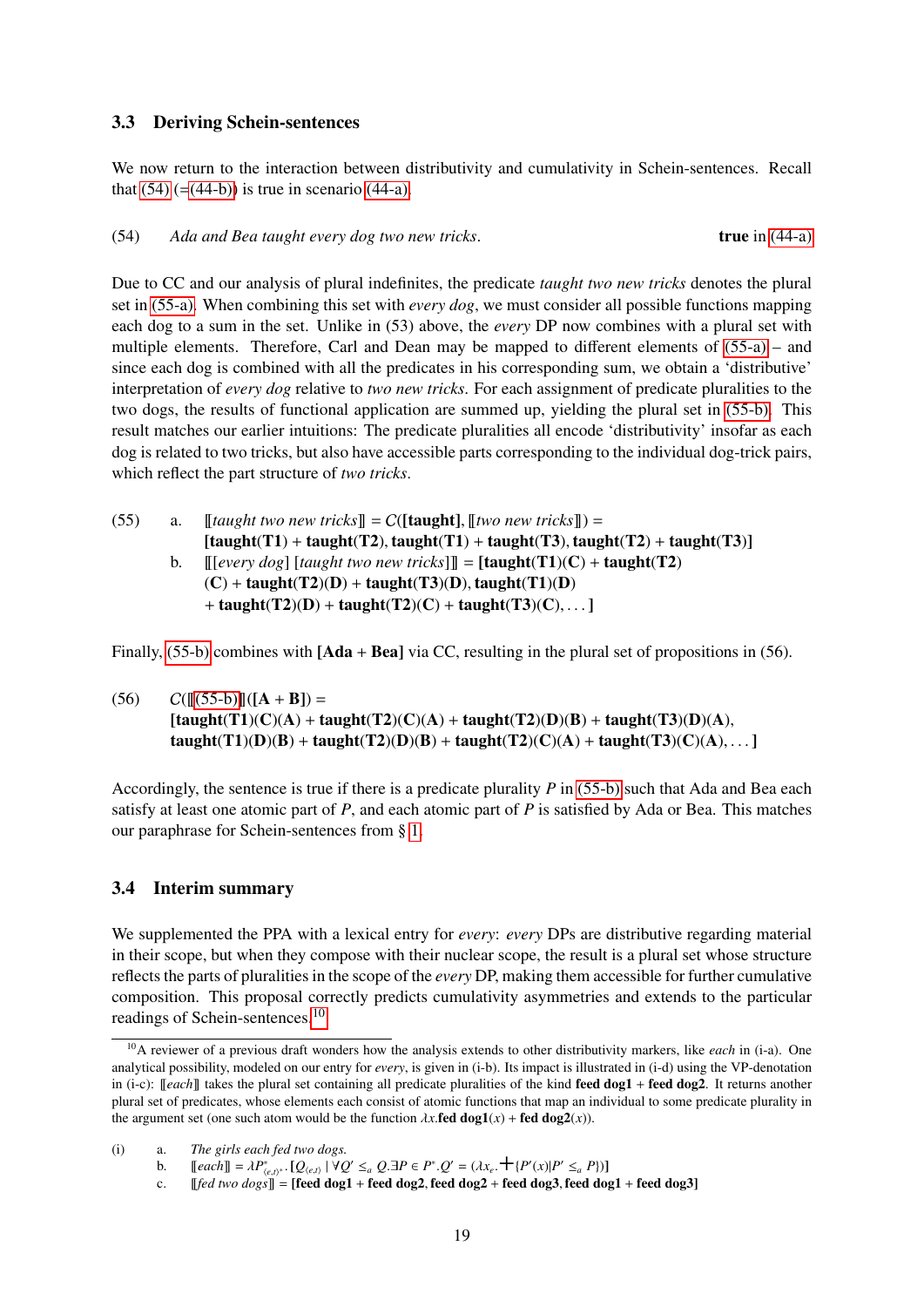## <span id="page-19-0"></span>3.5 Revisiting the scope generalization

Before expanding the proposal to distributive conjunctions, we briefly revisit our assumption that cumulativity asymmetries are scope-related (following [Champollion 2010\)](#page-34-1). Our account is sensitive to scope if the latter is modeled as LF c-command, but it also makes the more specific prediction in [\(57\).](#page-19-1) Since we assumed that cumulative sentences have no special syntactic properties, (57) connects the availability of cumulative readings to the scope options ADUs have on a *distributive* reading: If an ADU cannot scope below another plural on its distributive reading, a cumulative reading relative to that plural should be unavailable.

<span id="page-19-1"></span>(57) An ADU can have a cumulative reading relative to another plural expression iff that plural expression may c-command the ADU at LF.

We now discuss some results of an informal survey of 30 speakers that we carried out to test this prediction for German *jed*- ('every') DPs in embedded subject position and in scrambling configurations.<sup>[11](#page-19-2)</sup> They suggest that cumulativity asymmetries are indeed influenced by scope – it is the structural position rather than the thematic role of *jed-* DPs that matters – but also indicate that [\(57\)](#page-19-1) is too strong: Certain configurations disallow cumulativity although their scopal properties should permit it. Further, the *base positions* of the plural expressions also seem to matter, an unexpected result under any existing analysis.

First, we tested examples with embedded infinitives where the embedded subject is an agent, but scopally lower than the matrix subject. [Kratzer'](#page-35-1)s [2003](#page-35-1) description of the cumulativity asymmetries found with *every* DPs in terms of thematic roles predicts AGENT DPs to lack cumulative readings. Cumulativity should then also be blocked for *embedded* subjects that are agents. This prediction was not borne out: Most of our consultants accepted the cumulative reading for [\(5-b\)](#page-2-4) above, but not for (58), as predicted by any analysis that appeals to the DPs' structural positions.

(58) *Gestern hat jeder* yesterday has every.nom detective.nom two.acc of these criminals *Detektiv zwei von diesen Kriminellen Drogen verkaufen* drugs sell *gesehen.* seen 'Yesterday, every detective saw two of these criminals sell drugs.' \*cumulative

Certain scrambling data support this conclusion. Since scrambling can affect scope [\(Frey 1993,](#page-34-6) [Beck](#page-33-2) [1996,](#page-33-2) [Büring 1997,](#page-34-7) [Pafel 2005,](#page-35-9) [Wurmbrand 2008](#page-36-5) a.o.), but not thematic roles, any effect of scrambling on cumulativity would support the scope-based account. We found such effects for examples like [\(59\):](#page-19-3) Most consultants accepted the cumulative reading for a non-scrambled *jed-* DP in object position (59-a), as expected, and scrambling of the *jed-* DP affects the availability of this reading (59-b). The contrast, however, is less clear-cut than that in (58).

<span id="page-19-5"></span><span id="page-19-3"></span>

| (59) |    | a. Gestern habenzwei Jäger                                       |  |  |  |  |             | jeden Hirsch in diesem Wald erschossen.     |  |
|------|----|------------------------------------------------------------------|--|--|--|--|-------------|---------------------------------------------|--|
|      |    | yesterday have two.nom hunters.nom every.acc stag.acc in this    |  |  |  |  | forest shot |                                             |  |
|      |    | 'Yesterday, two hunters shot every stag in this forest.'         |  |  |  |  |             |                                             |  |
|      |    | NUM NP $(SUBJ) >$ every NP $(OBJ)$                               |  |  |  |  |             | $\sqrt{\text{cumulative}}$ [some variation] |  |
|      | b. | Gestern haben jeden Hirsch in diesem Wald zwei Jäger erschossen. |  |  |  |  |             |                                             |  |

<span id="page-19-4"></span>d. [[*each fed two dogs*]] =  $[(\lambda x_e \text{.feed dog1}(x) + \text{feed dog2}(x)) + (\lambda x_e \text{.feed dog2}(x)) + \text{feed dog3}(x)]$  + (*ax*<sub>*e*</sub> feed dog2(*x*)) + (*ax*<sub>*e*</sub> feed dog2(*x*)) + (*ax*<sub>*f*</sub> feed dog2(*x*)) + (*ax*<sub>*f*</sub> feed dog3(*x*)) + (*ax*<sub>*f*</sub> feed dog3( feed dog3(*x*)), ( $\lambda x_e$  feed dog1(*x*) + feed dog2(*x*)) + ( $\lambda x_e$  feed dog2(*x*) + feed dog3(*x*)) + ( $\lambda x_e$  feed dog1(*x*) + feed dog3(*x*)) feed  $\text{dog3}(x)$ , ... 1

<span id="page-19-2"></span><sup>11</sup>See [Haslinger & Schmitt 2020b](#page-34-8) for a more detailed discussion.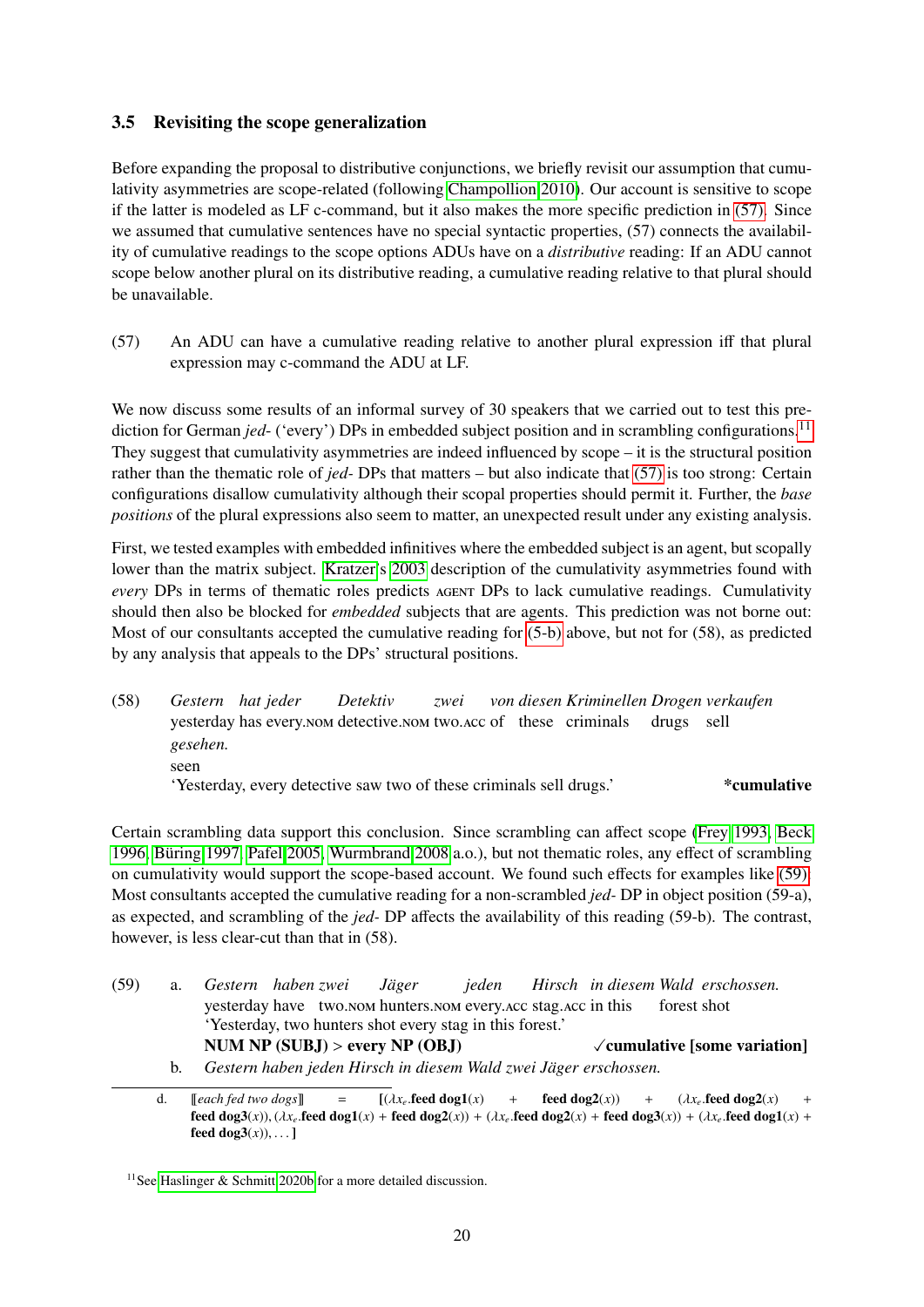#### every NP (OBJ) > NUM NP (SUBJ) ??cumulative [some variation]

Yet, the judgments for examples with ADUs in subject position were unexpected: For a plural indefinite object, [\(57\)](#page-19-1) predicts that scrambling of the indefinite should license a previously unavailable cumulative reading. We found no such effect: Both sentences in (60) were rejected in cumulative scenarios by almost all speakers.

<span id="page-20-2"></span>

| (60) |    | a. Gestern hat jeder Jäger in diesem Ort fünf Hirsche erschossen.        |  |  |  |  |  |
|------|----|--------------------------------------------------------------------------|--|--|--|--|--|
|      |    | yesterday has every NOM hunter NOM in this town five ACC stags. ACC shot |  |  |  |  |  |
|      |    | 'Yesterday, every hunter in this village shot five stags.'               |  |  |  |  |  |
|      |    | every NP (SUBJ) > NUM NP (OBJ)<br>*cumulative                            |  |  |  |  |  |
|      | b. | Gestern hat fünf Hirsche jeder Jäger in diesem Ort erschossen.           |  |  |  |  |  |
|      |    | NUM NP $(OBJ) >$ every NP $(SUBJ)$<br>*cumulative                        |  |  |  |  |  |
|      |    |                                                                          |  |  |  |  |  |

<span id="page-20-3"></span>Thus,  $(57)$  makes incorrect predictions regardless of one's assumptions about scope reconstruction<sup>[12](#page-20-0)</sup>: The judgments for [\(59-b\)](#page-19-4) suggest that reconstruction is available, but dispreferred in this configuration, which does not explain the lack of a cumulative reading in (60-b). Given [\(57\),](#page-19-1) the judgments for (60-b) entail that scrambled direct objects obligatorily reconstruct, which is demonstrably false in German and also wouldn't account for (59-b). Yet, the contrast in (59-a,b) shows that scope does affect cumulativity. We thus hypothesize that the restriction on cumulativity is sensitive to the base positions of the plurals (or, if scrambling involves A'-movement, their highest A-positions) as well as their surface positions and tentatively submit the assumptions in (61). While (61-a) has independent motivation (cf. [Frey 1993,](#page-34-6) [Beck 1996,](#page-33-2) [Büring 1997,](#page-34-7) [Wurmbrand 2008\)](#page-36-5), our Plural Projection semantics would have to be extended to implement (61-b).

- <span id="page-20-4"></span><span id="page-20-1"></span>(61) a. Arguments in the German 'Mittelfeld' don't undergo QR. Scope ambiguities between coarguments of a verb in German are the result of overt movement plus optional reconstruction. Reconstruction takes place in the syntax.
	- b. A plural expression  $\alpha$  has a cumulative reading relative to an ADU only if the ADU doesn't c-command any element of  $\alpha$ 's chain at LF.

How does this predict the data? If there is no obligatory QR in German, the object in [\(59-a\)](#page-19-5) remains *in situ* at LF. (61-b) then predicts a cumulative reading since the *jed-*DP fails to c-command the subject. In [\(59-b\),](#page-19-4) overt movement of the *jed-*DP produces an additional LF with surface scope, which disallows cumulativity because the surface position of the *jed-*DP c-commands the subject. However, if scrambled phrases reconstruct, we generate a second LF with the *jed-* DP *in situ*, which permits cumulativity. If reconstruction of scrambled phrases is dispreferred, e.g. for information-structural reasons, the observed variation in judgments is predicted.

[\(61\)](#page-20-1) also derives the lack of a clear contrast between [\(60-a\)](#page-20-2) and [\(60-b\):](#page-20-3) In both cases, the *jed-* DP ccommands the base position of the plural indefinite. Generalization (60-b) can never be met regardless of movement and both of the possible LFs should lack the cumulative reading.

Assuming some version of [\(61-b\)](#page-20-4) holds, how should we implement the 'blocking' of cumulativity by antecedent-trace relations? In § [2,](#page-3-2) we intentionally ignored the role of traces in our framework, to sidestep technical problems that arise when combining Hamblin/Rooth-style Alternative Semantics with variable binding. But [\(61-b\)](#page-20-4) suggests that the issue is not merely technical. Rather, cumulativity and trace binding interact in a previously unnoticed, non-trivial way: If the trace of a plural expression is ccommanded by an ADU, the ADU is apparently forced to distribute over pluralities 'introduced' by the

<span id="page-20-0"></span><sup>&</sup>lt;sup>12</sup>Positions on the effect of scrambling on scope in German are surprisingly diverse (see e.g. [Frey 1993,](#page-34-6) [Beck 1996,](#page-33-2) [Büring](#page-34-7) [1997,](#page-34-7) [Pafel 2005,](#page-35-9) [Wurmbrand 2008\)](#page-36-5), possibly due to dialectal variation or to the understudied effects of prosody.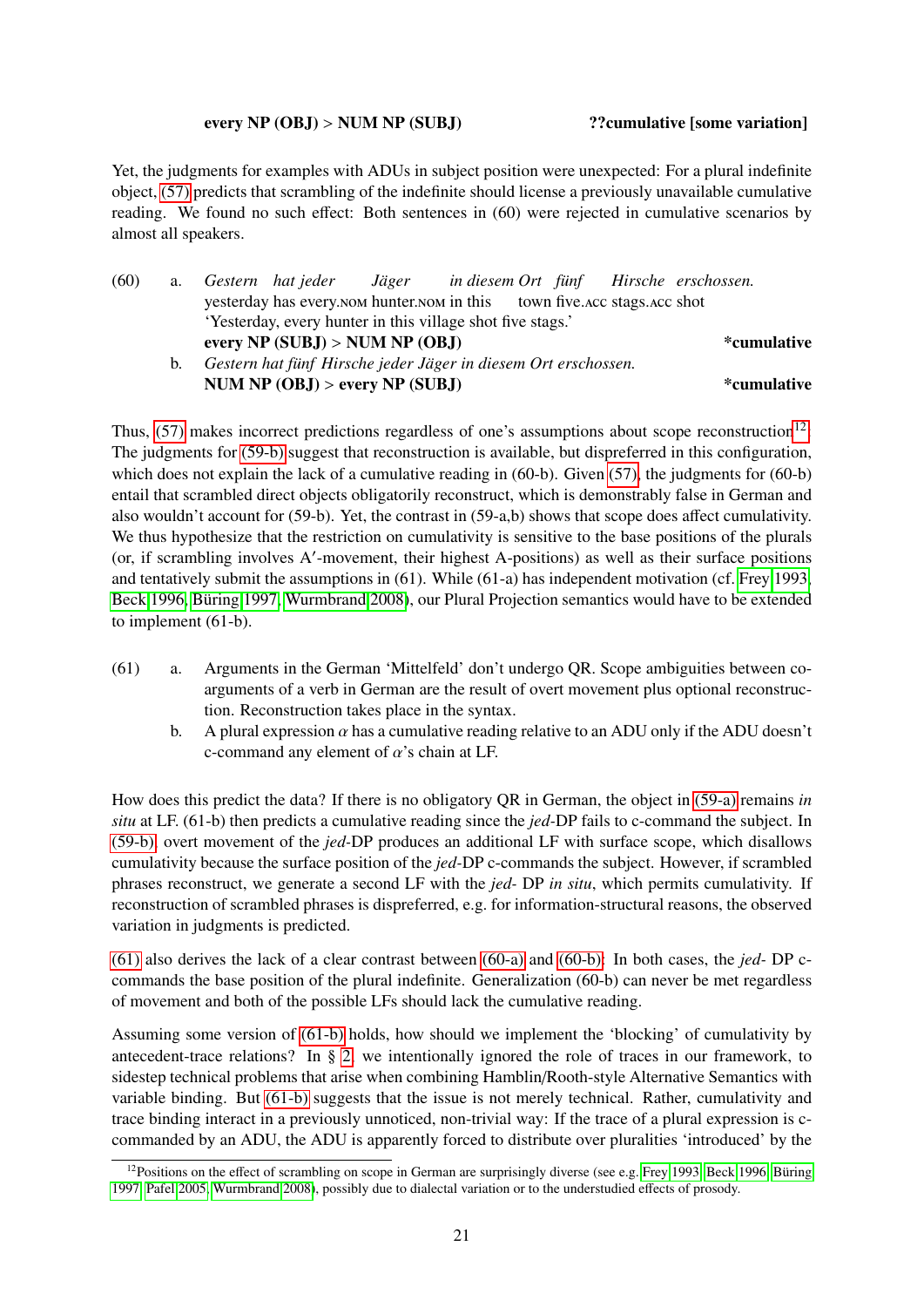trace, blocking a non-distributive reading of the antecedent of the trace. This generalization has another empirical advantage: [Chatain](#page-34-9) [\(2019\)](#page-34-9) observes that [\(57\)](#page-19-1) would wrongly generate cumulative readings for ADUs in subject position via covert movement of the object.<sup>[13](#page-21-1)</sup> The presence of cumulativity asymmetries in English, which freely permits inverse scope with indefinite objects, is then unexplained. But the scrambling data provide independent motivation for a semantics of traces that blocks such 'derived' cumulative readings even if the relevant movement operations are permitted (but see [Chatain 2019](#page-34-9) for an event-based treatment of the English data).

Future research must investigate these theoretical consequences and also determine how stable the empirical pattern is. Here, we will continue using the simple scope-based view as it seems an adequate starting point for any more fine-grained analysis.

## <span id="page-21-0"></span>4 A plural projection account of D-conjunctions

We now address another type of ADU, the distributive conjunctions mentioned in § [1.](#page-0-3) After a brief data discussion, we show how our account extends to these cases.

## 4.1 Empirical background

Many languages have more than one conjunction strategy for type *e* conjuncts [\(Szabolcsi 2015,](#page-36-6) [Flor](#page-34-10) [et al. 2017](#page-34-10) a.o.). German, for instance, has *A und B* (62-b), but also *sowohl A als auch B* (62-c) (= [\(4-b\)](#page-1-4) above), Hungarian (discussed by [Szabolcsi 2015\)](#page-36-6) has *A és B* (63-a) and *A is és B is* (63-b), and Polish has  $A$  *i*  $B$  [\(64-b\)](#page-21-2) alongside *i*  $A$  *i*  $B$  [\(64-c\).](#page-21-3)

- <span id="page-21-4"></span>(62) German
	- a. scenario: Two skiing races took place today. Ada competed in the downhill and won. Bea competed in the slalom and won.
	- b. *Heute haben die Ada und die Bea die zwei Rennen gewonnen!* today have the Ada and the Bea the two races won 'Today, Ada and Bea won the two races.' **true** in [\(62-a\)](#page-21-4)
	- c. *Heute haben sowohl die Ada als auch die Bea die zwei Rennen gewonnen!*

false in  $(62-a)$ 

- <span id="page-21-6"></span><span id="page-21-5"></span>(63) Hungarian (Dóra Kata Takács, p.c.)
	- a. scenario: Sára called 'Express Catering'. Marcsi called 'Star Catering'.
	- b. *Sára és Marcsi idöben felhívta a két kiszállító céget*. Sára and Marcsi on-time called the two catering company. Acc 'Sára and Marcsi called the two catering companies ahead of time.' true in [\(63-a\)](#page-21-5)
	- c. *Sára is és Marcsi is idöben felhívta a két kiszállító céget*. false in [\(63-a\)](#page-21-5)
- <span id="page-21-7"></span><span id="page-21-2"></span>(64) Polish (Magdalena Roszkowski, Marcin Wagiel, p.c.)
	- a. scenario: Sabina called 'Express Catering'. Magda called 'Star Catering'.
	- b. *Sabina i Magda dostatecznie wczesnie ´ zadzwoniły do tych dwóch restauracji.* Sabina <sub>I</sub> Magda enough early called to these two restaurants 'Sabina and Magda called these two restaurants early enough.' true in [\(63-a\)](#page-21-5)
	- c. *I Sabina i Magda dostatecznie wczesnie zadzwoniły do tych dwóch restauracji. ´*

false in  $(63-a)$ 

<span id="page-21-3"></span><span id="page-21-1"></span><sup>&</sup>lt;sup>13</sup>A reviewer of a previous draft made the same point.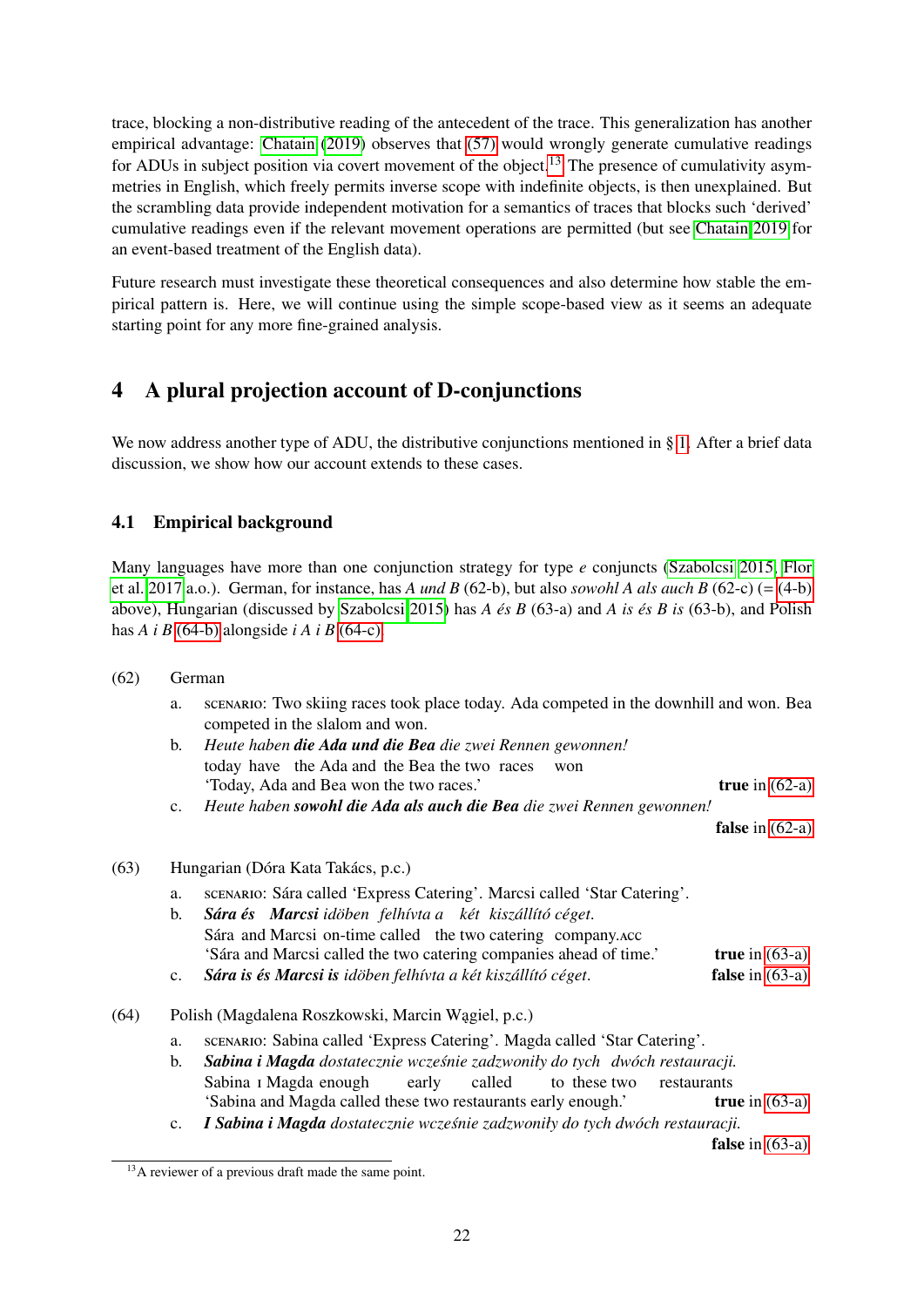In each language, the two strategies differ semantically: While what we call the 'simple conjunction' strategies in the (b)-examples permit cumulative readings in the syntactic contexts provided, the strategies in the (c)-cases are restricted to a distributive reading in the same contexts. Following [Szabolcsi'](#page-36-6)s [2015](#page-36-6) discussion of Hungarian, we call the latter 'distributive conjunctions'. In Hungarian and Polish, the D-conjunction strategies 'properly include' the simple conjunction strategies morphosyntactically: They contain additional 'conjunction particles', which seem to trigger the semantic contrast [\(Szabolcsi](#page-36-6) [2015,](#page-36-6) Mitrović & Sauerland 2016). Although German patterns differently – the two strategies are morphosyntactically unrelated – we assume cross-linguistically uniform underlying structures: While simple conjunctions have the structure in (65-a), (65-b) schematizes D-conjunctions, where an additional node  $\mu'$  (spelled out as a conjunction particle) attaches to each conjunct [\(Mitrovic & Sauerland 2016,](#page-35-10) [Flor](#page-34-11) [et al. to appear\)](#page-34-11).

<span id="page-22-6"></span>(65) a.

b.



To capture the plural-like behavior of simple conjunctions (see § [2.1\)](#page-4-0), we analyze 'AND' as recursive sum formation [\(29\).](#page-9-5) The different semantic behavior of D-conjunctions must then be due to the conjunction particles schematized as  $\mu$  in (65-b).

It has gone unnoticed that even D-conjunctions sometimes permit cumulative construals.<sup>[14](#page-22-0)</sup> As with singular universals, these readings are only available if another plural outscopes the D-conjunction. Thus, unlike [\(62-c\),](#page-21-6) [\(63-c\)](#page-21-7) and [\(64-c\),](#page-21-3) the examples in [\(4-c\)](#page-1-5) above from German, [\(66-b\)](#page-22-1) and [\(67-b\)](#page-22-2) can be true in 'cumulative' scenarios.

- <span id="page-22-3"></span><span id="page-22-1"></span>(66) Hungarian (Dóra Kata Takács, p.c.)
	- a. scenario: Sára called Bálint. Marcsi called Péter.
	- b. Szerencsére a két szervezö idöben felhívta **Bálintot is és Pétert** fortunately the two organizers on-time called Bálint. Acc is and Péter. Acc is *is*. 'Fortunately, the two organizers called both Bálint and Péter ahead of time.'

true in [\(66-a\)](#page-22-3)

- <span id="page-22-4"></span><span id="page-22-2"></span>(67) Polish (Magdalena Roszkowski, Marcin Wagiel, p.c.)
	- a. scenario: Sabina called Adam. Magda called Piotr.
	- b. *Na szczęście dwie organizatorki dostatecznie wcześnie poinformowały i Adama i Piotra.* on the-luck two organizers enough early informed i Adam i Piotr 'Fortunately, the two organizers informed both Adam and Piotr early enough.' true in [\(67-a\)](#page-22-4)

For German and Polish D-conjunctions (but apparently not in Hungarian) we can also reproduce our argument against a thematic-role asymmetry on the basis of infinitival embedding data (see [\(5\)](#page-1-6) above). Since (68-b) and (68-c) have cumulative readings, we can assume that the asymmetry is scope-related.

- <span id="page-22-5"></span>(68) a. scenario: Yesterday, detectives Mia and Kai were observing two suspects, Peter and Anna. Mia saw Peter sell crack. Kai saw Anna sell pot.
	- b. *Die zwei Detektive haben sowohl den Peter als auch die Anna Drogen verkaufen* The two detectives have PRT the Peter PRT also the Anna drugs sell

<span id="page-22-0"></span><sup>&</sup>lt;sup>14</sup>Existing analyses of D-conjunctions with conjunction particles [\(Szabolcsi 2015,](#page-36-6) Mitrović & Sauerland 2016) fail to derive this.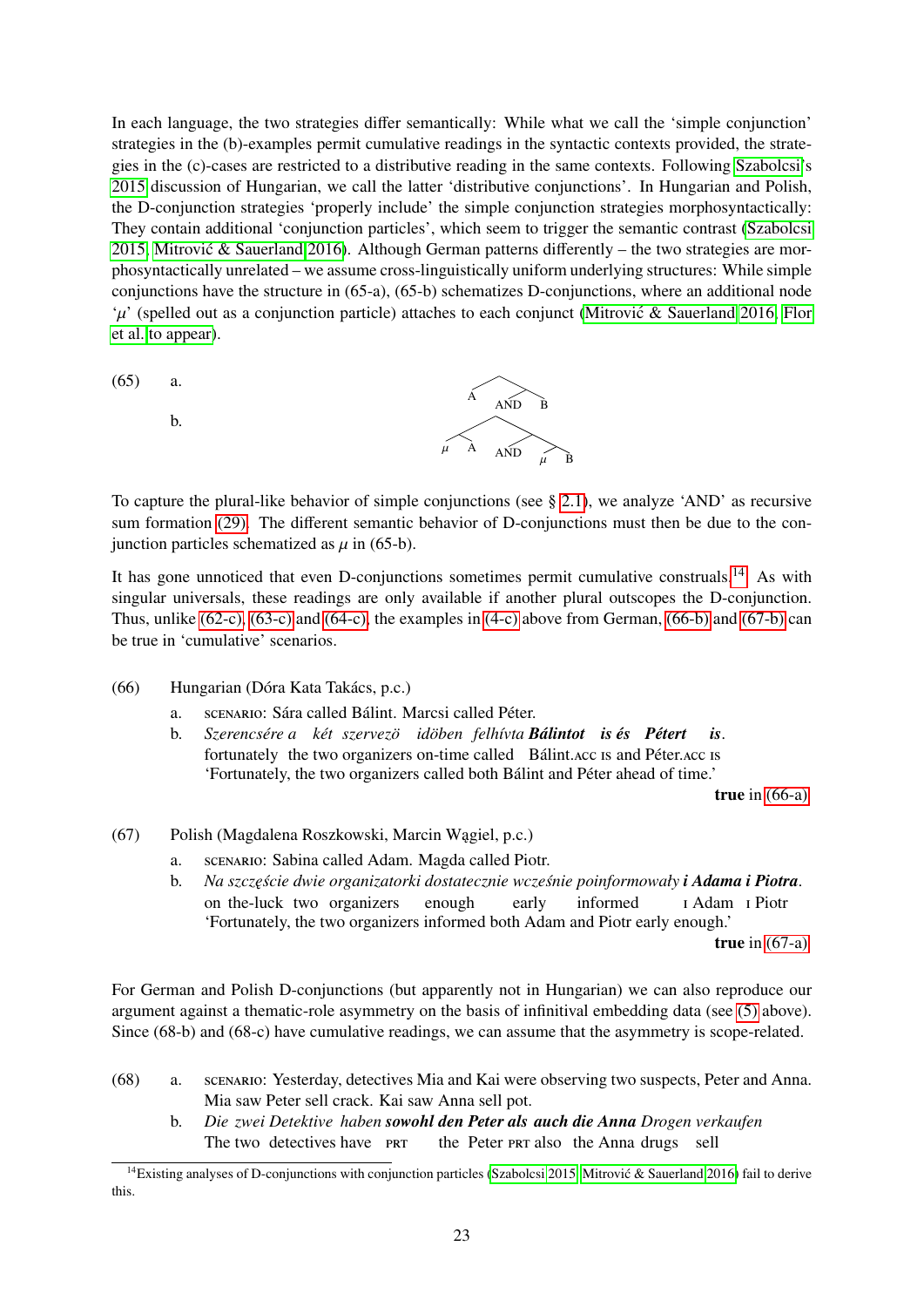*gesehen*. seen

'The two detectives saw both Peter and Anna sell drugs.' German; true in [\(68-a\)](#page-22-5) c. *Wczoraj dwaj* yesterday two.nom detective.nom.pl see.pst.3pl I Peter.acc I Anna.acc sell.prcp.acc.pl *detektywi widzieli i Petera i Anne sprzedaj ˛acych narkotyki*. drug.acc.pl

Polish (Magdalena Roszkowski, p.c.); true in [\(68-a\)](#page-22-5)

Finally, D-conjunctions occur in Schein-sentences: (69-b) from German, just like [\(6\)](#page-2-2) above, is true in scenario (69-a).

- <span id="page-23-2"></span><span id="page-23-0"></span>(69) a. Scenario: Two dogs, Carl and Dean. Ada taught Carl tricks 1 and 2. Ada taught Dean trick 3 and Bea taught Dean trick 2.
	- b. *Die Ada und die Bea haben sowohl dem Carl als auch dem Dean zwei neue Tricks* The Ada and the Bea have PRT the Carl PRT also the Dean two new tricks *beigebracht*. taught 'Ada and Bea taught both Carl and Dean two new tricks' true in [\(69-a\)](#page-23-0)

Hence, D-conjunctions pose the same kind of analytical problem as *every* DPs, but introduce two additional complications. First, we want them to have the structure [\(65-b\),](#page-22-6) where AND expresses recursive sum formation. Distributivity must thus be attributed to the semantics of the  $\mu$ -particles. Second, *every* DPs required the application of predicate pluralities to the *atomic* individuals in the NP denotation, but in D-conjunctions, the 'units' of distribution are the denotations of the individual conjuncts, which may be pluralities. This is illustrated by (70-b) from German. As the sentence cannot express that the plurality made up of the boys and the girls fed two dogs in total, the predicate must distribute over the individual conjuncts, as expected for a D-conjunction in subject position. But, crucially, the sentence can be true in scenario (70-a). Here, it is not the case that each girl fed two dogs and each boy fed two dogs. Thus, the pluralities denoted by the individual conjuncts – [[*the girls*]] and [[*the boys*]] – can each be in a cumulative relation with the predicate.

- <span id="page-23-3"></span><span id="page-23-1"></span>(70) a. scenario: Two girls: Ada and Bea. Two boys: Gene and Ivo. Three dogs: Carl, Dean, Pia. Ada fed Carl. Bea fed Dean. Gene fed Pia. Ivo fed Dean.
	- b. *Sowohl die Mädchen als auch die Buben haben zwei Hunde gefüttert* **PRT** the girls PRT also the boys have two dogs fed 'Both the girls and the boys fed two dogs.' true in [\(70-a\)](#page-23-1)

## 4.2 D-conjunctions: Analysis

The analysis of D-conjunctions should thus partially mirror that of *every* DPs: They should be distributive relative to scopally lower plurals, but when composed with their nuclear scope, the result should be a plural set which preserves the part structure of these plurals and makes it accessible for further cumulation. But their analysis must also deviate from that of *every* DPs: First, the semantic workload must be redistributed – we want the  $\mu$ -particles to modify the individual conjuncts, which are then combined by means of ⊕. The challenge is that  $\mu$  must block the cumulative reading that conjunctions involving ⊕ usually have. Second, (70) shows that the 'units' we distribute over are not always atomic individuals: If the conjuncts are plural, each conjunct may cumulate with syntactically lower plurals, although cumulative readings for the conjunction as a whole are unavailable.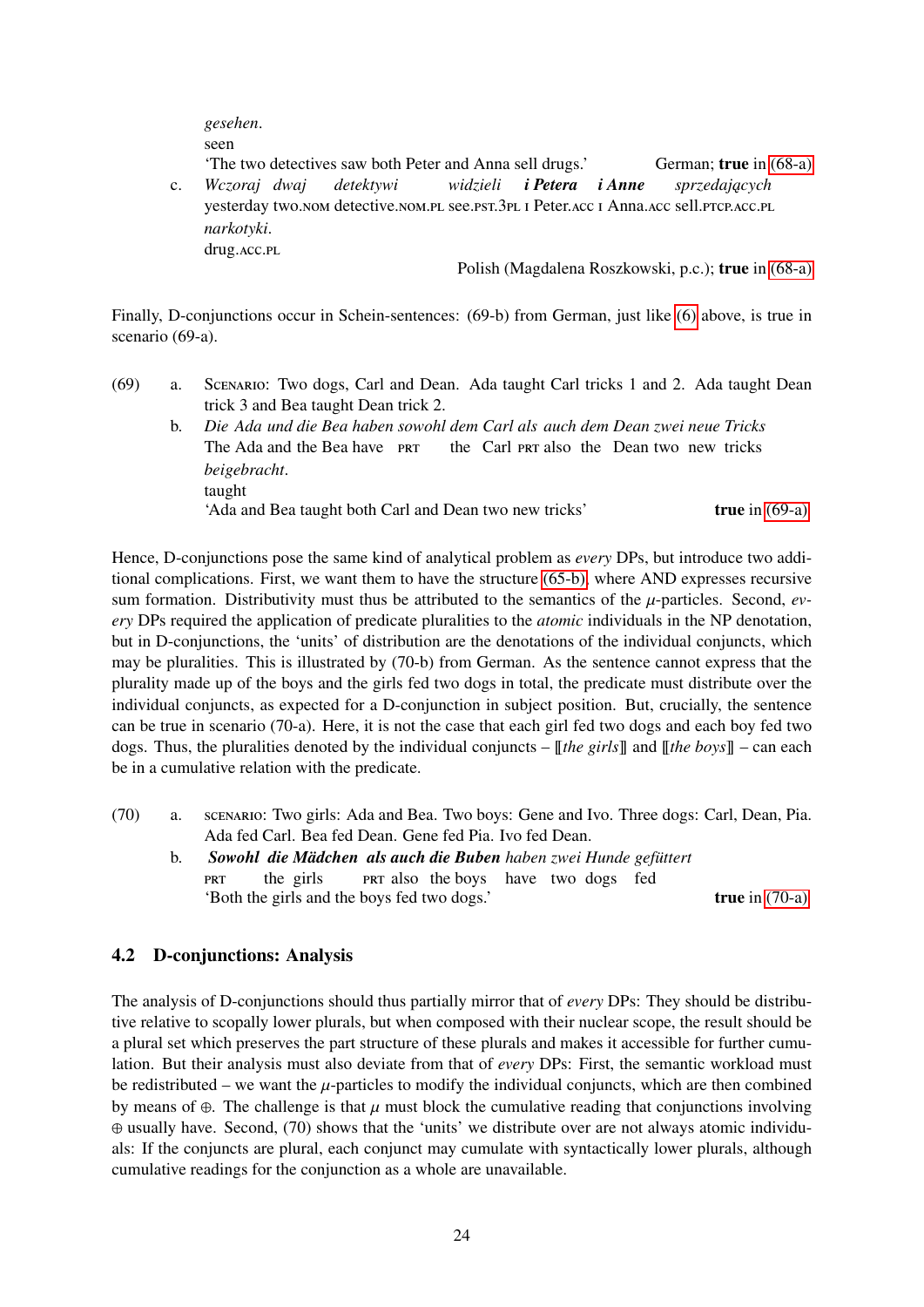We start with the denotation in (71) for conjunction particles. Like *every*, they directly manipulate plural sets, taking two arguments – a plural set of individuals (the conjunct denotation) and a plural set of predicates (the conjunction's nuclear scope). These arguments are composed via the Cumulative Composition operation C. This latter step permits us to model cumulative relations between the individual conjuncts and scopally lower plurals, as illustrated by (70).

(71) Conjunction particles  $[\![\mu_{\langle e^*, \langle \langle e, a \rangle^*, a^* \rangle \rangle}]\!] = \lambda x_{e^*}^* \cdot \lambda P_{\langle e, a \rangle^*}^* \cdot C(P^*, x^*)$ 

(72) illustrates how  $\mu$  combines with the conjunct it modifies: A singular conjunct like *Carl* is first shifted to a singleton plural set (which also happens in standard conjunctions; see § [2.2\)](#page-6-0). When applied to this set,  $\llbracket \mu \rrbracket$  returns a function that takes a plural set *P*<sup>\*</sup> of predicates and composes it with [Carl] via CC.

(72) 
$$
\llbracket \mu \left[ \mathcal{F} \right[ \operatorname{Card} \right] \rrbracket = \llbracket \mu \rrbracket (\llbracket \operatorname{Carl} \rrbracket) = \lambda P^*_{\langle e, a \rangle^*}. C(P^*, \llbracket \operatorname{Carl} \rrbracket)
$$

Next, we consider the interpretation of full D-conjunctions like (73) from German.

#### (73) *sowohl Carl als auch Dean* ('both Carl and Dean')

Given our conjunction meaning from § [2.2,](#page-6-0) each  $\mu$ -affixed conjunct must be shifted to a plural set to combine with  $AND$ . This yields the LF and corresponding semantics in  $(74)$  for  $(73)$ . The full Dconjunction denotes a plural set containing a single element, the sum of two functions on plural sets that perform cumulation with the sets [Carl] and [Dean], respectively. Since each atom of this function plurality requires an argument of type  $\langle e, a \rangle^*$  – a plural set – rather than an ordinary predicate of type  $\langle e, a \rangle$  the conjunction as a whole can no longer cumulate with its pucker scope argument.  $\langle e, a \rangle$ , the conjunction as a whole can no longer cumulate with its nuclear scope argument.

<span id="page-24-0"></span>

To illustrate the further compositional steps, consider the Schein sentence in [\(69-b\),](#page-23-2) which is true in scenario [\(69-a\).](#page-23-0) The relevant reading corresponds to the LF in (75). (The role of the type-shifts  $\hat{\parallel}$  and  $\parallel$ is explained below.)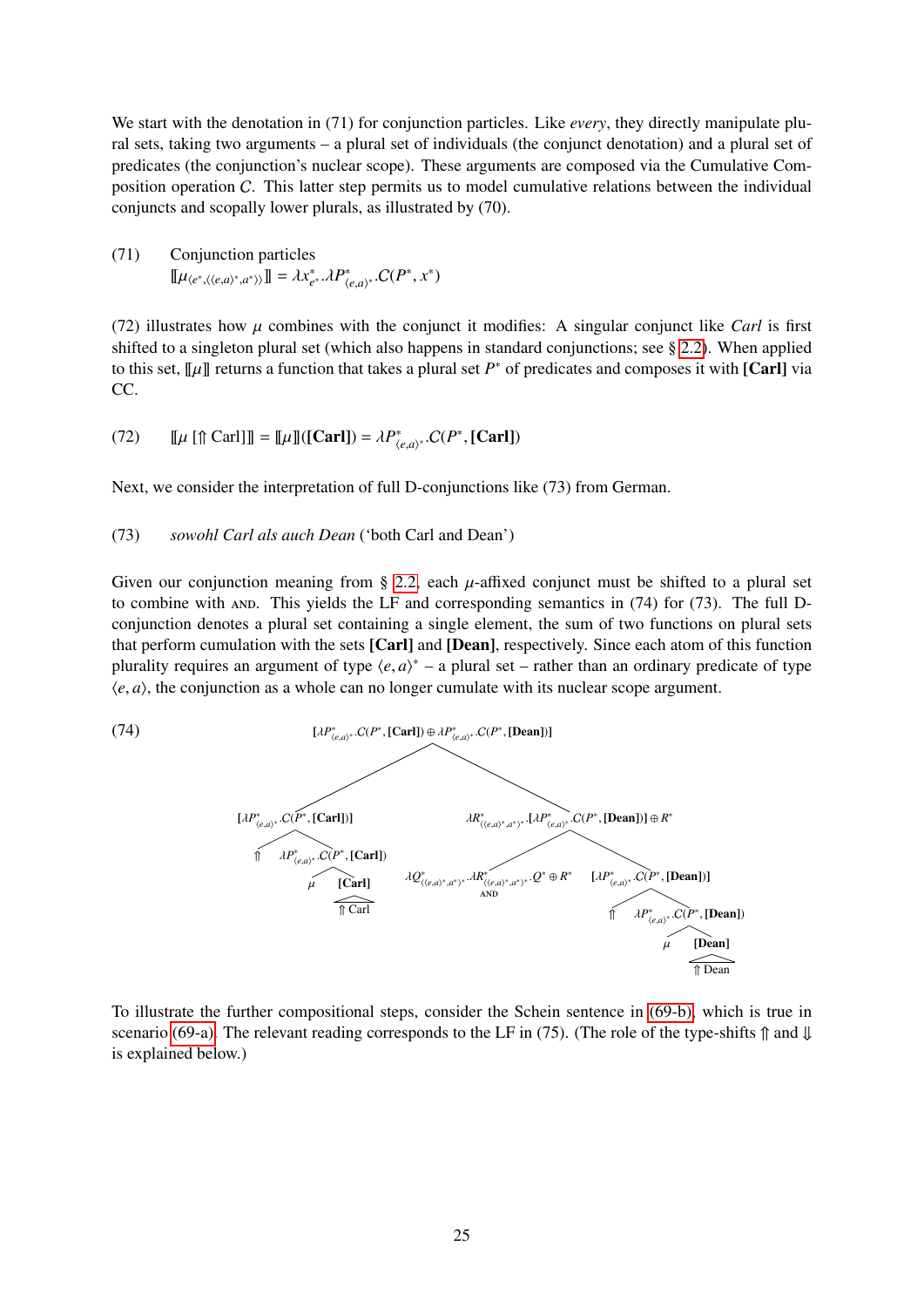

For node 1, CC returns a plural set of transitive predicates [\(76-a\):](#page-25-0) Each predicate sum in this set corresponds to a plurality of two tricks. But this set cannot directly compose with the D-conjunction meaning in [\(76-b\),](#page-25-1) since each atom of the plurality in [\(76-b\)](#page-25-1) requires a *plural set* as its argument. Therefore, we lift [\(76-a\)](#page-25-0) to a singleton plural set of plural sets via  $\hat{\mu}$ .<sup>[15](#page-25-2)</sup> The result of this shift, shown in [\(76-c\),](#page-25-3) combines with the D-conjunction meaning in [\(74\)](#page-24-0) via CC. Since [\(76-c\)](#page-25-3) is a singleton, there is only one cover, which relates the only element of  $(76-c)$  – a plural set of predicates – to each atom of the function plurality in [\(76-b\).](#page-25-1) We must therefore apply each atom of the function plurality to the plural set of predicates, as in  $(76-d-i)$ . Since these atomic functions involve the cumulation operation C, this amounts to cumulating the plural set of predicates with each of the conjunct denotations [Carl] and [Dean] [\(76-d-ii\).](#page-25-5) For each conjunct, we obtain a plural set of one-place predicates (the first set encodes that Carl was taught two tricks, while the second set encodes that Dean was taught two tricks). Finally, these two plural sets are summed up using  $\oplus$ , [\(76-d-iii\).](#page-25-6) We now have a plural set containing a plural set of one-place predicates. Each plurality in this latter set contains two atoms relating to Carl being taught a trick and two atoms relating to Dean being taught a trick. The type-shift ⇓ applies to 'reduce' this higher-type denotation to a simple plural set, shown in [\(76-e\),](#page-26-0) which then cumulates with the subject plurality  $[**Ada** + **Bea**],$  with the result in [\(76-f\).](#page-26-1)

- <span id="page-25-4"></span><span id="page-25-3"></span><span id="page-25-1"></span><span id="page-25-0"></span>(76) a.  $\llbracket 1 \rrbracket = C(\llbracket \text{beibringen} \rrbracket, \llbracket \text{Zwei } \text{Tricks} \rrbracket) = C(\llbracket \text{teach} \rrbracket, \llbracket t\bf{1} + t\bf{2}, t\bf{2} + t\bf{3}, t\bf{1} + t\bf{3}) ) =$  $[teach(t1) + teach(t2), teach(t2) + teach(t3), teach(t2) + teach(t3)]$ 
	- b.  $[[2]] = [\lambda P^*_{\langle e,t\rangle^*}. C(P^*, [\text{Carl}]) \oplus \lambda P^*_{\langle e,t\rangle^*}. C(P^*, [\text{Dean}])]$ <br>c  $[[3]] = [[0,0] + [[0,0] + [0,0] + [0,0] + [0,0] + [0,0] + [0,0] + [0,0] + [0,0] + [0,0] + [0,0] + [0,0] + [0,0] + [0,0] + [0,0] + [0,0] + [0,0] + [0,0] + [0,0] + [0,0] + [0,0] + [0,0] + [0,0] + [0,0] + [0,0] +$
	- $\begin{bmatrix}\n\mathbb{E} \\
	\mathbb{I} \\
	\mathbb{I} \\
	\mathbb{I}\n\end{bmatrix} = \n\begin{bmatrix}\n\mathbb{I} \\
	\mathbb{I} \\
	\mathbb{I} \\
	\mathbb{I}\n\end{bmatrix} = \n\begin{bmatrix}\n\mathbb{I} \\
	\mathbb{I} \\
	\mathbb{I}\n\end{bmatrix} = \n\begin{bmatrix}\n\mathbb{I} \\
	\mathbb{I} \\
	\mathbb{I}\n\end{bmatrix} = \n\begin{bmatrix}\n\mathbb{I} \\
	\mathbb{I} \\
	\mathbb{I}\n\end{bmatrix} = \n\begin{bmatrix}\n\mathbb{I} \\
	\mathbb{I} \\$
	- d.  $[[4]] = C([[2]], [[3]])$ <br>(i) = [C([teach(
		- $=[C([teach(t1) + teach(t2), teach(t1) + teach(t3), teach(t2) + teach(t3)], [Carl]) \oplus$  $C([teach(t1) + teach(t2), teach(t1) + teach(t3), teach(t2) + teach(t3)], [Dean])]$
		- (ii)  $=$   $[$ [teach(t1)(C) + teach(t2)(C), teach(t1)(C) + teach(t3)(C), teach(t2)(C) + teach(t3)(C)] ⊕  $[teach(t1)(D) + teach(t2)(D), teach(t1)(D) + teach(t3)(D), teach(t2)(D) + teach(t3)(D)]$
		- (iii) =  $[[teach(t1)(C) + teach(t2)(C) + teach(t1)(D) + teach(t2)(D),$

<span id="page-25-6"></span><span id="page-25-5"></span><span id="page-25-2"></span><sup>&</sup>lt;sup>15</sup>Since this shift permits us to derive distributive interpretations of standard conjunctions, which don't seem to be universally available [\(Flor et al. 2017\)](#page-34-10), its use must be constrained. We assume that  $\hat{\parallel}$  can only apply to a node  $\alpha$  if  $\alpha$  couldn't compose with its sister without it.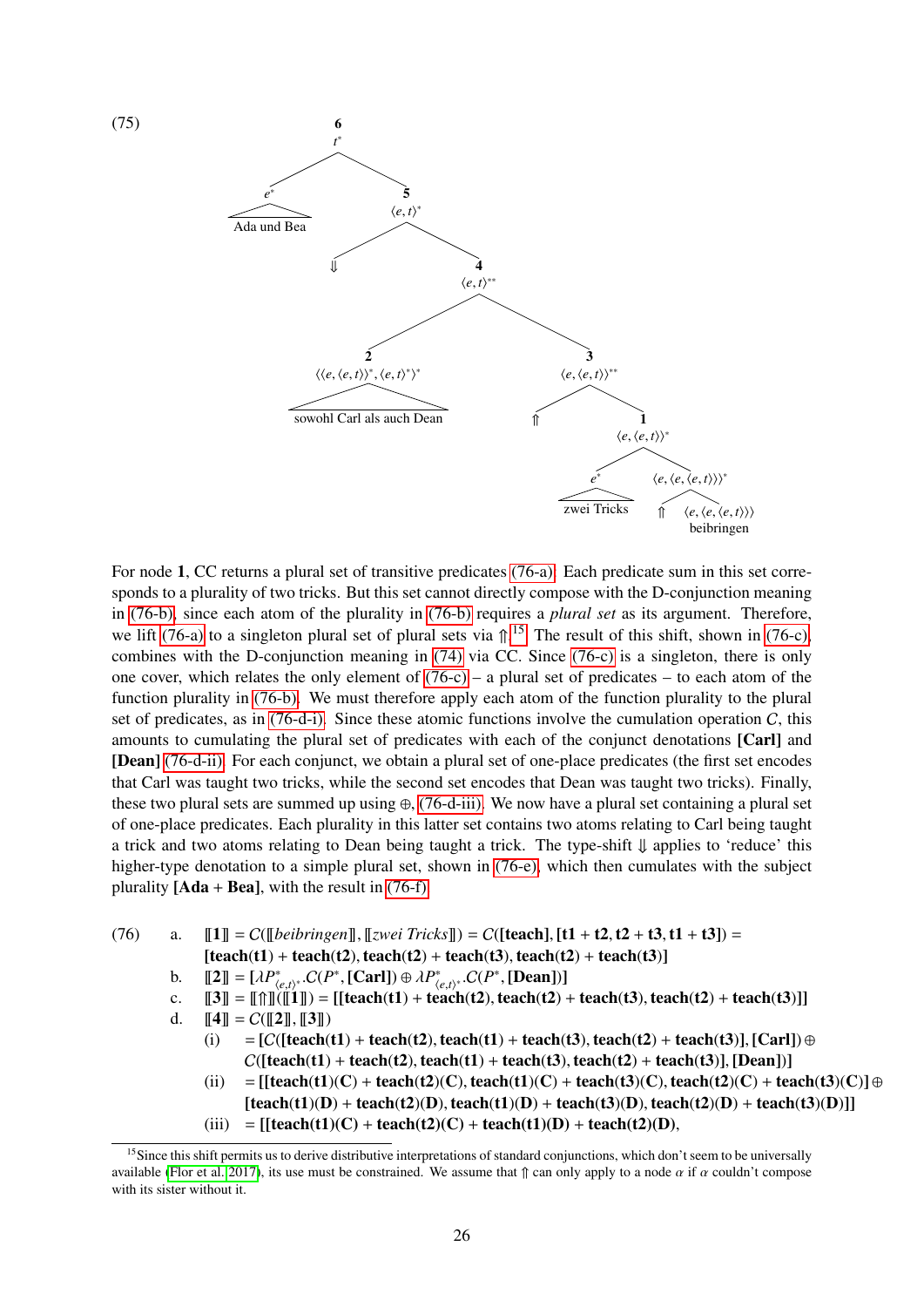$teach(t2)(C) + teach(t3)(C) + teach(t1)(D) + teach(t2)(D),$  $teach(t1)(C) + teach(t2)(C) + teach(t2)(D) + teach(t3)(D), ...$ ]

- <span id="page-26-0"></span>e.  $\|5\| = \| \text{unit}(14\|)$  $=$  [teach(t1)(C) + teach(t2)(C) + teach(t1)(D) + teach(t2)(D),  $teach(t2)(C) + teach(t3)(C) + teach(t1)(D) + teach(t2)(D),$  $teach(t1)(C) + teach(t2)(C) + teach(t2)(D) + teach(t3)(D), ...$
- <span id="page-26-1"></span>f.  $[\![6]\!] = C([\![5]\!], [\![Add \; und \; Bea]\!]) = C([\![5]\!], [\![Add + Bea]\!])$  $=$  [teach(t1)(C)(A) + teach(t2)(C)(A) + teach(t1)(D)(B) + teach(t2)(D)(B),  $teach(t2)(C)(A) + teach(t3)(C)(A) + teach(t1)(D)(B) + teach(t2)(D)(A),$  $teach(t1)(C)(A) + teach(t2)(C)(A) + teach(t2)(D)(B) + teach(t3)(D)(A), ...$

Accordingly, the sentence is true iff Carl and Dean were each taught two tricks and Ada and Bea cumulatively did the teaching. This correctly captures the truth conditions of the mixed cumulative/distributive reading of Schein-sentences.

Since our analysis of  $\mu$  has cumulation built in, it extends to examples with plural conjuncts like [\(70-b\).](#page-23-3) Such examples permit cumulative readings of the individual conjuncts, although the conjunction itself remains distributive. Given scenario [\(70-a\),](#page-23-1) the D-conjunction has the denotation in (77-a). Combining this with the shifted VP-meaning in [\(77-b\)](#page-26-2) via C yields [\(77-c\):](#page-26-3) We again 'pair' parts of the functor plurality with the only element of [\(77-b\),](#page-26-2) a plural set of predicates [\(77-c-i\).](#page-26-4) Now the second application of C – lexically contributed by  $\mu$  – kicks in, as shown in [\(77-c-ii\):](#page-26-5) We form the sum for each cover of [Ada + Bea] and some element of the predicate plurality. Likewise, we form the sum for each cover of [Gene + Ivo] and some element of the predicate plurality. So in effect, each plural conjunct cumulates with *two dogs*. Finally, we 'sum up' the two resulting plural sets via  $\oplus$  [\(77-c-iii\).](#page-26-6) We end up with propositional pluralities that amount to the girls feeding two dogs between them and the boys feeding two dogs between them. This already indicates that while the individual conjuncts can cumulate with the predicate pluralities, the conjunction itself will remain distributive. Finally, ⇓ applies again to reduce this 'higher-order' plural set to a simple plural set of propositions.[16](#page-26-7)

<span id="page-26-2"></span>(77) a. [[[[⇑ [µ *die Mädchen*]] [and [⇑ [µ *die Buben*]] ]] ]] <sup>=</sup> [λ*<sup>P</sup>* ∗ h*e*,*t*i ∗ .C(*<sup>P</sup>* ∗ , [Ada <sup>+</sup> Bea]) <sup>⊕</sup> λ*<sup>P</sup>* ∗ h*e*,*t*i ∗ .C(*<sup>P</sup>* ∗ , [Gene <sup>+</sup> Ivo])]

<span id="page-26-4"></span><span id="page-26-3"></span>b.  $\left[\left[\uparrow\right]$  *zwei Hunde gefüttert*  $\left[\right] = \left[\left[\text{feed}(\dot{C}) + \text{feed}(D), \text{feed}(C) + \text{feed}(P), \text{feed}(D) + \text{feed}(P)\right]\right]$ c.  $C([[(77-a)]], [[(77-b)]])$  $C([[(77-a)]], [[(77-b)]])$  $C([[(77-a)]], [[(77-b)]])$ <br>(i) =  $[C([feed(C) +$ 

- $=[C([feed(C) + feed(D), feed(C) + feed(P), feed(D) + feed(P)], [Ada + Bea]) \oplus$  $C([feed(C) + feed(D), feed(C) + feed(P), feed(D) + feed(P)], [Gene + Ivo])]$
- <span id="page-26-5"></span>(ii)  $=$  [[feed(C)(A) + feed(D)(B), feed(C)(A) + feed(P)(B), feed(D)(A) + feed(P)(B),  $feed(C)(B) + feed(D)(A), \ldots$ ] ⊕  $[feed(C)(G) + feed(D)(I), feed(C)(G) + feed(P)(I), feed(D)(G) + feed(P)(I), ... ]]$
- (iii)  $= [[feed(C)(A) + feed(D)(B) + feed(C)(I) + feed(D)(G),$  $feed(C)(A) + feed(P)(B) + feed(D)(G) + feed(P)(I),$  $feed(D)(A) + feed(P)(B) + feed(C)(G) + feed(D)(I), \ldots$
- <span id="page-26-6"></span>d.  $[\![\downarrow\!]]([\![(77-c)]]\!]) = [\text{feed}(C)(A) + \text{feed}(D)(B) + \text{feed}(C)(I) + \text{feed}(D)(G),$  $[\![\downarrow\!]]([\![(77-c)]]\!]) = [\text{feed}(C)(A) + \text{feed}(D)(B) + \text{feed}(C)(I) + \text{feed}(D)(G),$  $[\![\downarrow\!]]([\![(77-c)]]\!]) = [\text{feed}(C)(A) + \text{feed}(D)(B) + \text{feed}(C)(I) + \text{feed}(D)(G),$  $feed(C)(A) + feed(P)(B) + feed(D)(G) + feed(P)(I),$  $feed(D)(A) + feed(P)(B) + feed(C)(G) + feed(D)(I), ...$

Thus, we derive the two-faced behavior of D-conjunctions with plural conjuncts: The D-conjunction will be distributive, because each conjunct combines with the entire plural set of predicates in its nuclear scope by means of C. But since C encodes cumulativity, each individual conjunct can cumulate with this

<span id="page-26-7"></span><sup>16</sup>Assuming the analysis of *every* DPs from § [3,](#page-15-0) our proposal correctly predicts that simple conjunctions of two *every* DPs are always 'fully distributive' w.r.t. scopally lower plurals.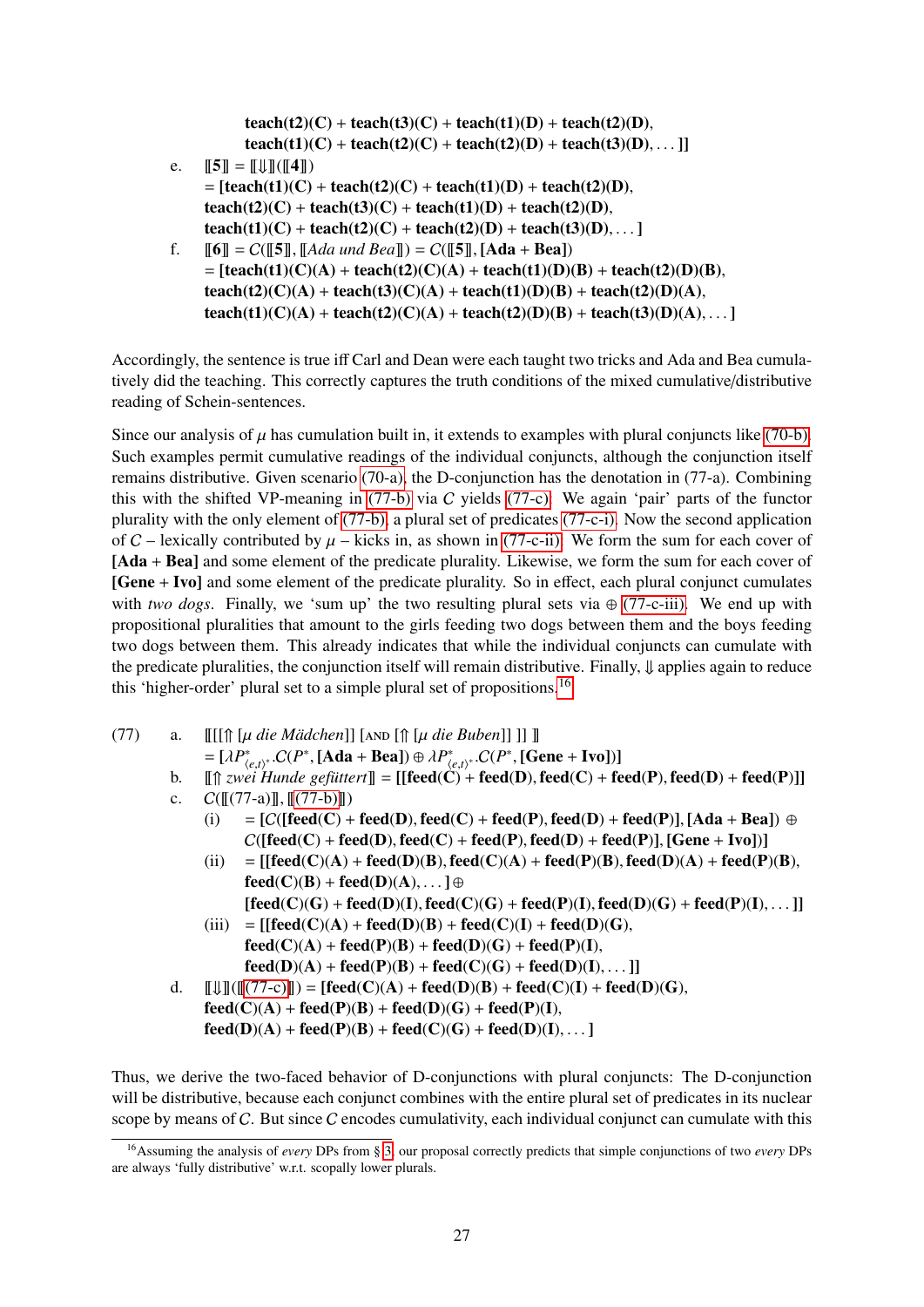plural set.

## <span id="page-27-0"></span>5 Comparison to previous analyses of ADUs

We developed a new semantic analysis of ADUs that derives the peculiar truth conditions of Scheinsentences and relates the interpretation of ADUs to their structural position relative to other plurals. Two existing approaches share these features: the event-based approach pioneered by [Schein](#page-35-0) [\(1993\)](#page-35-0) and extended by [Kratzer](#page-35-1) [\(2003\)](#page-35-1), [Ferreira](#page-34-0) [\(2005\)](#page-34-0), [Zweig](#page-36-0) [\(2008\)](#page-36-0) a.o., and the predicate-based analysis in [Champollion](#page-34-1) [\(2010\)](#page-34-1). Like our approach, they build on [Schein'](#page-35-0)s [1993](#page-35-0) insight that Schein-sentences cannot involve a unique cumulative relation – but they make different assumptions about the nature of the multiple cumulative operations at work: While our analysis requires repeated application of CC, [Cham](#page-34-1)[pollion](#page-34-1) [\(2010\)](#page-34-1) posits an LF with two different cumulation operators, and the event-based approach uses cumulative thematic-role relations relating event pluralities introduced by the verb to plural individuals.

Both existing analyses make relatively conservative ontological assumptions, raising the question whether the expressive power of the PPA is needed. We will now argue that both existing approaches have problems with some of the more 'complex' instances of cumulativity discussed above.

#### 5.1 The event-based approach

Several authors (e.g. [Schein 1993,](#page-35-0) [Kratzer 2003,](#page-35-1) [Ferreira 2005,](#page-34-0) [Zweig 2008\)](#page-36-0) have explored the idea that cumulativity is inherently connected to a neo-Davidsonian event semantics, where verbs denote sets of events and combine with DP arguments *via* thematic-role relations of type  $\langle e, \langle l, t \rangle \rangle$  (with *l* the type of events). The latter are modeled as cumulative relations connecting plural individuals to corresponding sums of events (cf. [Kratzer 2003\)](#page-35-1). As in our system, cumulativity is therefore built into the mechanism for function-argument composition, but since plural events play the role of our predicate pluralities, higher-type pluralities are not needed.

For concreteness, we introduce an event-based system inspired by [Ferreira](#page-34-0) [\(2005\)](#page-34-0). Thematic-role predicates map an individual to a one-place predicate of events (78) and lexically encode the effects of the \*\* operator: As (79-b) shows, the agent relation  $\left[\begin{bmatrix} A G \end{bmatrix}\right]$  holds of an individual *x* and an event *e* iff *e* can be partitioned into disjoint subevents that the atomic parts of  $x$  are cumulatively agents of.<sup>[17](#page-27-1)</sup>

$$
(78) \qquad [[AG [the two girls]] [fed [TH [the two dogs]]]] \qquad (=(3))
$$

- (79) a. partition( $P$ )(*e*) holds for a set *P* of events and an event *e* iff *P* is a set of disjoint subevents of *e* whose sum is *e*
	- b.  $[\![AG]\!] = \lambda x_e \cdot \lambda e_l \cdot \exists P_{\langle l,t \rangle} [\text{PARTITION}(P)(e) \wedge \forall x'[x' \leq_a x \rightarrow \exists e'[P(e') \wedge \text{AGENT}(x')(e')]] \wedge \forall x'[P(e') \rightarrow \exists x'[x' \leq x \wedge \text{AGENT}(x')(e')]]]$  $\forall e'[P(e') \rightarrow \exists x'[x' \leq_a x \land \text{AGENT}(x')(e')]]]$

Each argument denotation thus maps to an event predicate that combines intersectively with the verb meaning (80). This predicts (78-a) to be true iff there is an event that (i) is a sum of disjoint feeding events, (ii) can be partitioned into disjoint subevents that cumulatively stand in the AGENT relation to a + b, and (iii) can be partitioned into disjoint subevents that cumulatively stand in the theme relation to  $c + d$ .

(80) a.  $[[fed]] = \lambda e_l \cdot \exists P_{\langle l,t \rangle}[\text{PARTITION}(P)(e) \land \forall e'[P(e') \rightarrow \text{feedback'}]]]$ 

<span id="page-27-1"></span> $17$ The requirement that each subevent in the partition must have an atomic agent is introduced here for simplicity, but not necessary.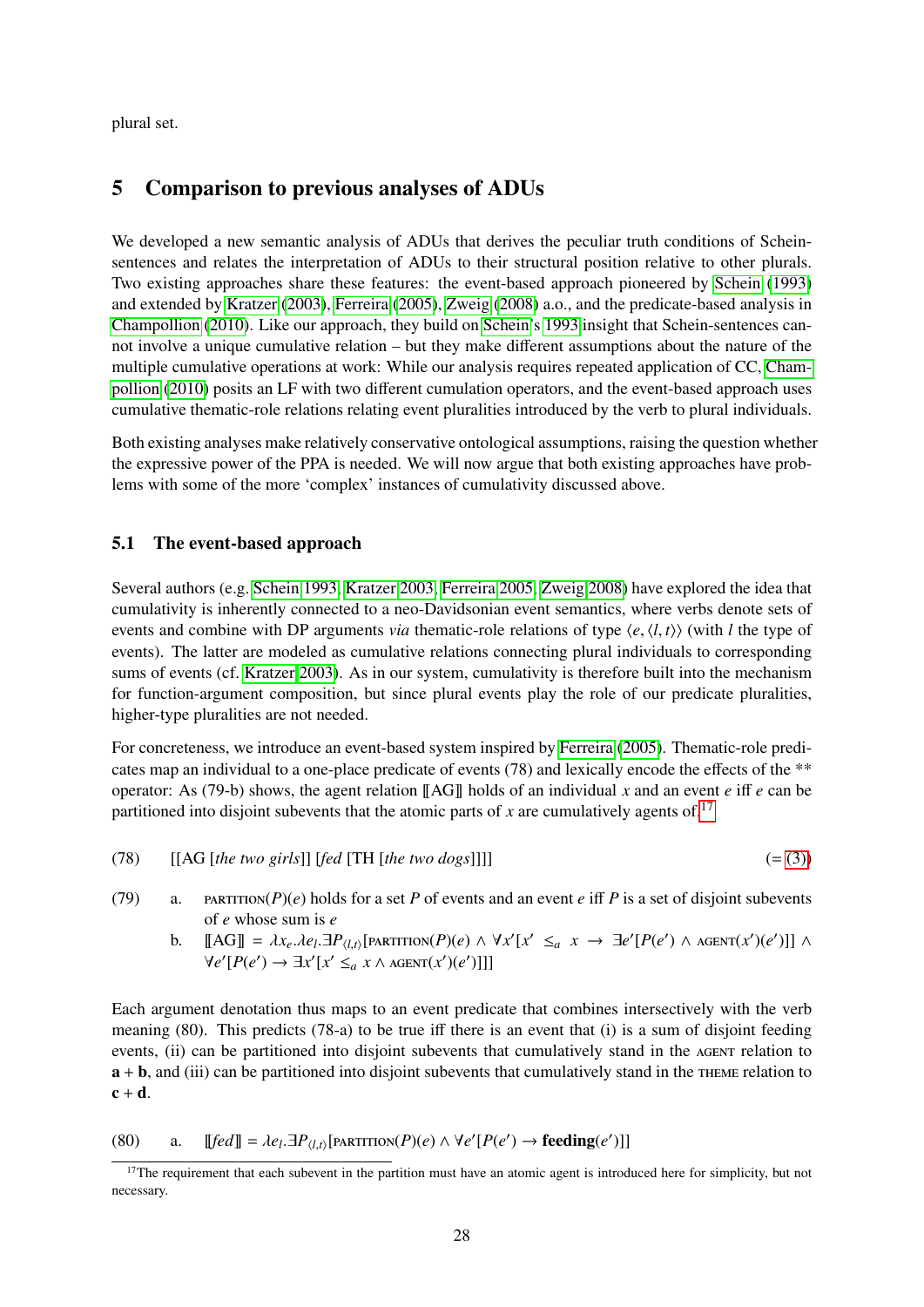- b.  $[\[\text{TH}]\] [the two dogs]\] = \lambda e_l \cdot [\[\text{TH}]\] (\mathbf{c} + \mathbf{d})(e)$ <br> $\[\text{A} \bigcap \{\text{the two girls}\}]= \lambda e_l \cdot [\[\text{AG}]\] (\mathbf{a} + \mathbf{b})(e)$
- c.  $\begin{bmatrix} [\text{AG} \text{[the two girls]}] = \lambda e_l \cdot [\text{[AG]}](a + b)(e) \end{bmatrix}$ <br>d.  $\begin{bmatrix} [\text{fed} \text{[TH} \text{[the type does}]] \end{bmatrix} = \lambda e_l \cdot \exists P_{l+1} [\text{bner}]$
- d. [*fed* [TH [*the two dogs*]]]] =  $\lambda e_l \cdot \exists P_{\langle l,t \rangle}$ [PARTITION(*P*)(*e*) $\land \forall e' [P(e') \rightarrow \textbf{feedback'}]] \land$ [[TH]](**c**+  $d)(e)$
- e. [[[AG [*the two girls*]] [*fed* [TH [*the two dogs*]]]]]  $= \lambda e_l \cdot \exists P_{\langle l,t \rangle}[\text{PARTITION}(P)(e) \land \forall e'[P(e') \rightarrow \text{feedback}')] \land [[\text{TH}]](c+d)(e) \land [[\text{AG}]](a+b)(e)$

There is a clear parallel to the PPA: Since each event in (80-d) can be partitioned into a part whose THEME is c and a part whose THEME is d, these events 'preserve' the plural structure of  $c + d$  and are then cumulated with the atomic parts of the subject plurality. Thus, the denotations of complex expressions containing a plurality of individuals provide the part structure necessary to indirectly form a cumulative relation with these individuals, even if the complex expression is not individual-denoting. The eventbased approach therefore implements the same intuition as the PPA and hence makes similar predictions about Schein-sentences. An LF for a Schein-sentence is given in (81). To model the distributive effect of *every* DPs, we assume that they don't compose with predicates of events in the way other plurals do: In (81),Ada and Bea should be the (cumulative) agent of an event which, for each dog, has a subevent of teaching that dog two tricks. An *every* DP therefore takes two semantic arguments, a thematic-role relation *R* and a predicate  $P$  of events (82). It returns the set of those events that can be partitioned into subevents satisfying  $P$  so that every individual in the NP denotation stands in relation  $R$  to some element of the partition.

<span id="page-28-0"></span>(81) [[AG [*Ada and Bea*]] [[RE [*every dog*]] [*taught* [TH [*two new tricks*]]]]]

(82) a. 
$$
\llbracket \text{every} \rrbracket = \lambda P_{\langle e,t \rangle} \cdot \lambda R_{\langle e,\langle l,t \rangle \rangle} \cdot \lambda P_{\langle l,t \rangle} \cdot \lambda e_l \cdot \exists Q_{\langle l,t \rangle} \cdot \text{PARTITION}(Q)(e) \land \forall e' [Q(e') \rightarrow \mathcal{P}(e')] \land \forall x [P(x) \rightarrow \exists e' [Q(e') \land R(x)(e')]] \land \forall e' [Q(e') \rightarrow \exists x [P(x) \land R(x)(e')]]
$$

b.  $[\[RE [every dog]]] = \lambda \mathcal{P}_{\langle l,t \rangle}, \lambda e_l \cdot \exists Q_{\langle l,t \rangle} \cdot \text{PARTITION}(Q)(e) \wedge \forall e' [Q(e') \rightarrow \mathcal{P}(e')]$ <br>  $\wedge \forall x [dog(x) \rightarrow \exists e' [Q(e') \wedge \text{IDFRI}(x)(e')] \wedge \forall e' [O(e') \rightarrow \exists x [dog(x) \wedge \text{IDRFI}](e')]$  $\land \forall x[\text{dog}(x) \rightarrow \exists e' [Q(e') \land [\![RE]\!](x)(e')] \land \forall e' [Q(e') \rightarrow \exists x[\text{dog}(x) \land [\![RE]\!](x)(e')]$ 

In (83-a), *two new tricks* combines with its thematic-role relation and the verb meaning, resulting in the set of all sums of teaching events whose theme consists of two new tricks. Composition with the *every* DP yields (83-b), the set of all events that can be partitioned into subevents so that every dog stands in the relation [[RE]] ('recipient') to one of the subevents, each subevent has a dog as its recipient and each subevent involves two tricks being taught. (81-a) is predicted true iff Ada and Bea are cumulatively agents of some such event.

- (83) a.  $[[taught [TH [two new tricks]]] = \lambda e_l \exists P_{\langle l,t \rangle}[\text{PARTITION}(P)(e) \land \forall e'[P(e') \rightarrow \text{teaching}(e')]]$ <br> $\land \exists r[\text{trick}(r) \land |r| = 2 \land \text{ITHH}(r)(e)]$ ∧ ∃*x*[trick(*x*) ∧ |*x*| = 2 ∧ [[TH]](*x*)(*e*)]
	- b. [[RE [*every dog*]] [*taught* [TH [*two new tricks*]]]]] =  $\lambda e_l \cdot \exists Q_{\langle l,t \rangle}$ . PARTITION(*Q*)(*e*) $\wedge \forall e' [Q(e') \rightarrow \exists P_{\langle l,t \rangle}$ . [PAPTITON(*P*)(*e*') $\wedge \forall e' |Q(e') \rightarrow \exists P_{\langle l,t \rangle}$ . [PAPTITON(*P*)(*e'*) $\wedge \forall e' |Q(e') \rightarrow \exists P_{\langle l,t \$  $\exists P_{\langle l,t \rangle}$ [PARTITION(*P*)(*e*')∧∀*e''*[ $P(e'') \rightarrow$  teaching(*e''*)]]∧∃y[trick(y)∧|y| = 2∧[[TH]](y)(e')]]]  $\land \forall x [\text{dog}(x) \rightarrow \exists e' [Q(e') \land [\![RE]\!](x)(e')] \land \forall e' [Q(e') \rightarrow \exists x [\text{dog}(x) \land [\![RE]\!](x)(e')]$

[\(81\)](#page-28-0) therefore involves several different cumulative relations: The theme relation applies cumulatively to events and pluralities of two tricks. The lexical entry of *every* encodes another cumulative relation between individuals and events: Each dog is the recipient of a subevent in the partition, and each such subevent has a dog as its recipient. Finally, the 'plural' events with this property cumulatively stand in the  $AGENT$  relation to  $ada + bea$ .

This analysis therefore meets the challenge of Schein-sentences without recourse to higher-type pluralities, but crucially relies on the mereology of events. So does it differ empirically from our theory, on which cumulativity and events are unrelated?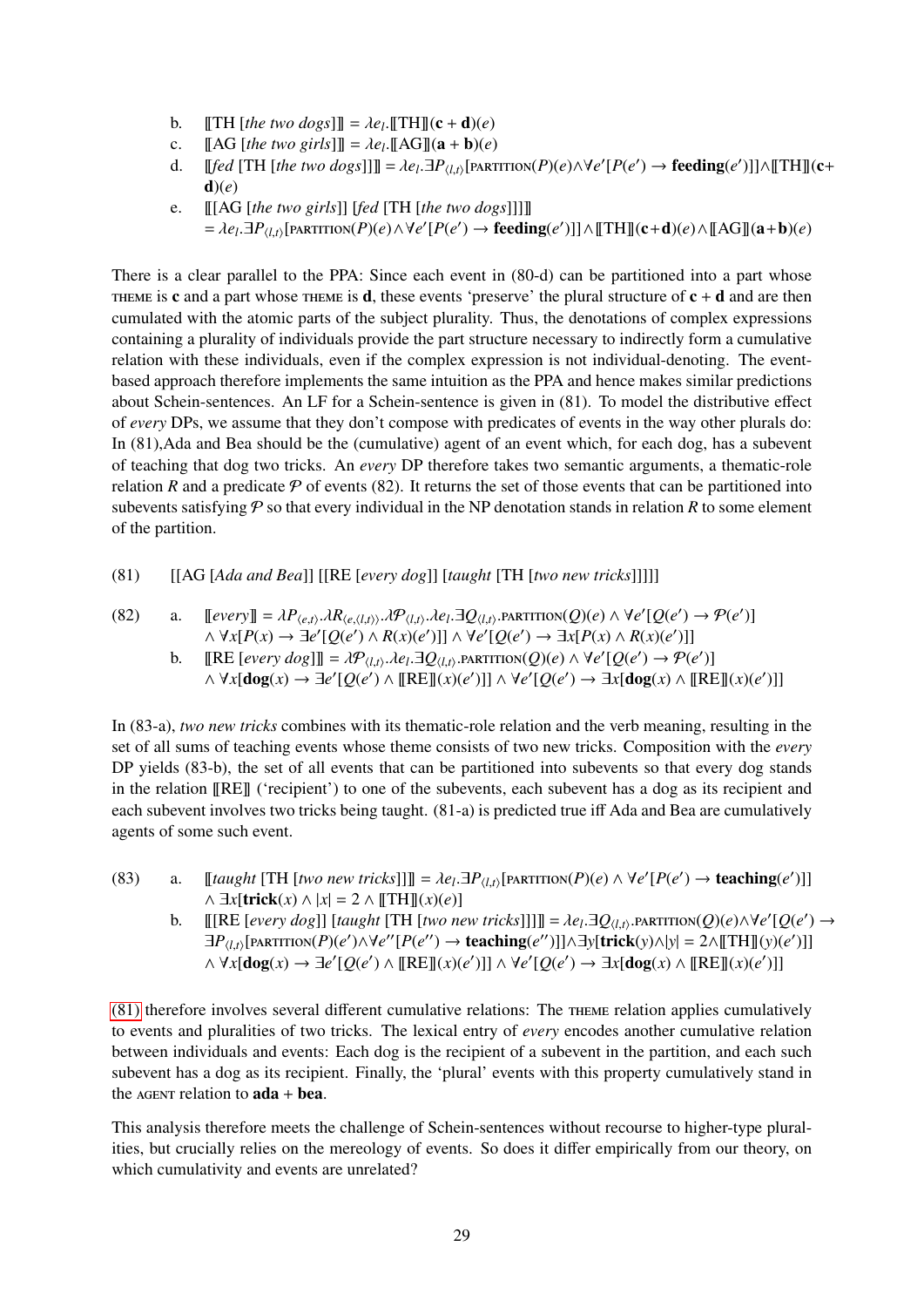Clearly, event-based accounts predict cumulative readings only for predicates with an event argument. If the presence of event arguments is connected to independent linguistic phenomena, a correlation between these phenomena and cumulativity is predicted. However, if a neo-Davidsonian semantics is assumed for all lexical predicates (see e.g., [Schein 1993\)](#page-35-0) the claim that cumulativity requires an event argument is not independently testable.

Yet, one class of cumulative sentences, exemplified for German in (84), is independently problematic for purely event-based analyses of cumulativity. [Schmitt](#page-36-1) [\(2019\)](#page-36-1) observes that cumulative relations can 'reach inside' complements of attitude verbs, which are standardly assumed to denote neither individuals nor events.

- (84) a. context: Abe's friends refuse to believe he was doing cocaine last night . . .
	- b. *Sie glauben nur, dass er gestern viel getrunken und geki*ff*t* they believe only that he yesterday much drunk and smoked.weed has *hat*. 'They only believe that he drank a lot and smoked weed yesterday.' (adapted from [Schmitt 2019\)](#page-36-1)
	- c. scenario: Half of Abe's friends believe he drank a lot. The others believe he smoked weed.

Given a neo-Davidsonian verb semantics, we need a thematic-role relation relating propositional arguments of *believe* to belief states (cf. [Kratzer 2006,](#page-35-11) [Moulton 2015,](#page-35-12) [Elliott 2017](#page-34-12) a.o.).This relation must be cumulative: For (84), this means that Abe's friends are cumulatively the experiencers of a sum of belief-states containing some parts with the content [[*Abe drank a lot*]], and some parts with the content [[*Abe smoked weed*]]. Assuming pluralities of belief-states is unproblematic – the crucial issue is how the parts of these pluralities receive their respective propositional content. If the embedded clause in (84-b) denotes a simple proposition, we cannot extract the 'parts' [[*Abe drank a lot*]] and [[*Abe smoked weed*]] from this proposition. Therefore, the notion of a cumulative relation between states and propositions only makes sense if the event-based analysis is supplemented with a notion of parthood and cumulativity for higher-type denotations. Although data like (84) don't falsify the use of events in theories of cumulativity, they show that event-based analyses must be supplemented with an additional mechanism. Such a 'mixed' theory would resemble the PPA in its empirical coverage, but with the disadvantage of being less uniform.[18](#page-29-0)

But couldn't we let *believe* in (84-b) combine with a property of events rather than a proposition? For instance, one could use the property in  $(85)$ , which maps every world *w* to a set of sums of events that reflect the part structure of the conjunction in (84-a). If we could cumulate the belief states of Abe's friends with the parts of these plural events, we wouldn't need pluralities of higher-type objects. The problem is that each belief state is 'made true' by many different events belonging to different possible worlds. The contents of non-factive attitudes like belief therefore cannot be encoded in a single event anchored to a particular world.<sup>[19](#page-29-1)</sup> Thus, the truth conditions of  $(84-b)$  cannot be paraphrased in terms of a cumulative 'belief' relation holding between Abe's friends and a sum of events.

(85) [[*that he drank and smoked weed yesterday*]] = *λw.λe*.∃*e*<sub>1</sub>, *e*<sub>2</sub>[drink(abe)(*e*<sub>1</sub>)(*w*) ∧ smoke-weed(abe)(*e*<sub>2</sub>)(*w*) ∧ *e* = *e*<sub>1</sub> + *e*<sub>2</sub> ∧ yesterday(*e*)]

<span id="page-29-0"></span><sup>&</sup>lt;sup>18</sup>One could circumvent the problem by claiming that Abe's friends 'collectively believe' the proposition expressed by the embedded clause (see [Kratzer 2003,](#page-35-1) [Pasternak 2018\)](#page-35-13) – however, [Marty](#page-35-14) [\(2019\)](#page-35-14), [Schmitt](#page-36-4) [\(2020\)](#page-36-4) give several counterarguments.

<span id="page-29-1"></span><sup>&</sup>lt;sup>19</sup>A reviewer of a previous version of this paper mentions [Schein](#page-36-7) [\(2016:](#page-36-7)sec. 5.1) as an analysis that encodes attitude contents in single eventualities, so that attitude predicates have no special status. It is unclear to us whether [Schein'](#page-36-7)s [2016](#page-36-7) proposal meets the basic desiderata for an intensional semantics (like lack of existential commitment for indefinites embedded under attitude predicates): It appears to rely on a metalanguage expression 'that' whose truth-conditional contribution remains unspecified, and leaves open how the relevant eventuality arguments relate to familiar notions of intensional semantics like propositions or possible worlds. Further, Schein's examples involve the factive predicate *know*, raising the question whether the paraphrases generalize to the genuinely problematic cases with non-veridical attitudes.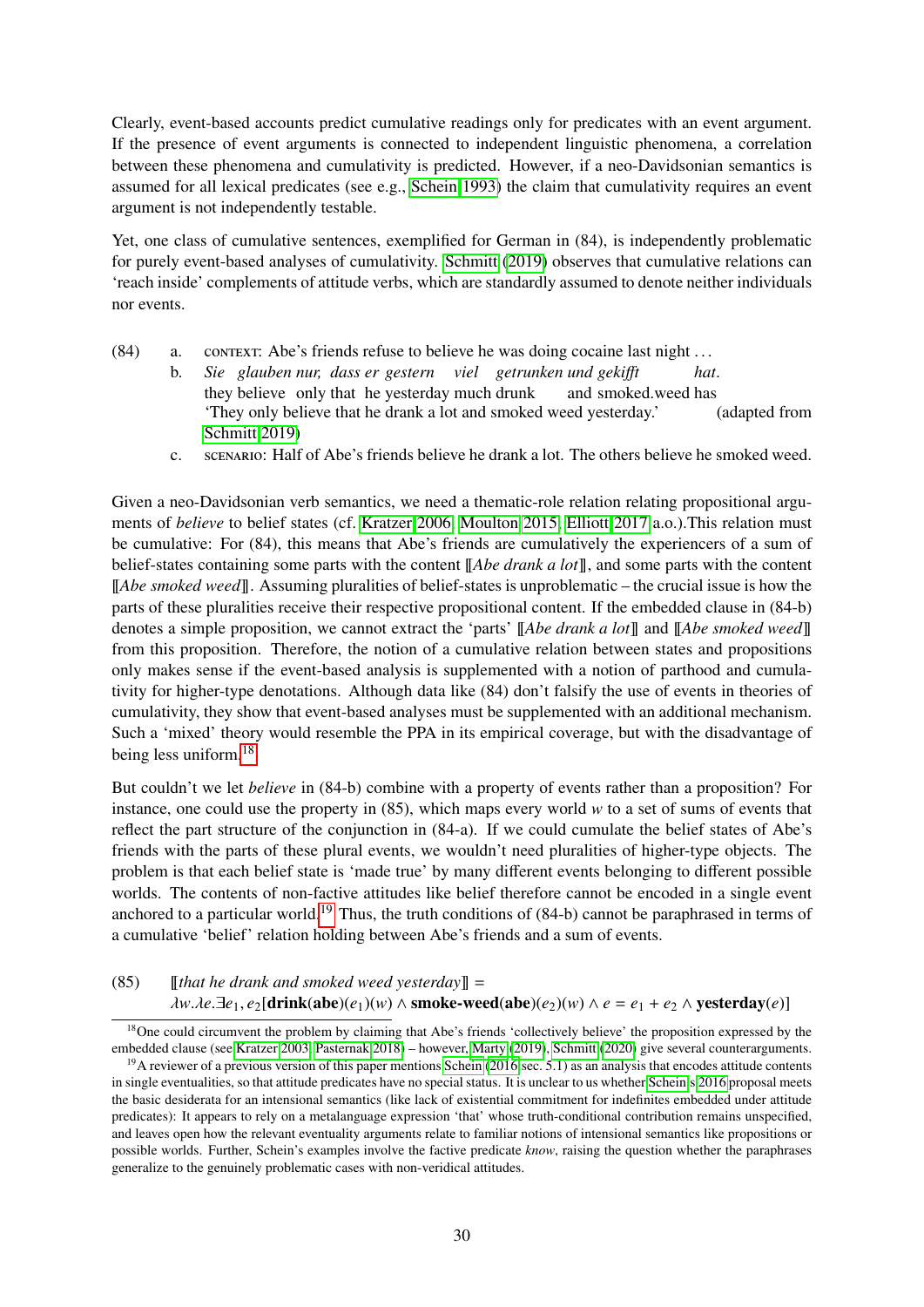### 5.2 [Champollion](#page-34-1) [\(2010\)](#page-34-1)

Both our approach and the event-based tradition attribute cumulativity asymmetries to the lexical semantics of ADUs. [Champollion](#page-34-1) [\(2010\)](#page-34-1) develops a fundamentally different account, where *every* DPs are run-of-the-mill plural expressions: *every boy* denotes +boy, the sum of all boys. Cumulative readings relative to higher plural expressions are therefore expected regardless of the particular theory of cumulativity. The distributivity requirement of *every* DPs is encoded in additional assumptions about the syntax-semantics interface, which allow Champollion to maintain a predicate analysis of cumulativity: Cumulative relations between individuals are derived by syntactically adjoining a cumulation operator (\*\*, \*\*\*, etc.). If there is no surface constituent denoting the required relation, movement creates a suitable LF constituent (see § [2\)](#page-3-2). So, unlike the other approaches discussed here, Champollion's analysis does not build cumulativity into the basic mechanism for predicate-argument composition.

The LF [Champollion](#page-34-1) [\(2010\)](#page-34-1) assigns to the Schein sentence [\(81\),](#page-28-0) given in (86), involves movement of *Ada and Bea* and *every dog* to derive the right relation for \*\*.

<span id="page-30-0"></span>(86) [[*Ada and Bea*] [[*every dog*] [\*\* [2 [1 [[*two tricks*] [3 [t<sub>1</sub> [[*the*<sub>2</sub> *dog*] [[\*\*\* *taught*] t<sub>3</sub>]]]]]]]]]]]]

What distinguishes Champollion's approach from other versions of the predicate analysis is the semantics of this relation, which blocks a cumulative reading of *every* relative to *two new tricks*: The trace of an *every* DP contains a copy of the singular NP, which combines with an indexed definite determiner (87) [\(Fox 1999\)](#page-34-13) and expresses a predicate true only of atomic individuals. The values of the variable bound by the *every* DP must therefore be atomic individuals.

(87)  $[the_2 dog]$ <sup>g</sup> =  $g(2)$  if  $g(2)$  is an atomic dog; undefined otherwise

This atomicity restriction holds even if *taught* itself bears a cumulation operator, as in (86): Given an assignment *g*, *two tricks* combines with a property true of those sums of tricks that were cumulatively taught to an atomic dog,  $g(2)$ , by a possibly plural individual,  $g(1)$  (88). Abstraction over the indices corresponding to the subject and the *every* DP (88-b) creates a binary relation, but preserves the atomicity presupposition: If Ada and Bea cumulatively taught Dean trick 1 and trick 2, this relation holds of the pair  $(a + b, d)$ . However, if Ada taught Carl trick 1 and Bea taught Dean trick 2, the relation does not hold of  $(a + b, c + d)$ , since  $c + d$  is not atomic. Hence, every dog must have learned two tricks.

- (88) a. [[3 [t<sub>1</sub> [[the<sub>2</sub> dog] [[\*\*\* taught] t<sub>3</sub>]]]]]<sup>g</sup> =  $\lambda z_e$ .[[\*\*\*]](taught)(*z*)(*g*(2))(*g*(1)) if dog(*g*(2)) = 1, undefined otherwise
	- b.  $[2 [1 [[two tricks] [3 [t<sub>1</sub> [[the<sub>2</sub> dog] [[*** taught] t<sub>3</sub>]]]]]]] = \lambda x_e : \text{dog}(x) \ldots y_e \cdot \exists z_e \cdot [ \forall z' \leq a$ <br>  $\tau \text{trick}(z') \wedge |z| = 2 \wedge \mathbb{I} \cdot \text{dim}(A) \cdot \text{dim}(z)(x)(y)$  $z$ **.trick**(*z'*)  $\wedge$  |*z*| = 2  $\wedge$  [[\*\*\*]](taught)(*z*)(*x*)(*y*)]

To compose (88-b) with [[*every dog*]] despite its atomicity presupposition, another cumulation operator is attached. Importantly, Champollion's cumulation operators don't quantify over atomic parts, but just close a relation between individuals under 'pointwise sum' (89). This is crucial for [\(86\),](#page-30-0) since \*\* attaches to a relation connecting each atomic dog to possibly plural individuals that cumulatively taught that dog two tricks (88-b).

(89) 
$$
\mathbb{I}^{**}\mathbb{I} = \lambda R_{\langle e,\langle e,t\rangle\rangle}.\lambda x_e.\lambda y_e.\exists R'[R' \subseteq R \land x = +\{x' \mid \exists y'.R'(x')(y')\} \land y = +\{y' \mid \exists x'.R'(x')(y')\}]
$$

Since the presupposition of (88-b) does not project above the \*\* operator, we obtain a relation between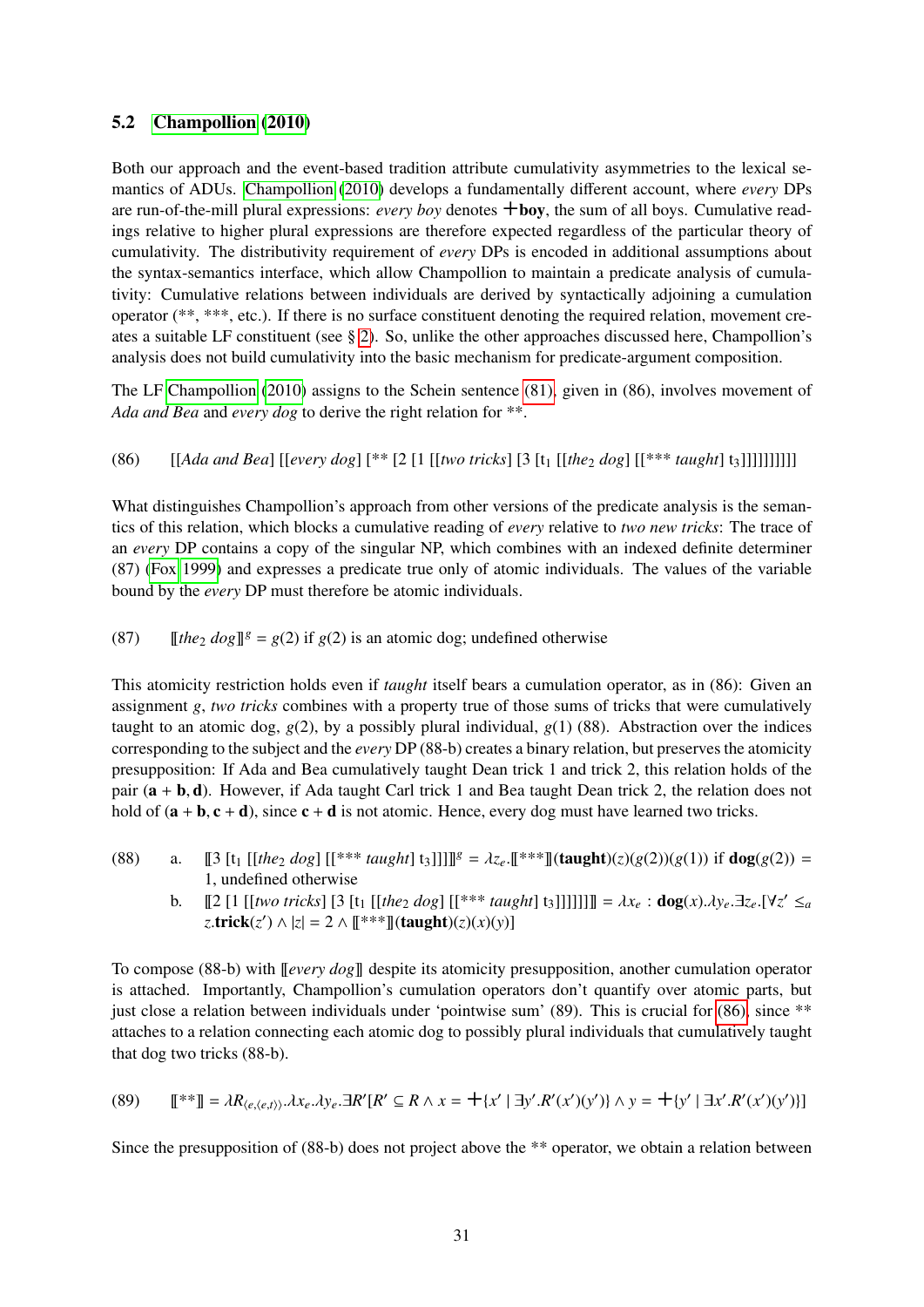pluralities of dogs and individuals cumulatively responsible for teaching each dog two tricks.<sup>[20](#page-31-0)</sup>

[Champollion](#page-34-1) [\(2010\)](#page-34-1) thus derives Schein-sentences without using events or higher-type pluralities. However, to derive scope-related cumulativity asymmetries, further syntactic assumptions are needed: Plurals must undergo obligatory LF movement – otherwise, we could interpret *every* DPs *in situ*, circumventing the atomicity requirement imposed by their traces. Further, we must exclude LFs like (90-b) for (90-a), which would yield the unattested cumulative reading: Since the atomicity presupposition doesn't project through \*\*, the cumulative relation in (90-b) holds of any pair (*x*, *<sup>y</sup>*) where *<sup>x</sup>* is a girl *or plurality of girls* that cumulatively fed *y*.

(90) a. *Every girl fed the two dogs.* b.  $[[every\, girl]\, [the\, two\, dogs]\, [ ** [2 [1 [[the<sub>1</sub> girl]\, [fed\, t<sub>2</sub>$ 

[Champollion](#page-34-1) [\(2010\)](#page-34-1) addresses this issue by requiring that *every* DPs are interpreted above a distributivity or cumulation operator, but doesn't specify the restrictions on its syntactic position. Forcing *every* DPs to minimally c-command the operator is insufficient, as it fails to block (91-a). If cumulation operators don't quantify over atomic parts of the pluralities, the \* operator in (91-a) must be interpreted as in (91-b). Since the only effect of (91-b) is to close a predicate extension under sum, (91-a) receives a cumulative reading despite the position of the *every* DP.

(91) a. [[every girl][\* [the two dogs][\*\*[2 [1 [[the<sub>1</sub> girl] [fed t<sub>2</sub>]]]]]]  
b. 
$$
[\mathbb{I}^*] = \lambda P_{\langle e,t \rangle} \cdot \lambda x. \exists P'[P' \subseteq P \land x = +P']
$$

More generally, inserting \* or \*\* between an *every* DP and another plural is insufficient to block cumulative relations between them. Rather, the other plural must be c-commanded by the binder index abstracting over the *every* DP's trace. If both the *every* DP and the other plural c-command that index due to 'tucking-in' movement, a cumulative reading is derived regardless of their relative syntactic positions. So, to derive the asymmetric behavior of *every* DPs, we would have to ban other plurals from 'tucking in' between an *every* DP and its binder index. This amounts to directly translating the scope-related restrictions on cumulativity into restrictions on syntactic movement. Nonetheless, at the cost of this complex LF syntax, [Champollion](#page-34-1) [\(2010\)](#page-34-1) analyzes Schein-sentences without events or Plural Projection. However, two classes of more complex examples cannot easily be accommodated in his framework.

The first case involves D-conjunctions. As noted in § [4,](#page-21-0) while a D-conjunction with plural conjuncts like [\(70-b\)](#page-23-3) disallows a cumulative reading of the whole conjunction relative to a scopally lower plural, each conjunct can cumulate with that plural individually. In Champollion's system, the distributivity requirement of D-conjunctions would have to be modeled as a restriction on the trace of the conjunction, but it is unclear how. In [\(70-b\)](#page-23-3) the trace should be permitted to range over pluralities (we don't want to require that every child fed two dogs). But it cannot range over *arbitrary* pluralities, since we would then lose the distributive effect of the D-conjunction. Intuitively, the predicate within the complex trace should be true of the conjunct denotations, and false of all other pluralities. Since [\(70-b\)](#page-23-3) does not contain any overt subconstituent denoting this predicate, this requires either a nonstandard theory of traces or a more complex syntax for D-conjunction.

The second problem relates to our general criticism of the predicate analysis in § [3.](#page-15-0) (92) shows that the 'flattening effect' extends to ADUs within a conjunction: It has a reading where *die Nachbarinnen* cumulates both with the predicate conjunction and the DP headed by *jede* 'every', but this reading cannot

<span id="page-31-0"></span> $^{20}$ In § [2](#page-3-2) we claimed that Schein-sentences cannot be derived by cumulating a single relation between individuals. Our objection presupposed that the relation to be cumulated is restricted to atomic arguments, and no longer applies once we allow the second argument to be plural, while the first argument is restricted to atomic dogs.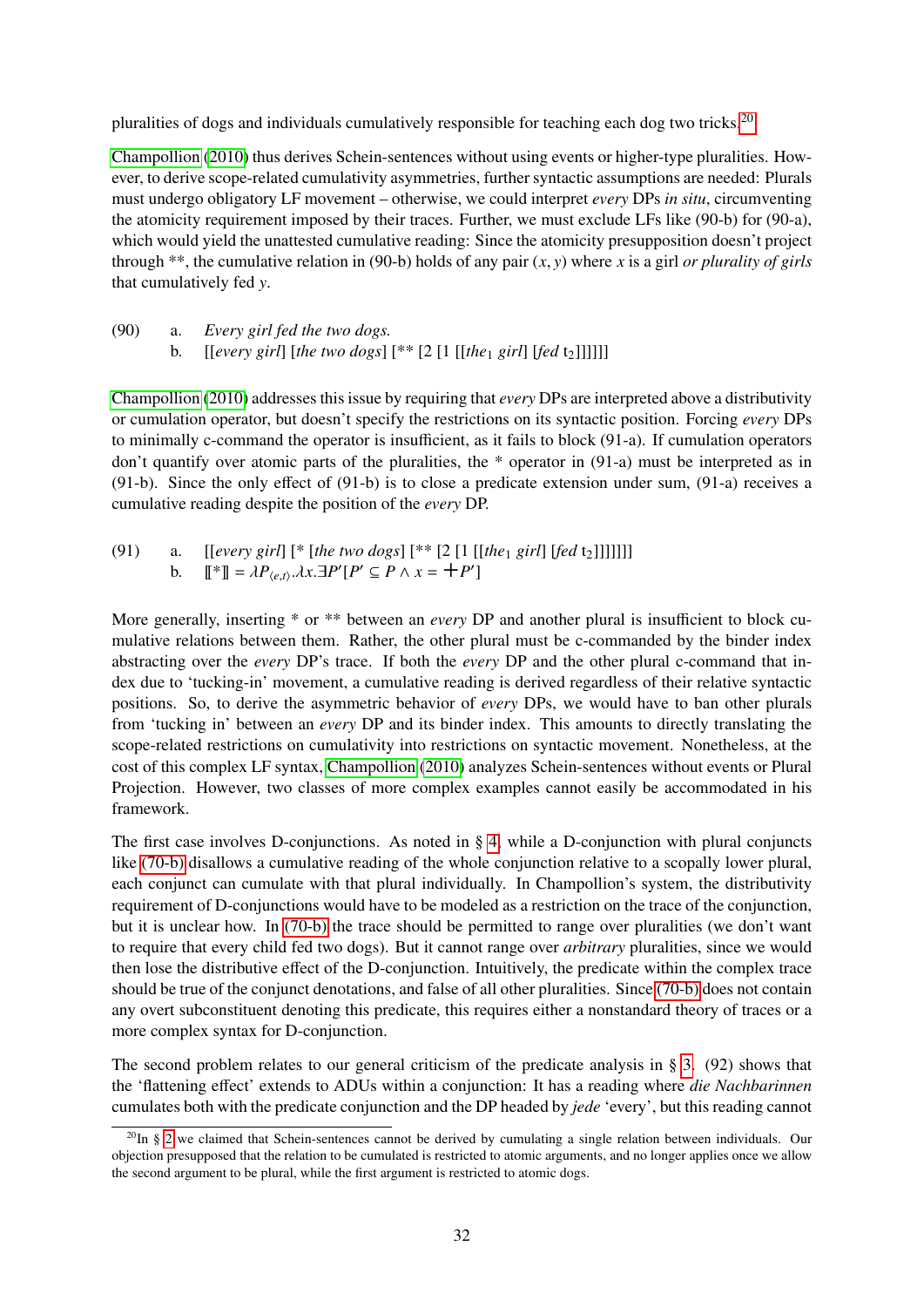be derived via movement for reasons discussed in § [3.](#page-15-0)

 $(92)$ the neighbours *Nachbarinnen haben Gene jede von ihren Katzen füttern und den Hund bürsten* have Gene every of their cats feed.in F and the dog brush.in *lassen.* let.<sub>PTCP</sub> 'The neighbours let Gene feed each of their cats and brush their dog.'

Summing up, [Champollion](#page-34-1) [\(2010\)](#page-34-1) shows that Schein-sentences don't require building cumulativity into the mechanism for function-argument composition. However, he needs certain assumptions about LF syntax that are problematic for more complex cases. While we agree with Champollion that cumulativity is not intrinsically connected to event semantics, we take these problems to strengthen the case for a purely semantic approach to Schein's puzzle.

## <span id="page-32-0"></span>6 Conclusion and open problems

In this paper, we studied expressions that permit cumulative readings in some, but not all syntactic contexts. In addition to English *every* DPs [\(Schein 1993,](#page-35-0) [Kratzer 2003,](#page-35-1) [Ferreira 2005,](#page-34-0) [Zweig 2008,](#page-36-0) [Cham](#page-34-1)[pollion 2010\)](#page-34-1) and German *jed-* DPs, this class of asymmetrically distributive universals (ADUs) was shown to contain distributive conjunctions in several languages. We further argued that this asymmetry is at least partially related to scope, rather than thematic roles (following [Champollion 2010\)](#page-34-1).

The behavior of ADUs imposes several constraints on theories of cumulativity: First, since cumulativity asymmetries correlate with syntactic asymmetries, they cannot be reduced to purely lexical properties. The data thus support [Beck & Sauerland'](#page-33-0)s [2000](#page-33-0) claim that the mechanism behind cumulativity must be able to 'span' larger chunks of syntactic structure. In addition, the sensitivity to syntactic asymmetries challenges the traditional view that cumulativity is inherently symmetric, a point already made by [Schein](#page-35-0) [1993:](#page-35-0) The behavior of ADUs in **Schein-sentences** shows that the part structure of plural expressions in the scope of ADUs must still be accessible for cumulative relations between the ADU and higher plurals. Consequently, Schein-sentences cannot be analyzed in terms of a single cumulative relation between all pluralities 'participating' in cumulativity.

To derive these observations, existing proposals either assume that cumulation targets thematic-role relations [\(Schein 1993,](#page-35-0) [Kratzer 2003,](#page-35-1) [Ferreira 2005,](#page-34-0) [Zweig 2008\)](#page-36-0), or introduce special restrictions on cumulative relations between individuals [\(Champollion 2010\)](#page-34-1). We argued that both proposals undergenerate and presented a novel approach to ADUs and cumulativity that circumvents their problems. The core idea of this **plural projection** approach is that the notion of cumulativity applies to binary operations of arbitrary type, since all semantic domains contain pluralities. This allows us to formulate a compositional rule operating on so-called plural sets which applies at every node intervening between the plurals 'participating' in cumulativity. The parts of pluralities embedded in another plural expression correspond to parts of the denotation of the embedding plural expression. This captures the parallels between the so-called flattening effect and Schein-sentences with ADUs.

We then analyzed *every* DPs and distributive conjunctions as operators on plural sets. They combine elements of the plural set in their scope with (i) each atom of their restrictor (*every* DP) or (ii) each conjunct (D-conjunctions), which enforces distributivity. This operation returns a plural set which reflects the part structure of scopally dependent material and is available for cumulation with syntactically higher plurals.

Since we already mentioned several unresolved problems, we conclude by highlighting three open questions our proposal raises within a broader research context.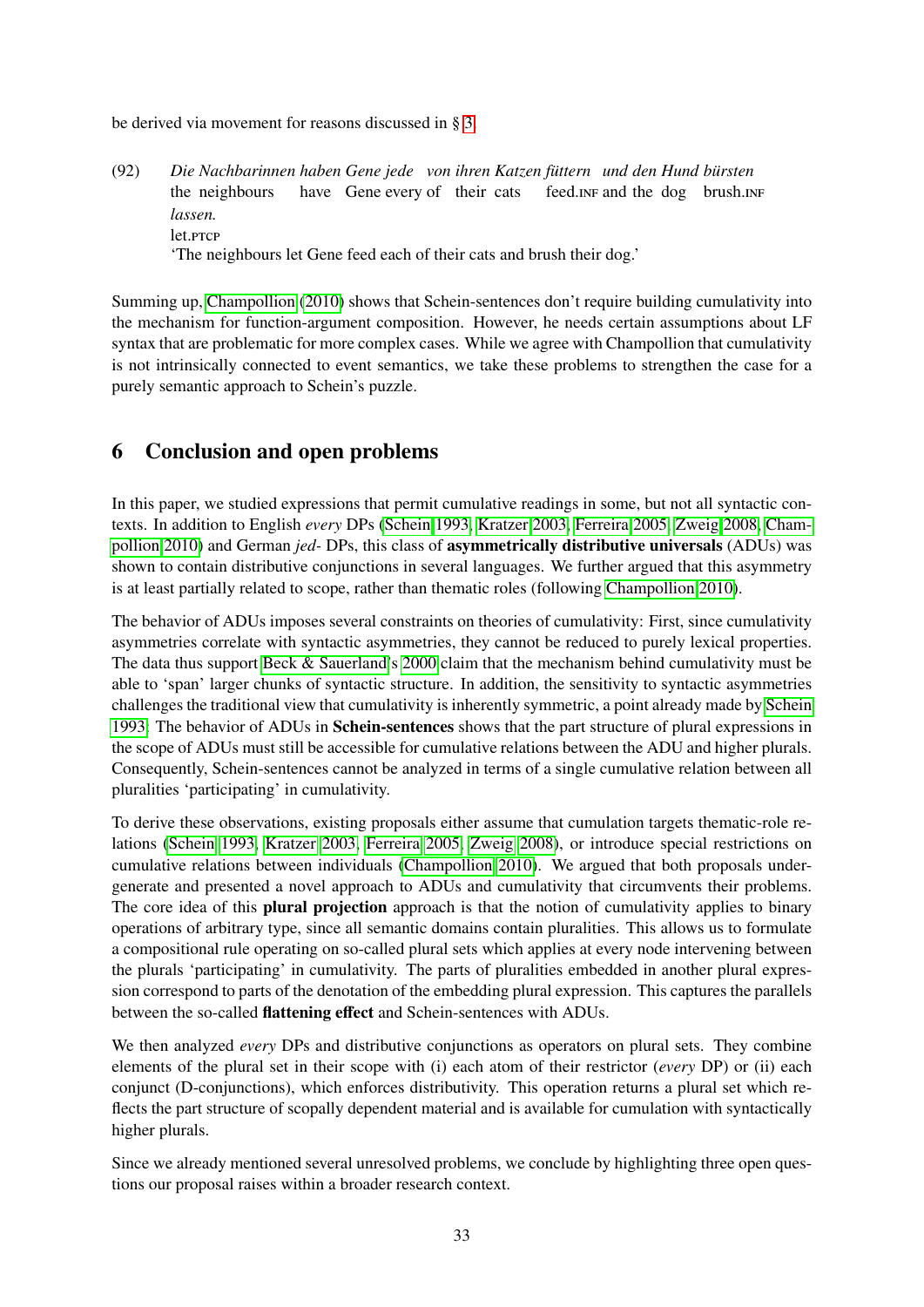On the empirical side, existing compositional analyses of ADUs, including ours, don't immediately generalize to cumulative readings of non-upward-monotonic indefinites. Since our truth definition quantifies existentially over a plural set, the 'upper-boundedness' of *exactly two girls* in (93) remains unexplained.

#### (93) *Exactly two girls fed every dog in this town.*

A common response to this problem is to use a two-dimensional semantics, where modified numerals introduce a separate semantic dimension responsible for the upper-boundedness conditions (e.g. [Krifka](#page-35-15) [1999,](#page-35-15) [Landman 2000,](#page-35-16) [Brasoveanu 2013;](#page-33-3) see [Buccola & Spector 2016](#page-34-14) for a dissenting view). Both dimensions are computed in parallel and combined at the sentence level. The upper-boundedness conditions can therefore 'take scope' over the cumulation operation while the component of modified numerals that introduces plurality is interpreted *in situ*, resulting in a 'split scope' effect. In [Haslinger &](#page-34-15) [Schmitt](#page-34-15) [\(2020a\)](#page-34-15), we combine this approach with the plural projection system.<sup>[21](#page-33-4)</sup>

Another question is how collectivity should be integrated into our system. Intuitively, collective predicates should block application of CC (like *every*), but the choice of implementation depends on an understudied empirical issue: Which configurations license collective readings of plural expressions? The relevant configurations are not exactly the same as those that permit cumulativity, as illustrated by German *jed-* DPs, which can occur in the object position of cumulative predicates but, for some speakers, not with object-collective predicates (94). Such data cast doubt on attempts to reduce cumulativity to collectivity or *vice versa*.

(94) *Ada hat alle Bücher* / #*jedes Buch verglichen.* Ada has all books / every book compared 'Ada compared all books / %every book.'

On the theoretical side, one issue is particularly urgent [\(Buccola & Spector 2016,](#page-34-14) [Haslinger & Schmitt](#page-34-16) [2017\)](#page-34-16): We introduced non-classical meanings for logical expressions like conjunction or universal determiners, which are incompatible with the assumptions of all analyses relying on entailment relations between logical operators to derive phenomena like scalar implicatures (see e.g. [Horn 1989,](#page-35-17) [Sauerland](#page-35-18) [2004\)](#page-35-18).

## **References**

- <span id="page-33-1"></span>Bayer, Samuel L. 1997. *Confessions of a lapsed Neo-Davidsonian: events and arguments in compositional semantics*. New York: Garland.
- <span id="page-33-2"></span>Beck, Sigrid. 1996. *Wh-constructions and transparent Logical Form*: Universität Tübingen dissertation.
- <span id="page-33-0"></span>Beck, Sigrid & Uli Sauerland. 2000. Cumulation is needed: a reply to Winter (2000). *Natural Language Semantics* 8(4). 349–371. doi:http://dx.doi.org/10.1023/A:1011240827230.

<span id="page-33-3"></span>Brasoveanu, Adrian. 2013. Modified numerals as post-suppositions. *Journal of Semantics* 30. 155–209. doi:https://doi.org/10.1007/978-3-642-14287-1\\_21.

<span id="page-33-4"></span> $21A$  reviewer of a previous draft worries that our proposal doesn't extend to Schein-sentences involving modified numerals outscoped by a distributivity operator. They assume we would analyze modified numerals as standard generalized quantifiers over pluralities scoping below the distributivity operator. This isn't true of [Haslinger & Schmitt 2020a](#page-34-15) where modified numerals in Schein-sentences and other configurations have split scope (following [Krifka](#page-35-15) [\(1999\)](#page-35-15)) and do *not* denote generalized quantifiers over plural individuals. While we indeed fail to account for some of the examples in [Schein 1993,](#page-35-0) these problems are arguably due to our treatment of distributivity operators, rather than a principled shortcoming of two-dimensional approaches to modified numerals. To our knowledge, all compositional analyses of modified numerals in Schein-sentences involve some form of multidimensionality.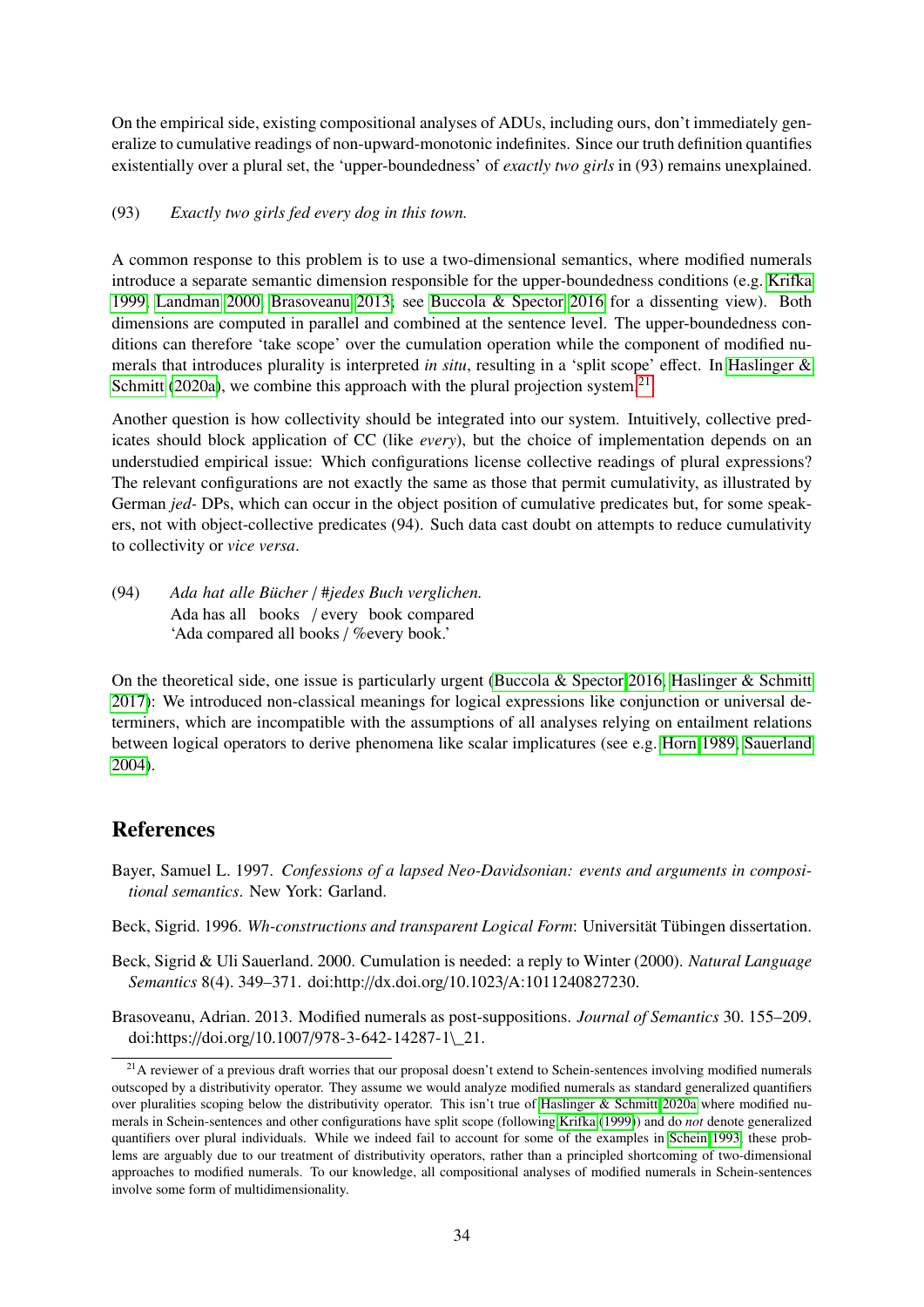- <span id="page-34-14"></span>Buccola, Brian & Benjamin Spector. 2016. Modified numerals and maximality. *Linguistics and Philosophy* 151-199. doi:https://doi.org/10.1007/s10988-016-9187-2.
- <span id="page-34-7"></span>Büring, Daniel. 1997. *The Meaning of Topic and Focus. The 59th Street Bridge Accent* (Routledge Studies in German Linguistics 3). London/New York: Routledge.
- <span id="page-34-1"></span>Champollion, Lucas. 2010. Cumulative readings of *every* do not provide evidence for events and thematic roles. In Maria Aloni, Harald Bastiaanse, Tikitu de Jager & Katrin Schulz (eds.), *Logic, Language and Meaning*, 213–222. Heidelberg: Springer. doi:http://dx.doi.org/10.1007/ 978-3-642-14287-1\\_22.
- <span id="page-34-5"></span>Champollion, Lucas. 2016. Ten Men and Women Got Married Today: Noun Coordination and the Intersective Theory of Conjunction. *Journal of Semantics* 33(3). 561–622. doi:http://dx.doi.org/10. 1093/jos/ffv008.
- <span id="page-34-9"></span>Chatain, Keny. 2019. Cumulative quantification. Unpublished handout, MIT.
- <span id="page-34-12"></span>Elliott, Patrick D. 2017. Explaining DPs vs. CPs without syntax. In *Chicago Linguistic Society*, vol. 52, 171–185. Chicago: Chicago Linguistic Society.
- <span id="page-34-0"></span>Ferreira, Marcelo. 2005. *Event Quantification and Plurality*. Cambridge, MA: Massachusetts Institute of Technology PhD dissertation.
- <span id="page-34-10"></span>Flor, Enrico, Nina Haslinger, Hilda Koopman, Eva Rosina, Magdalena Roszkowski & Viola Schmitt. 2017. Cross-linguistic evidence for a non-distributive lexical meaning of conjunction. In Alexandre Cremers, Thom van Gessel & Floris Roelofsen (eds.), *Proceedings of the 21st Amsterdam Colloquium*, 255–264.
- <span id="page-34-11"></span>Flor, Enrico, Nina Haslinger, Eva Rosina, Magdalena Roszkowski & Viola Schmitt. to appear. Distributive and non-distributive conjunction: Formal semantics meets typology. In Moreno Mitrovic (ed.), ´ *Logical vocabulary and logical change*, Amsterdam: Benjamins.
- <span id="page-34-13"></span>Fox, Danny. 1999. Reconstruction, Binding Theory, and the Interpretation of Chains. *Linguistic Inquiry* 30(2). 157–196.
- <span id="page-34-6"></span>Frey, Werner. 1993. *Syntaktische Bedingungen für die semantische Interpretation* (studia grammatica 35). Berlin: Akademie Verlag.
- <span id="page-34-3"></span>Hamblin, Charles. 1973. Questions in Montague English. *Foundations of Language* 10(1). 41–53. doi:http://dx.doi.org/10.1016/b978-0-12-545850-4.50014-5.
- <span id="page-34-16"></span>Haslinger, Nina & Viola Schmitt. 2017. Stressed non-Boolean *und* (and) in German. *Snippets* 31. doi:http://dx.doi.org/10.7358/snip-2017-031-hasl.
- <span id="page-34-2"></span>Haslinger, Nina & Viola Schmitt. 2018. Scope-related cumulativity asymmetries and cumulative composition. In Sireemas Maspong, Brynhildur Stefánsdóttir, Katherine Blake & Forrest Davis (eds.), *Proceedings of SALT 28*, doi:http://dx.doi.org/10.3765/salt.v28i0.4404.
- <span id="page-34-15"></span>Haslinger, Nina & Viola Schmitt. 2020a. Cumulative readings of modified numerals: A plural projection approach. In *Proceedings of Sinn und Bedeutung 24*, .
- <span id="page-34-8"></span>Haslinger, Nina & Viola Schmitt. 2020b. Syntactic conditions on German *jed-* 'every' DPs. Ms. University of Göttingen, University of Graz. [https://sites.google.com/view/](https://sites.google.com/view/the-typology-of-cumulativity) [the-typology-of-cumulativity](https://sites.google.com/view/the-typology-of-cumulativity).
- <span id="page-34-4"></span>Heycock, Caroline & Roberto Zamparelli. 2005. Friends and Colleagues: Plurality, Coordination, and the Structure of DP. *Natural Language Semantics* 13(3). 201–270. doi:10.1007/s11050-004-2442-z.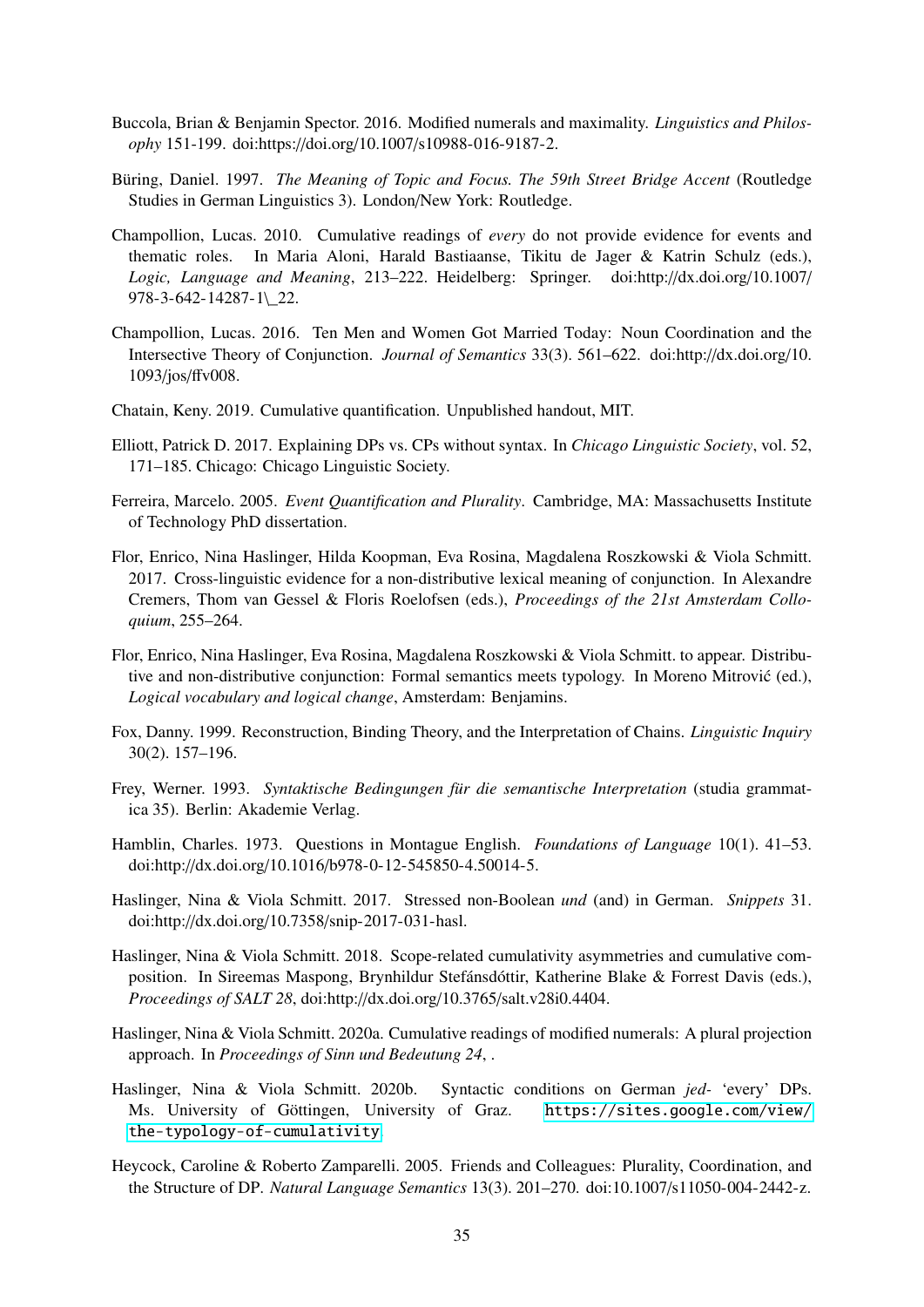<span id="page-35-17"></span>Horn, Laurence R. 1989. *A Natural History of Negation*. Chicago: University of Chicago Press.

- <span id="page-35-1"></span>Kratzer, Angelika. 2003. The event argument and the semantics of verbs. Ms., University of Massachusetts at Amherst. [https://semanticsarchive.net/GU1NWM4Z](https://semanticsarchive.net / GU1NWM4Z).
- <span id="page-35-11"></span>Kratzer, Angelika. 2006. Decomposing attitude verbs. Handout for a talk given at the Hebrew University of Jerusalem. <https://semanticsarchive.net/Archive/DcwY2JkM/>.
- <span id="page-35-4"></span>Kratzer, Angelika & Junko Shimoyama. 2002. Indeterminate pronouns: The view from Japanese. In Yukio Otsu (ed.), *The Proceedings of the Third Tokyo Conference on Psycholinguistics*, 1–25. Tokyo: Hituzi Syobo.
- <span id="page-35-7"></span>Krifka, Manfred. 1986. *Nominalreferenz und Zeitkonstitution: Zur Semantik von Massentermen, Pluraltermen und Aspektklassen*. Munich: University of Munich dissertation.
- <span id="page-35-6"></span>Krifka, Manfred. 1990. Boolean and non-Boolean 'and'. In László Kálmán & László Pólos (eds.), *Symposium on Logic and Language*, 161–188. Budapest: Akadémiai Kiadó.
- <span id="page-35-15"></span>Krifka, Manfred. 1999. At least some determiners aren't determiners. In Ken Turner (ed.), *The semantics*/*pragmatics interface from di*ff*erent points of view*, 257–291. Elsevier.
- <span id="page-35-16"></span>Landman, Fred. 2000. *Events and Plurality*. Dordrecht: Kluwer Academic Publishers.
- <span id="page-35-2"></span>Link, Godehard. 1983. The Logical Analysis of Plurals and Mass Terms: A Lattice-Theoretical Approach. In R. Bäuerle, C. Schwarze & Arnim von Stechow (eds.), *Meaning, Use and Interpretation of Language*, 302–323. Berlin/New York: de Gruyter. doi:https://doi.org/10.1515/9783110852820.
- <span id="page-35-5"></span>Link, Godehard. 1984. Hydras. On the Logic of Relative Clause Constructions with Multiple Heads. In Fred Landman & Frank Veltman (eds.), *Varieties of Formal Semantics.* (Groningen-Amsterdam Studies in Semantics 3), 245–257. Dordrecht: Foris.
- <span id="page-35-14"></span>Marty, Paul. 2019. A note on non-distributive belief ascription. *Snippets* 36. doi:10.7358/ snip-2019-036-mart.
- <span id="page-35-10"></span>Mitrovic, Moreno & Uli Sauerland. 2016. Two conjunctions are better than one. ´ *Acta Linguistica Hungarica* 63(4). 471–494. doi:https://doi.org/10.1556/064.2016.63.4.5.
- <span id="page-35-12"></span>Moulton, Keir. 2015. CPs: Copies and Compositionality. *Linguistic Inquiry* 46(2). 305–342. doi: http://dx.doi.org/10.1162/LING\_a\_00183.
- <span id="page-35-9"></span>Pafel, Jürgen. 2005. *Quantifier scope in German* (Linguistik Aktuell / Linguistics Today 84). Amsterdam/Philadelphia: John Benjamins.
- <span id="page-35-8"></span>Partee, Barbara Hall & Mats Rooth. 1983. Generalized Conjunction and Type Ambiguity. In Rainer Bäuerle, Christoph Schwarze & Arnim von Stechow (eds.), *Meaning, Use and Interpretation of Language*, 362–383. de Gruyter.
- <span id="page-35-13"></span>Pasternak, Robert. 2018. Thinking alone and thinking together. In Sireemas Maspong, Stefánsdóttir Brynhildur, Katherine Blake & Davis Forrest (eds.), *Proceedings of SALT 28*, 546–565. doi:10.3765/ salt.v28i0.4404.
- <span id="page-35-3"></span>Rooth, Mats Edward. 1985. *Association with Focus*. Amherst, MA: University of Massachusetts PhD dissertation.
- <span id="page-35-18"></span>Sauerland, Uli. 2004. Scalar implicatures in complex sentences. *Linguistics and Philosophy* 27(3). 367–391. doi:https://doi.org/10.1023/B:LING.0000023378.71748.db.

<span id="page-35-0"></span>Schein, Barry. 1993. *Plurals and Events*. Cambridge, MA: MIT Press.